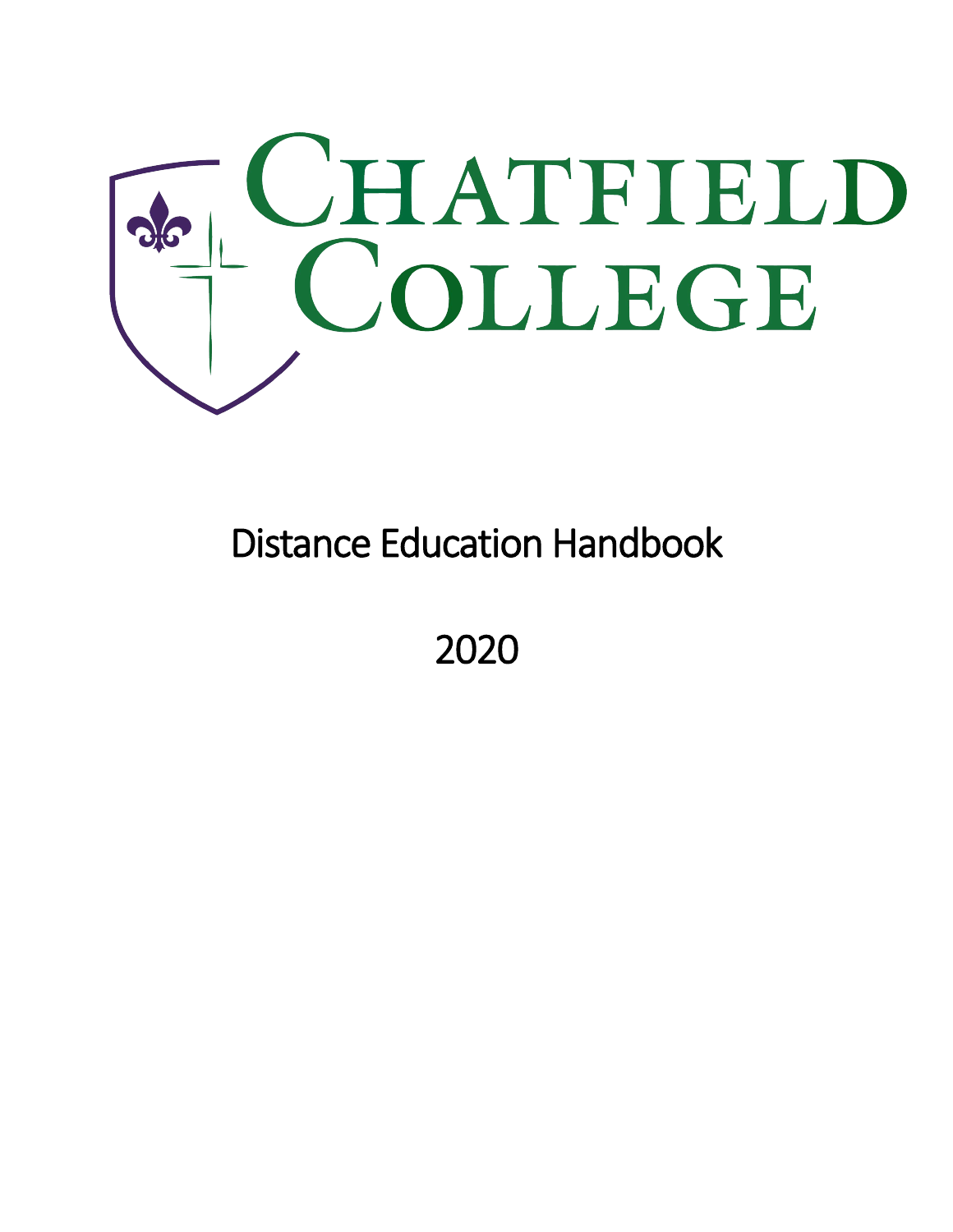## <span id="page-1-0"></span>**Table of Contents**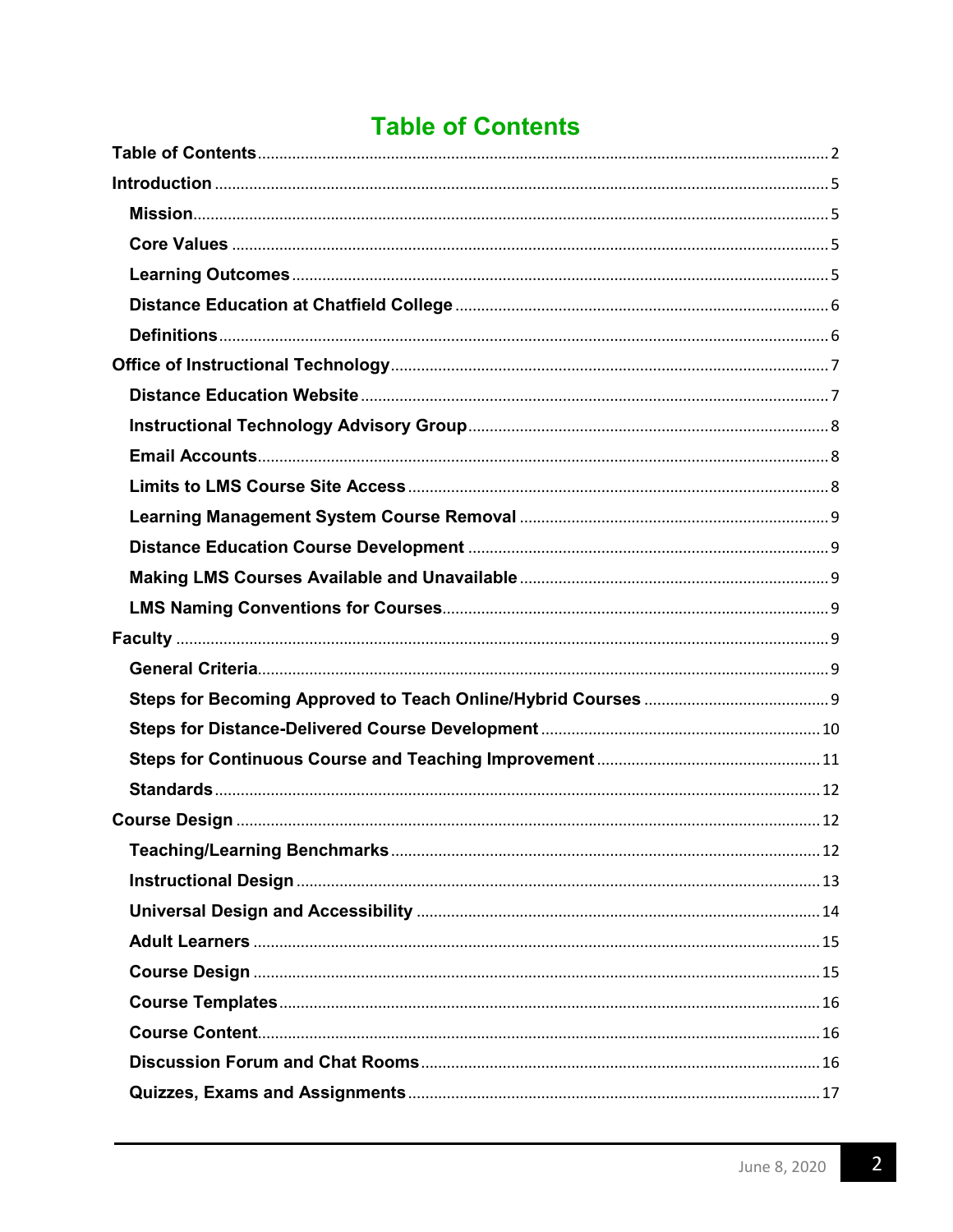| Process of Adding/Changing Instructors After the Start of the Semester  21 |  |
|----------------------------------------------------------------------------|--|
|                                                                            |  |
|                                                                            |  |
|                                                                            |  |
|                                                                            |  |
|                                                                            |  |
|                                                                            |  |
|                                                                            |  |
|                                                                            |  |
|                                                                            |  |
|                                                                            |  |
|                                                                            |  |
|                                                                            |  |
|                                                                            |  |
|                                                                            |  |
|                                                                            |  |
|                                                                            |  |
|                                                                            |  |
|                                                                            |  |
|                                                                            |  |
|                                                                            |  |
|                                                                            |  |
|                                                                            |  |
|                                                                            |  |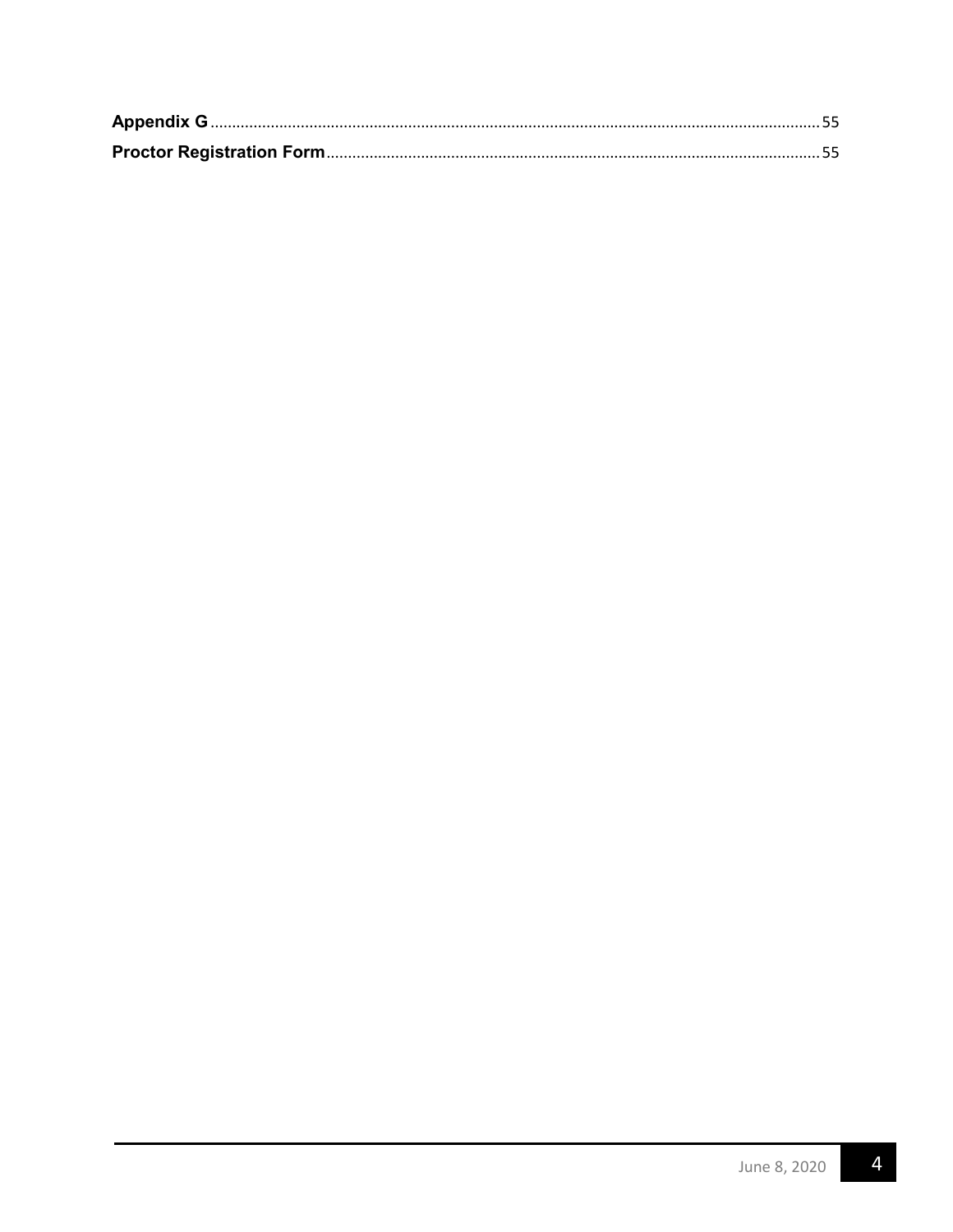#### <span id="page-4-0"></span>**Introduction**

The policies and guidelines in this Handbook are updated regularly. Faculty and employees who deliver or support the delivery of distance education are expected to remain aware of the policies and guidelines summarized in this and additional handbooks.

#### <span id="page-4-1"></span>**Mission**

Chatfield College is an open-enrollment Catholic college, rooted in the Legacy of the Ursuline Sisters, believing in the potential of every person, and accepting of people of all faiths. We offer a small collaborative learning environment with a deep sense of community, and personalized support. Chatfield meets students where they are and empowers individuals to better themselves, their employability, and their futures.

#### <span id="page-4-2"></span>**Core Values**

Faith & Community

Create an academic community that fosters moral and spiritual development, along with educational success.

Empowerment & Accountability

Empower students to rely on their own skills and abilities to build productive, successful lives.

Learning & Growing

Inspire a lifelong commitment to learning, growing and succeeding in a changing world.

#### <span id="page-4-3"></span>**Learning Outcomes**

Through an education at Chatfield, graduates will be able to achieve the following learning outcomes:

- 1. **Analyze and Synthesize** by examining and distinguishing constituent elements and combining parts of elements into a whole.
- 2. **Communicate Effectively** by exchanging ideas, thoughts, opinions or feelings among multiple cultural groups, including one's own, using language, symbols, signs or gestures appropriate for everyday living.
- 3. **Demonstrate Intercultural Knowledge** by engaging in behavior that encourages effective relationships in both one-to-one and group situations while respecting intercultural and cultural differences.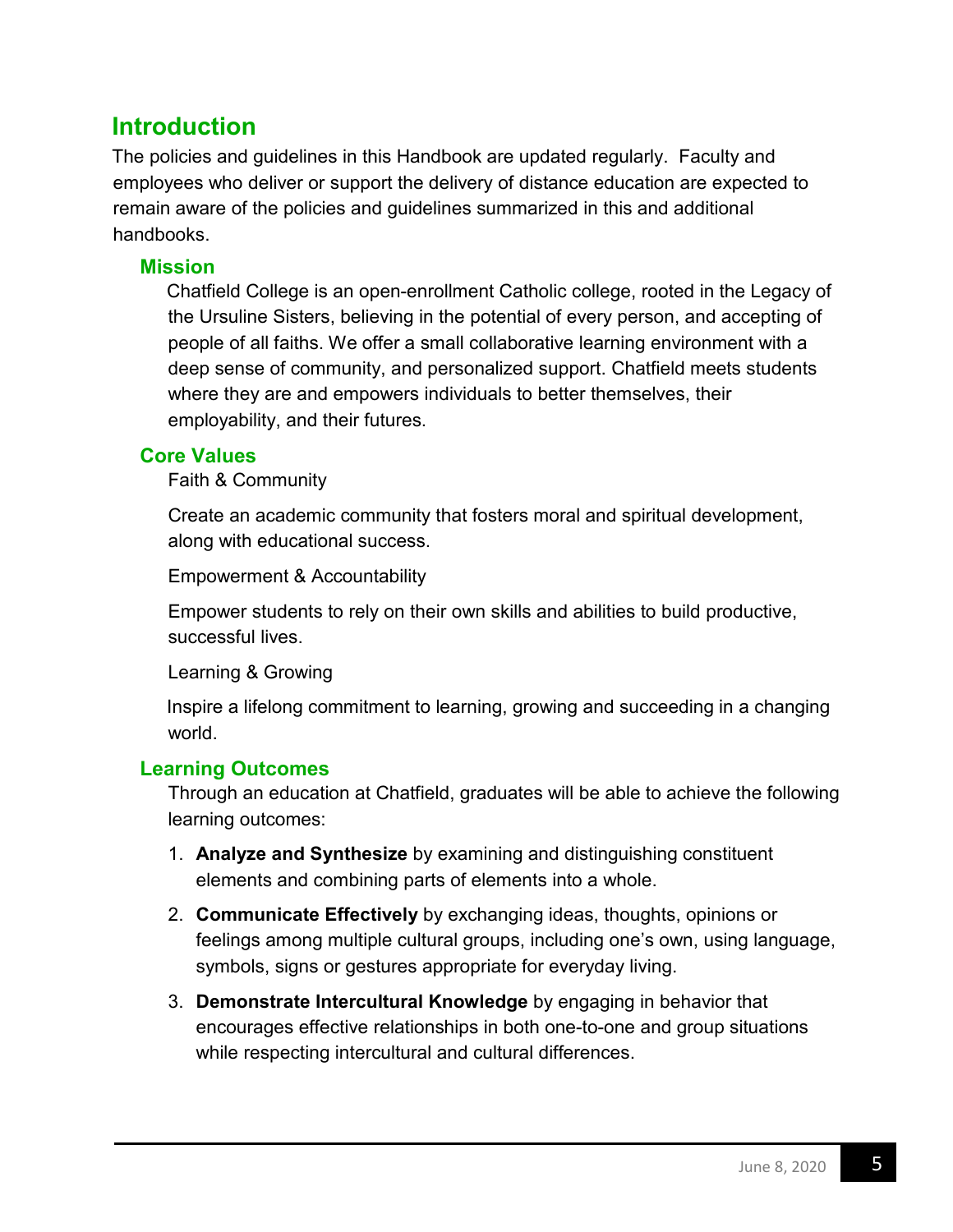- 4. **Make Decisions Based on Values** by discerning what the individual prizes as ethical, socially worthwhile, good, beautiful and true.
- 5. **Cultivate Understanding of Human Expression** by integrating individual spiritual, cognitive, and affective responses to experience of the arts.
- 6. **Solve Problems** by finding solutions to complex questions or situations that present uncertainty or difficulty.

#### <span id="page-5-0"></span>**Distance Education at Chatfield College**

Distance education at Chatfield College is a formal educational process in which students and instructors interact remotely. The instruction may be synchronous or asynchronous. Various methods such as print-based material, audio-visual resources, video conferencing, and computer technologies may be used, either independently or in blended modalities, to serve students.

#### <span id="page-5-1"></span>**Definitions**

**Distance education** – Education that uses one or more of the technologies listed below to deliver instruction to students who are separated from the instructor and to support regular and substantive interaction between the students and the instructor, either synchronously or asynchronously. The technologies may include:

- The internet.
- One-way and two-way transmissions through open broadcast, closed circuit, cable, microwave, broadband lines, fiber optics, satellite or wireless communication devices.
- Audio conferencing.
- DVDs and CD-ROMs, digital publisher content, 3<sup>rd</sup> party websites.

**Distance-delivered courses** – Courses in which 50 percent or more of the instruction and interaction occurs via electronic communication, correspondence or equivalent mechanisms, with the faculty and students physically separated from each other.

**Online courses** – Distance-delivered courses in which the Internet serves as the medium of instruction.

**Distance-delivered programs** – Certificate or degree programs in which 50 percent or more of the required courses may be taken as distance-delivered courses.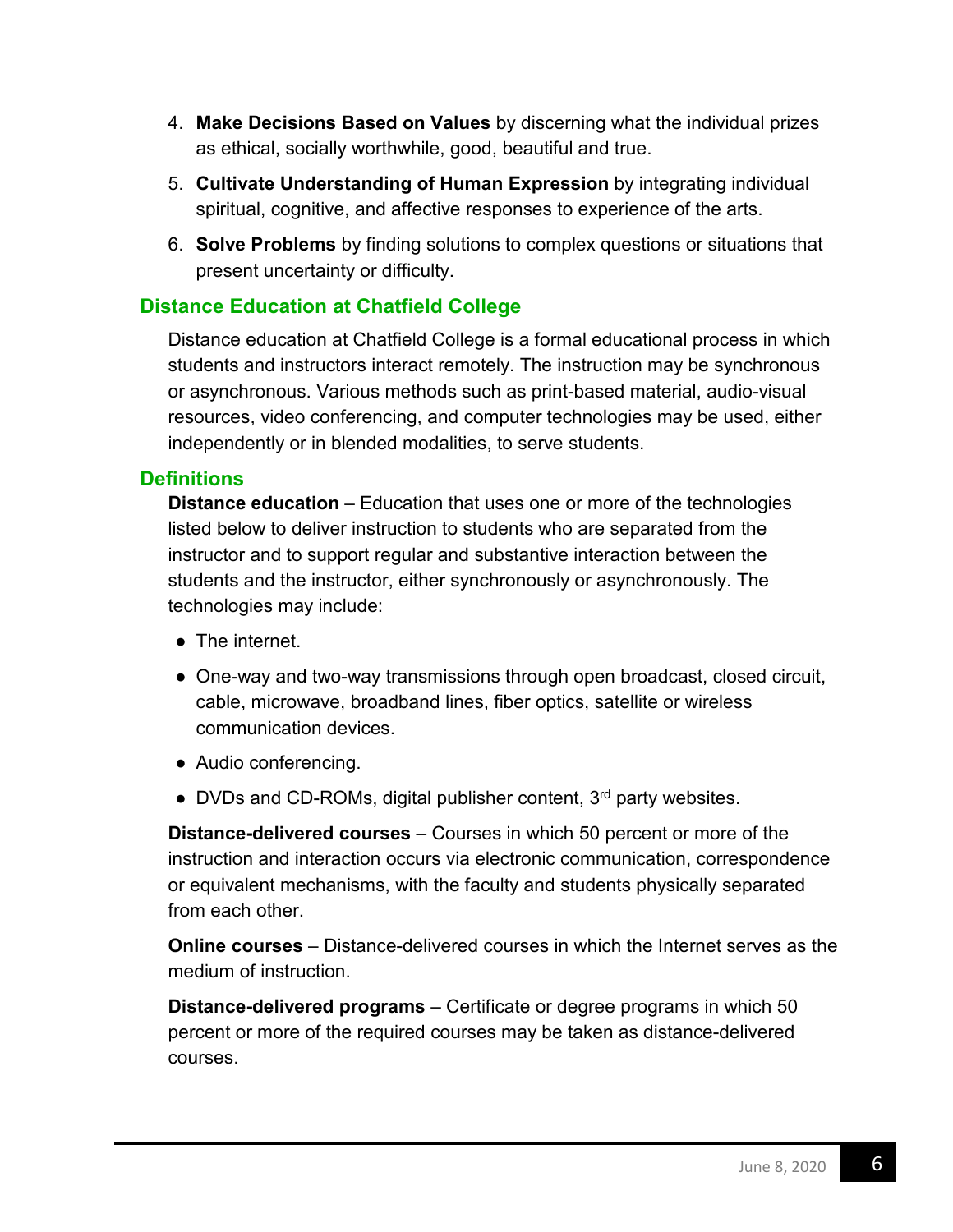**Hybrid courses** – Also termed blended courses. Courses in which less than 50 percent of the instruction and interaction occurs via electronic communication, correspondence or equivalent mechanisms, with the faculty and students physically separated from each other.

**Synchronous Instruction** – A mode of instruction in which instructor-delivered content and student learning take place simultaneously.

**Asynchronous Instruction** – A form of instruction in which instructor-delivered content and student learning take place separately, typically at a distance and through electronic communication.

**Attendance -** The U.S. Department of Education provides the following definition of attendance for financial aid purposes:

*Attendance must be "academic attendance" or "attendance at an academicallyrelated activity".* 

Attendance procedures are outlined in the Chatfield College Student Handbook and the Chatfield College Faculty Handbook. Regular and timely reporting of student attendance by faculty is the cornerstone of the policy. Faculty are required to report attendance within 24 hours of the end of a scheduled course session.

Attendance requirements for distance courses are addressed in the Course Management section of this manual.

**LMS –** Learning Management System. From Spring 2018 through Summer 2020 Chatfield College used Schoology as its LMS. Canvas was selected as Chatfield's LMS beginning in Fall 2020.

#### <span id="page-6-0"></span>**Office of Instructional Technology**

The Office of Instructional Technology is located on the first floor of Chatfield Hall on the St. Martin campus. We are committed to providing instruction and support to faculty for developing courses and teaching in our online programs. You can contact the Office of Instructional Technology:

Kristi Hall, Manager of Instructional Technology and Application Support [kristi.hall@chatfield.edu](mailto:kristi.hall@chatfield.edu) Phone #: 513-875-3344 ext. 155 Teams #: 513-401-9633

#### <span id="page-6-1"></span>**Distance Education Website**

The [Instructional Technology website](https://chatfieldcollege.sharepoint.com/sites/InstTech/SitePages/Are-You-Ready-.aspx) is our primary means of sharing information with faculty, staff and students. It is recommended that you regularly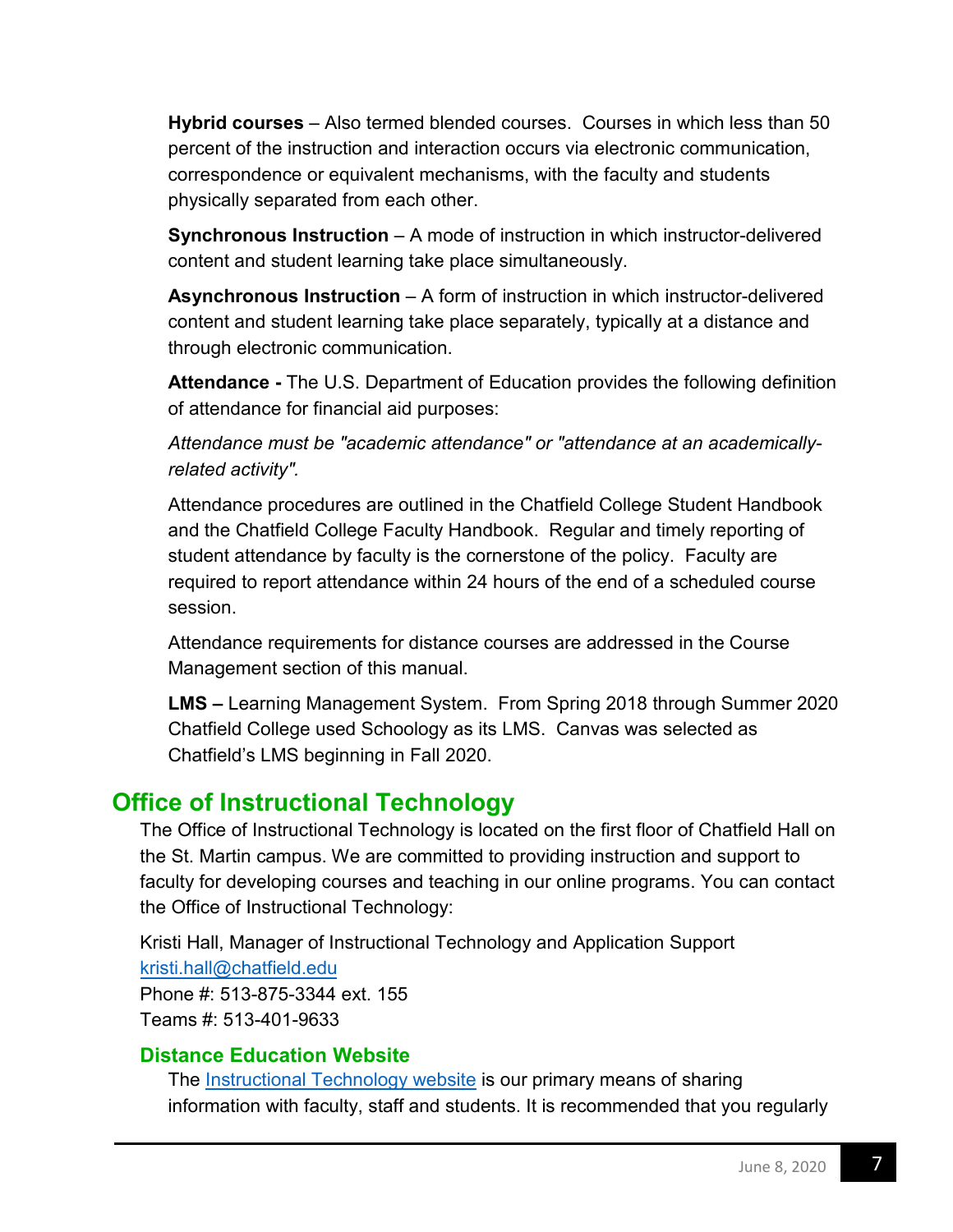review the site. You can make suggestions for additions or enhancements by contacting the Office of Instructional Technology.

#### <span id="page-7-0"></span>**Instructional Technology Advisory Group**

The Instructional Technology Advisory Group is made up of people from various groups within the college community. Their purpose is to advise the office of instructional technology and to assist in developing policies and procedures to enhance the distance education program at Chatfield College.

#### <span id="page-7-1"></span>**Email Accounts**

#### **Faculty**

Faculty are assigned a Chatfield email account upon being hired. To learn how to access faculty email and reset your password, visit the [Chatfield](https://chatfieldcollege.sharepoint.com/sites/InstTech)  [Instructional Technology website.](https://chatfieldcollege.sharepoint.com/sites/InstTech) Your account is required to access Chatfield College messages and resources.

#### **Students**

Students are assigned a Chatfield student email account once their student application has been processed. Students can learn how to access their student email and reset their password in orientation, during their Cornerstone class, or by visiting the [Chatfield Instructional Technology](https://chatfieldcollege.sharepoint.com/sites/InstTech)  [website.](https://chatfieldcollege.sharepoint.com/sites/InstTech)

For additional assistance with faculty or student emails, contact the Office of Instructional Technology.

#### <span id="page-7-2"></span>**Limits to LMS Course Site Access**

There are limits to who can access an LMS course site. Assigned instructors and enrolled students are to be registered users in LMS course sites. Additional users are allowed LMS course access when appropriate and approved by the supervising dean and/or the Chief Academic Officer. All others are not permitted access to the LMS course sites to preserve student privacy and academic integrity.

Department Chairs – for the process of academic appeals with approval of the instructor and the Chief Academic Officer.

Teaching Colleagues – for the purpose of assistance with curriculum and/or course design with the approval of the instructor and department chair.

Embedded Librarians – for the purpose of assisting students with academic research with the approval of the instructor.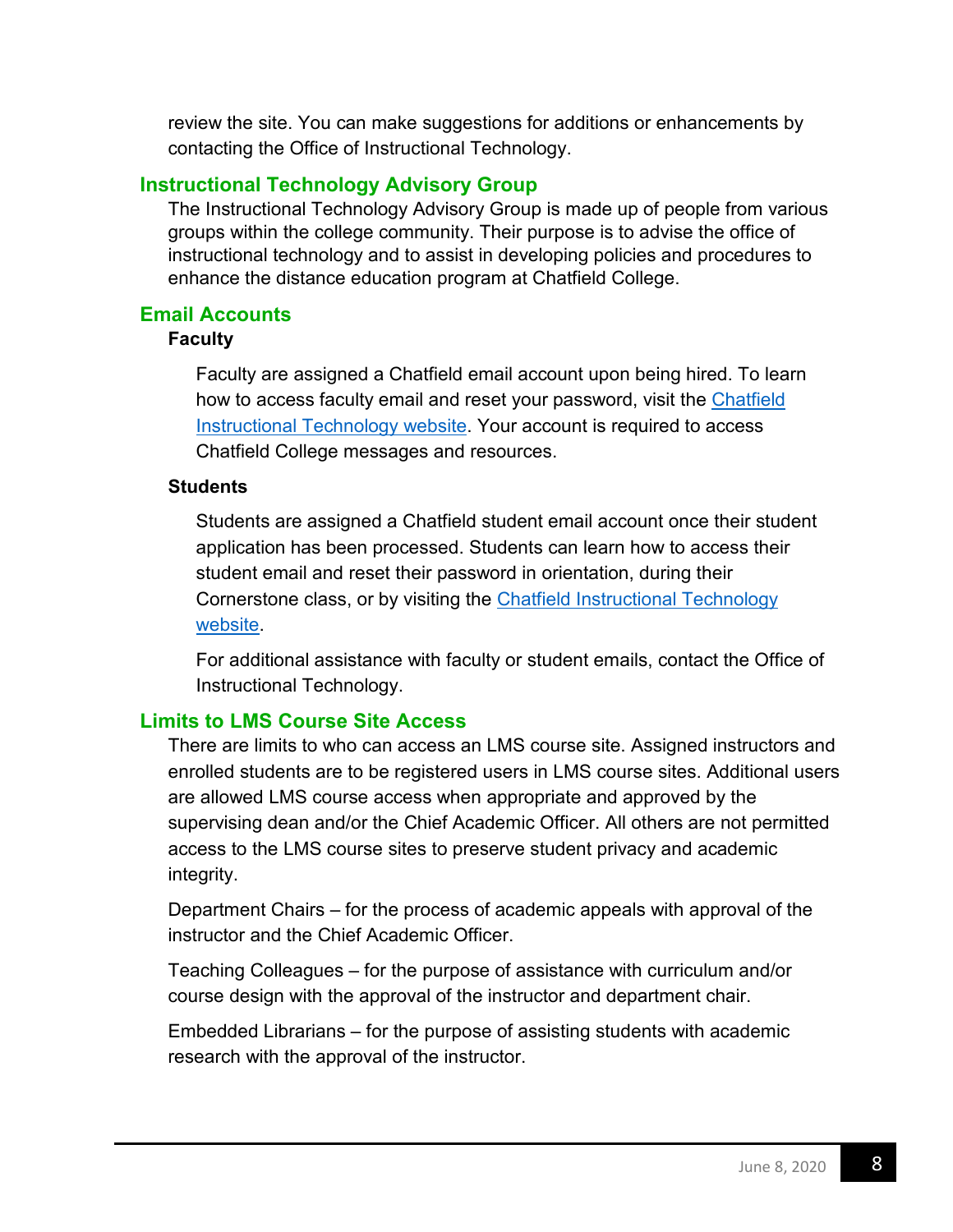Manager of Instructional Technology – for the purpose of assistance with course design with the approval of the instructor.

Course Review – Online courses at Chatfield are periodically evaluated in the same way that seated courses are. This process is outlined in the Faculty Handbook.

#### <span id="page-8-0"></span>**Learning Management System Course Removal**

In the even that a course needs to be removed from the LMS after the term and classes have been uploaded to the LMS, contact the LMS administrator with the information about the class that needs to be removed. The Office of Instructional Technology will receive approval from the Chief Academic Officer and remove the class.

#### <span id="page-8-1"></span>**Distance Education Course Development**

The Office of Instructional Technology is available for assistance in distance course development. Contact the office to schedule an appointment. All courses offered at distance must be approved prior to the first offering.

#### <span id="page-8-2"></span>**Making LMS Courses Available and Unavailable**

Courses will be made available in the LMS approximately one month prior to the start of the next term.

Courses will be archived approximately one week after the end of a term. Instructors will be able to access the course content, but will not be able to make changes once a course is archived.

#### <span id="page-8-3"></span>**LMS Naming Conventions for Courses**

At the time of writing this manual, the college is transitioning between LMSs. The Registrar and Manager of Instructional Technology will be working with the SIS and LMS systems to create a standard and functional naming scheme for LMS course sites.

#### <span id="page-8-5"></span><span id="page-8-4"></span>**Faculty**

#### **General Criteria**

Instructors who teach courses that are in high demand and typically experience waitlists and instructors who typically teach core educational courses are encouraged to develop those courses for distance delivery.

#### <span id="page-8-6"></span>**Steps for Becoming Approved to Teach Online/Hybrid Courses**

**Step 1:** Consider if you are ready to teach a distance education course. Answer the questions in the Readiness Self-Assessment document (Appendix A) to see if you are ready to move your course to a distance education format.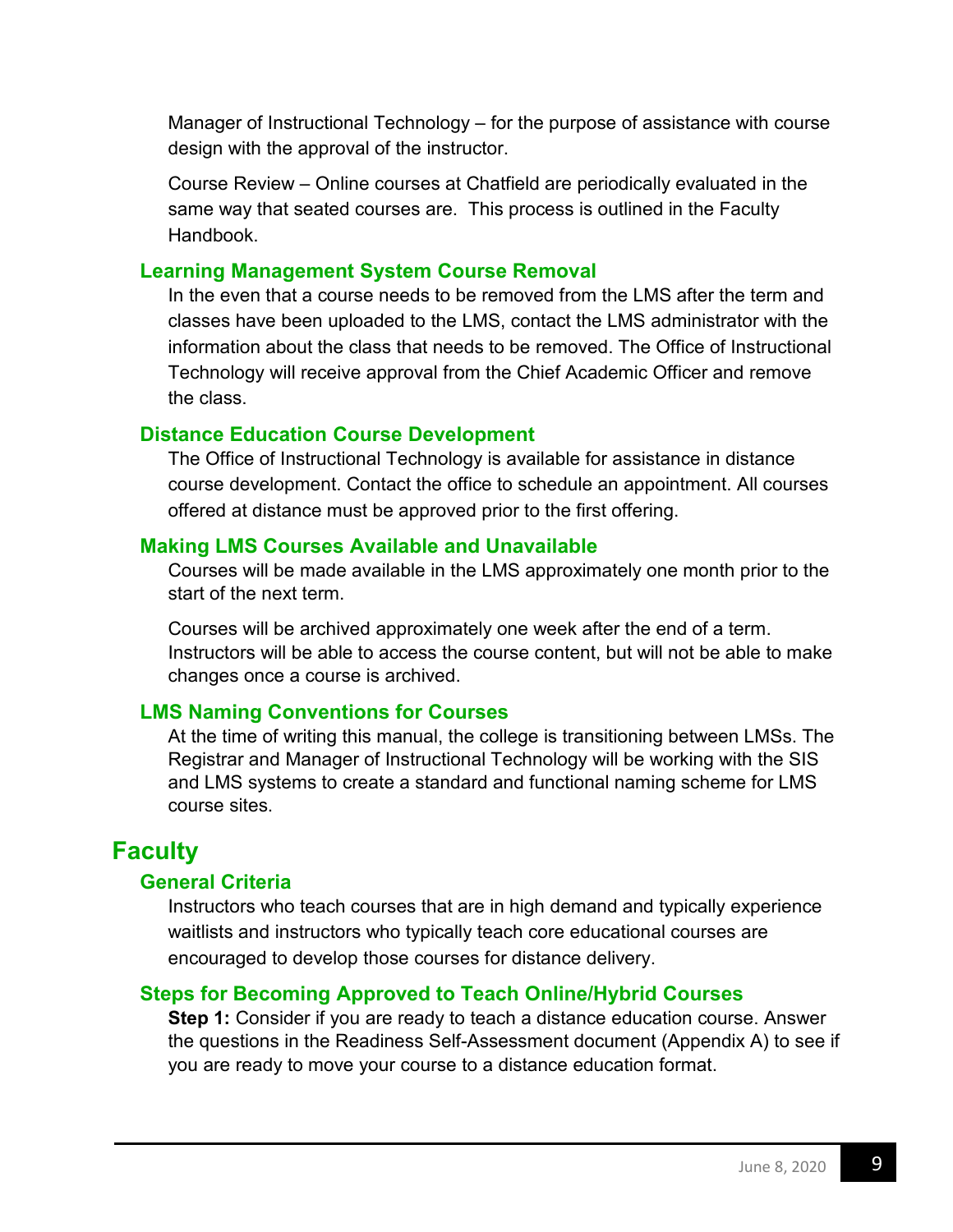**Step 2:** Inform your Department Chair that you wish to become eligible to teach online classes at Chatfield.

**Step 3:** The Department Chair should notify the Chief Academic Officer and the Manager of Instructional Technology.

**Step 4:** Chatfield College regularly offers training to faculty through coursework based on best practices, and which aligns with widely-recognized standards of distance and online education (for example, see: [https://www.qualitymatters.org/qa-resources/rubric-standards/higher-ed-rubric\)](https://www.qualitymatters.org/qa-resources/rubric-standards/higher-ed-rubric) 

Even if you have taught a distance-delivered classes previously, training may still be required by Chatfield College. This training will serve as an instance of professional development.

All faculty at Chatfield will be required to complete the following 2 training courses:

Learning Canvas and the Chatfield LMS – 2 weeks to complete.

Learning to Use Portfolium – 1 week to complete.

To teach online, faculty will additionally be required to take a 3-week training entitled Online Teaching Pedagogy. It is recommended that faculty complete this third training prior to developing a course for distance offering.

The Manger of Instructional Technology will schedule the training courses.

All faculty must complete all training prior to teaching at a distance. This training is offered multiple times a year at the college. This training counts toward your professional development.

#### <span id="page-9-0"></span>**Steps for Distance-Delivered Course Development**

The process is summarized below. Each proposed or existing course, if delivered by distance education, shall be separately reviewed and approved.

The following will be considered in the approval process for distance delivery:

- 1. Completed Distance Course Proposal form (Appendix B) and Distance-Delivered Course Compliance Rubric (Appendix C). (Appendix C will be completed by an assigned, experienced reviewer, and the completed form will be used as part of course approval.)
- 2. Request approval of the course. The Curriculum Committee, in conjunction with the Office of Assessment and academic administration, will use the completed form included in Appendix B and the Rubric in Appendix C, policies related to ALL courses offered at the College (regardless of modality), and a review of the proposed distance-delivery course in the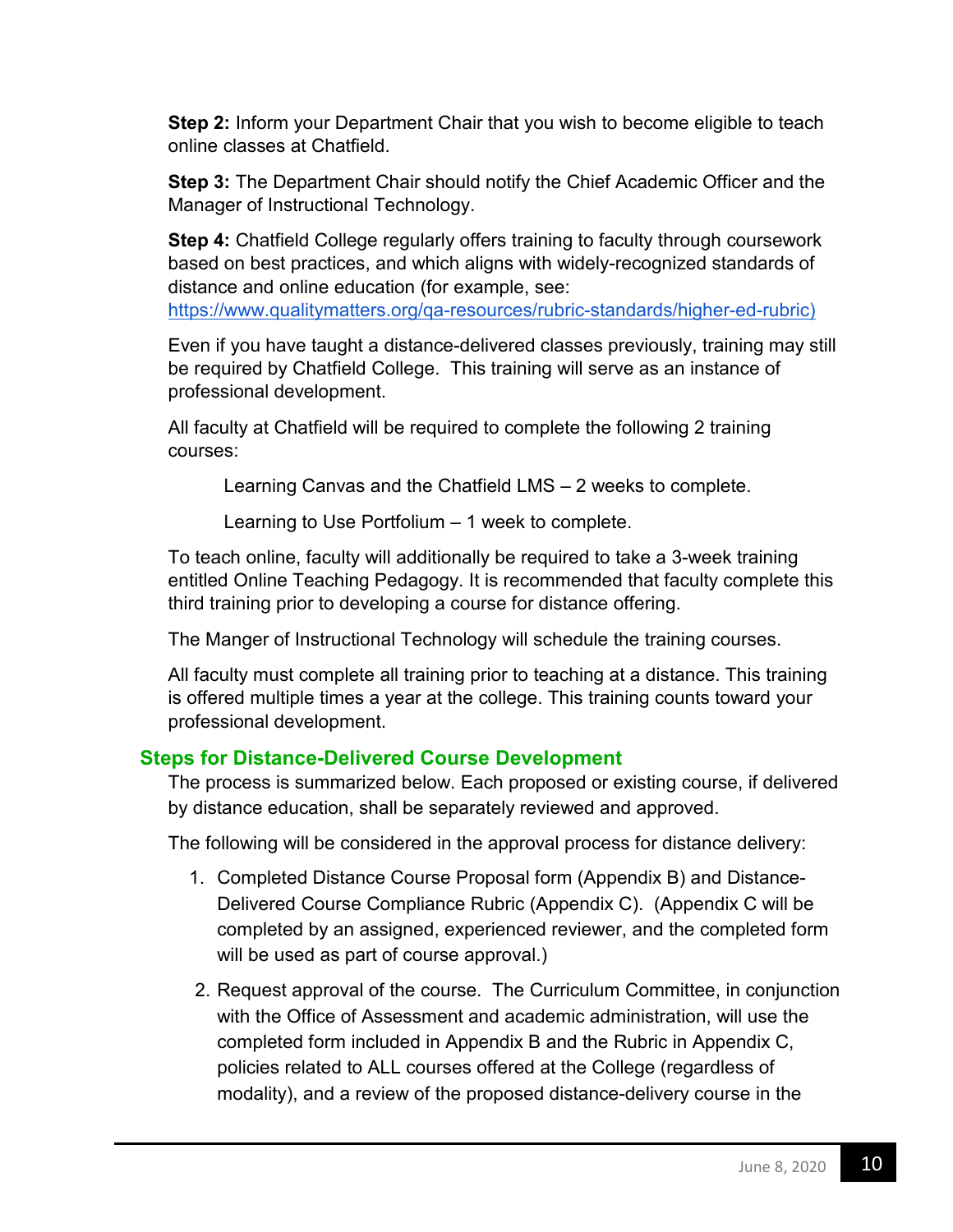LMS to conduct the evaluation. Revision may be requested. As with all courses final approval prior to the registration period for the semester or session in which the course is to be offered will be needed.

- 3. The course content and the objectives are the same as those on record.
- 4. The methods of instruction and evaluation are well-developed and plausible.
- 5. A variety of pedagogical methods are used and link back to the course objectives.
- 6. Appropriate evaluation methodology has been incorporated.
- 7. Compliance with accessibility guidelines has been adhered to.
- 8. The official course description as it appears in the Course Catalog should be revised as follows: "This course may be offered in a distance-learning format, including online or hybrid. The course delivery mode will be indicated in the course listing available during the registration period. Students registering to the course when offered at distance must be able to use the Internet and have access to a computer." This requires separate approval from the CC.
- 9. A completed and compliant syllabus, including the anticipated course schedule.
- 10.Prior to developing the course, the instructor must have a completed distance-delivery course environment.

Prior to developing a course for distance delivery, the instructor should examine potential future offerings of course work with the department chair(s) first, and then the Chatfield College Office of Assessment. Several factors including lab work, enrollment trends, course sequencing and others need discussion prior to planning courses for distance delivery. A course may not be offered at a distance until all approvals and processes have been completed, including approval for development. All courses offered in a mode that utilizes distance learning may only be taught by trained instructors.

#### <span id="page-10-0"></span>**Steps for Continuous Course and Teaching Improvement**

**12Step 3:** Have students complete a Faculty Evaluation in addition to a Course Evaluation for each online/hybrid course they teach.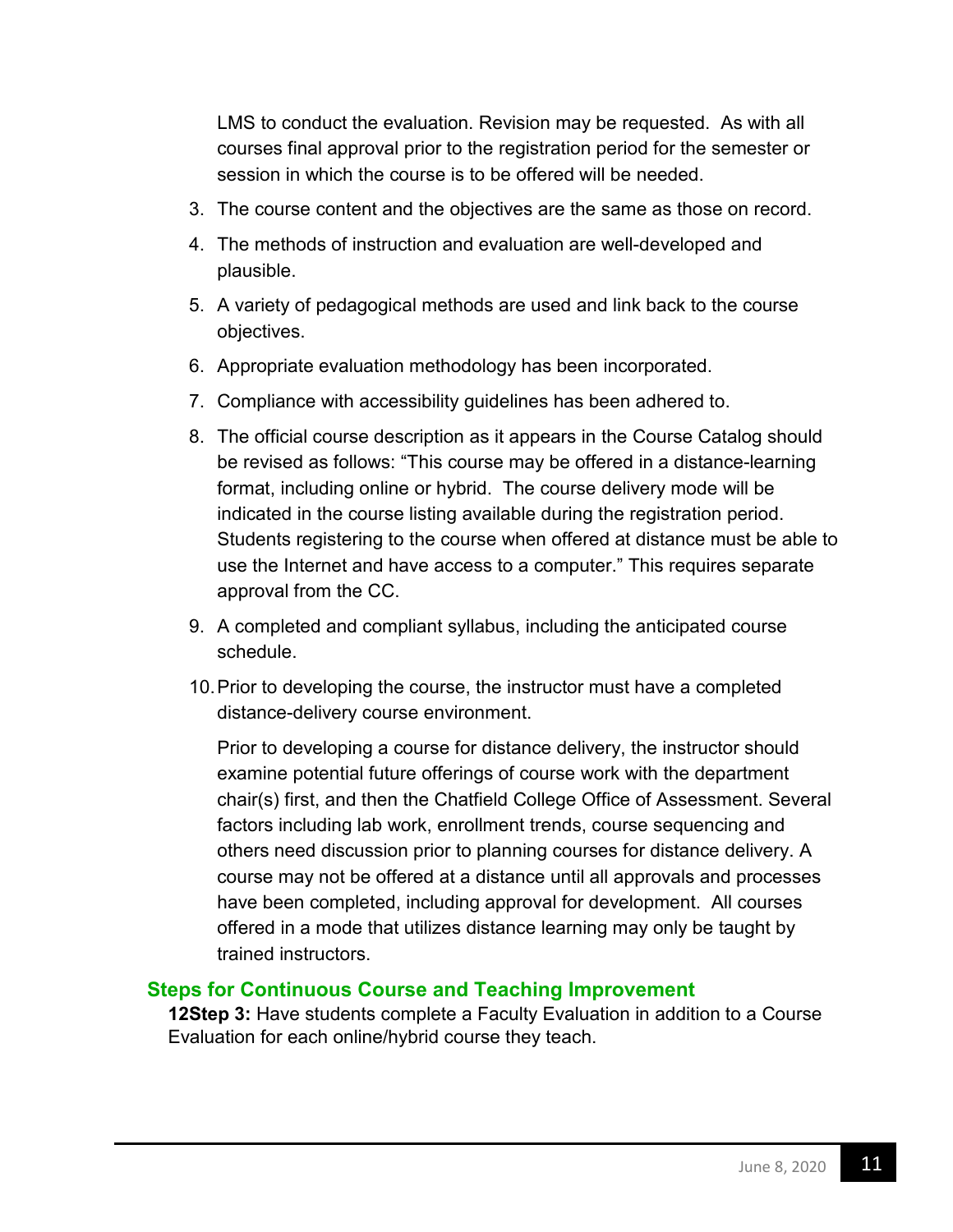**Step 4:** Each semester a random selection of 20% of distance courses will be selected for evaluation. Complete this evaluation in conjunction with the evaluator for your course.

**Step 5:** To ensure the academic quality of online and hybrid courses offered by Chatfield College, it is critical that faculty teaching these courses engage in continuous quality improvement. To that end, faculty who wish to teach online/hybrid courses at Chatfield must once a year complete one of the Teaching with Technology professional development workshops offered throughout the year by the college.

#### <span id="page-11-0"></span>**Standards**

Faculty members teaching distance education courses follow the same college policies, procedures, and administrative rules as faculty members teaching oncampus courses, including abiding by US Copyright Law.

The principal purpose of education is to provide the most effective learning experience for the student. This purpose should be the goal of all instruction, no matter the mode of instruction, and best practices apply to all courses. **Effective** instructor-student interaction is a universal requirement for instruction. This requirement necessitates additional consideration by faculty as they design and implement their distance-delivered courses.

Traditional ideas of good teaching practices are important, regardless of methodology: they simply need to be extended to new situations. Instructorstudent contact and interaction is a key component in the teaching and learning process. Pure content can, for example, be conveyed by a lecture, text, a video, etc. But, it is the instructor who conveys the relevance of information and sets the context. Making the information come alive takes a dynamic interaction between teacher and learner.

The same standards of course quality shall be applied to distance education as are applied to traditional classroom courses.

#### <span id="page-11-2"></span><span id="page-11-1"></span>**Course Design**

#### **Teaching/Learning Benchmarks**

The following is a sample list of recognized benchmarks for quality online courses:

● Guidelines regarding minimum standards are used for course development, design, and delivery, while learning outcomes – not the availability of existing technology – determine the technology being used to deliver course content.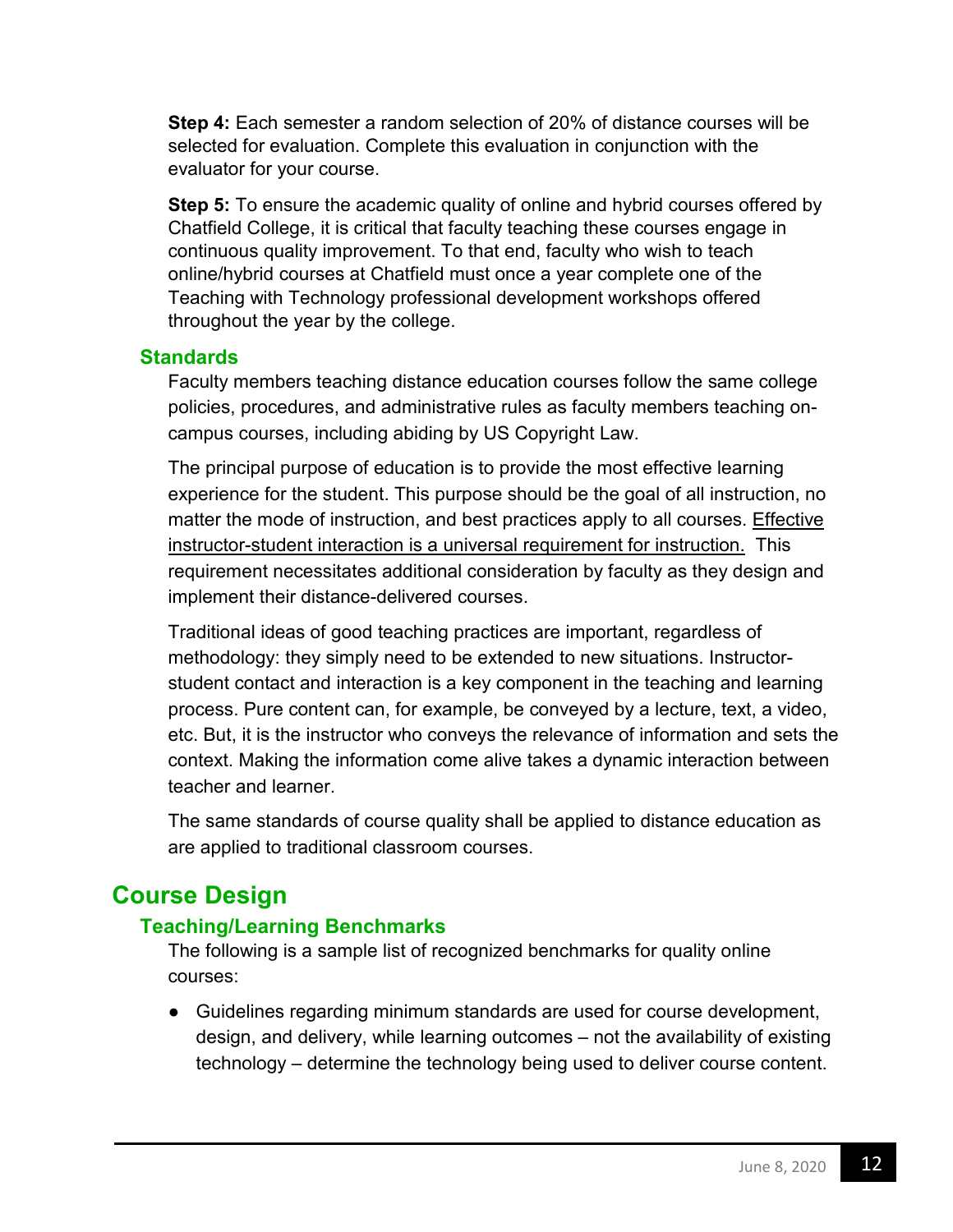- Courses are designed with a consistent structure, easily discernable to students of varying learning styles.
- Instructional materials are reviewed periodically to ensure they meet program standards.
- Active learning techniques are incorporated into the course.
- Communicate high expectations.
- Before starting a distance-delivered course, students are advised to determine

(1) if they possess the self-motivation and commitment to learn at a distance, and (2) if they have access to the minimal technology required by the course design.

- Faculty will set completion deadlines for student assignments and communicate those expectations to students. Feedback to student assignments and questions is constructive and provided in a timely manner.
- Student interaction with faculty and other students is an essential characteristic and is facilitated through a variety of ways
- Course materials promote collaboration among students.
- Courses are separated into self-contained segments (modules of varying lengths determined by the complexity of the learning outcomes) that can be used to assess student mastery
- Students are instructed in the proper methods of effective research, including assessment of the validity of resources.
- The program's educational effectiveness and teaching/learning process is assessed through an evaluation process that uses several methods and applies specific standards.
- Student learning outcomes are reviewed regularly to ensure clarity, utility, and appropriateness.
- Diverse talents and ways of learning are respected.

#### <span id="page-12-0"></span>**Instructional Design**

There are four main areas to be considered:

- 1. Determination of goals, objectives, and learning outcomes
	- a. What do I want my students to know?
	- b. What do I want my students to be able to do?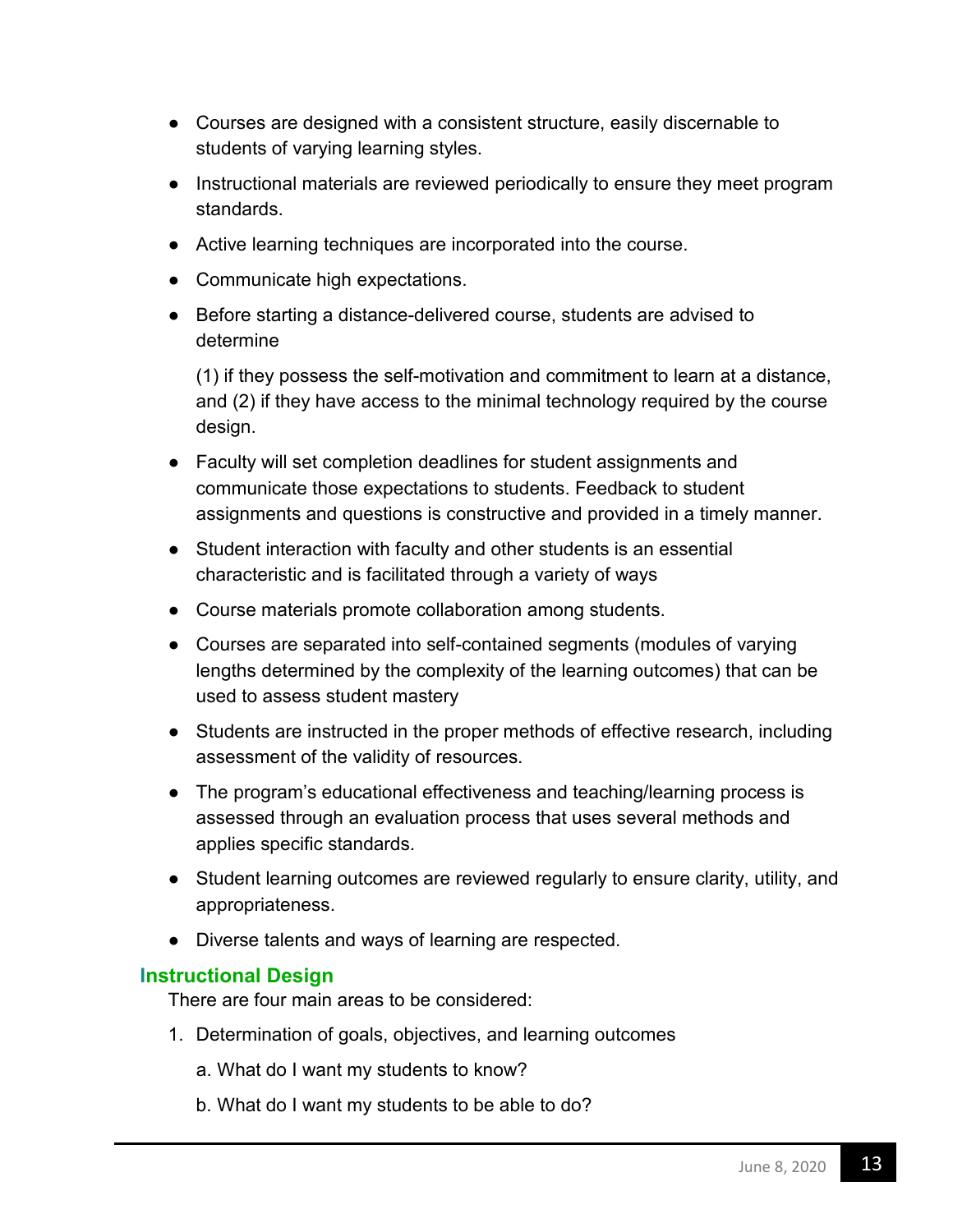- c. What do I want my students to think as a result of the instruction?
- 2. Analysis of the
	- a. Learner characteristics
	- b. Context of the learner
	- c. Problem and the accompanying needed knowledge
	- d. Instructor variables
- 3. Selection of
	- a. Teaching strategies
	- b. Content
	- c. Assessment procedures
- 4. Evaluation by the
	- a. Instructor
	- b. Institution

The principles of Universal Design for Learning should be considered throughout the course development process, including for each of the components listed below.

#### <span id="page-13-0"></span>**Universal Design and Accessibility**

#### *What is Universal Design for Learning?*

Universal Design for Learning (UDL) is a conscious process of designing learning in order to achieve the highest level of functionality and positive user experience for the widest audience. In order for UDL to be effective, it requires purposeful consideration and strategy in all areas of course planning and design. The end result will be online learning that allows students to access, interact, and learn in a variety of ways, addressing the learning styles and learning needs of a wide variety of students.

#### *Why is UDL used?*

The brain learns in complex and varied ways. According to research conducted by CAST, a nonprofit research organization, learning occurs as a result of the workings of three brain networks: recognition networks, strategic networks, and affective networks. In order to activate and address these three networks in the process of learning (and knowing that these systems don't work alike in any two people), it makes sense to provide for multiple means of representation,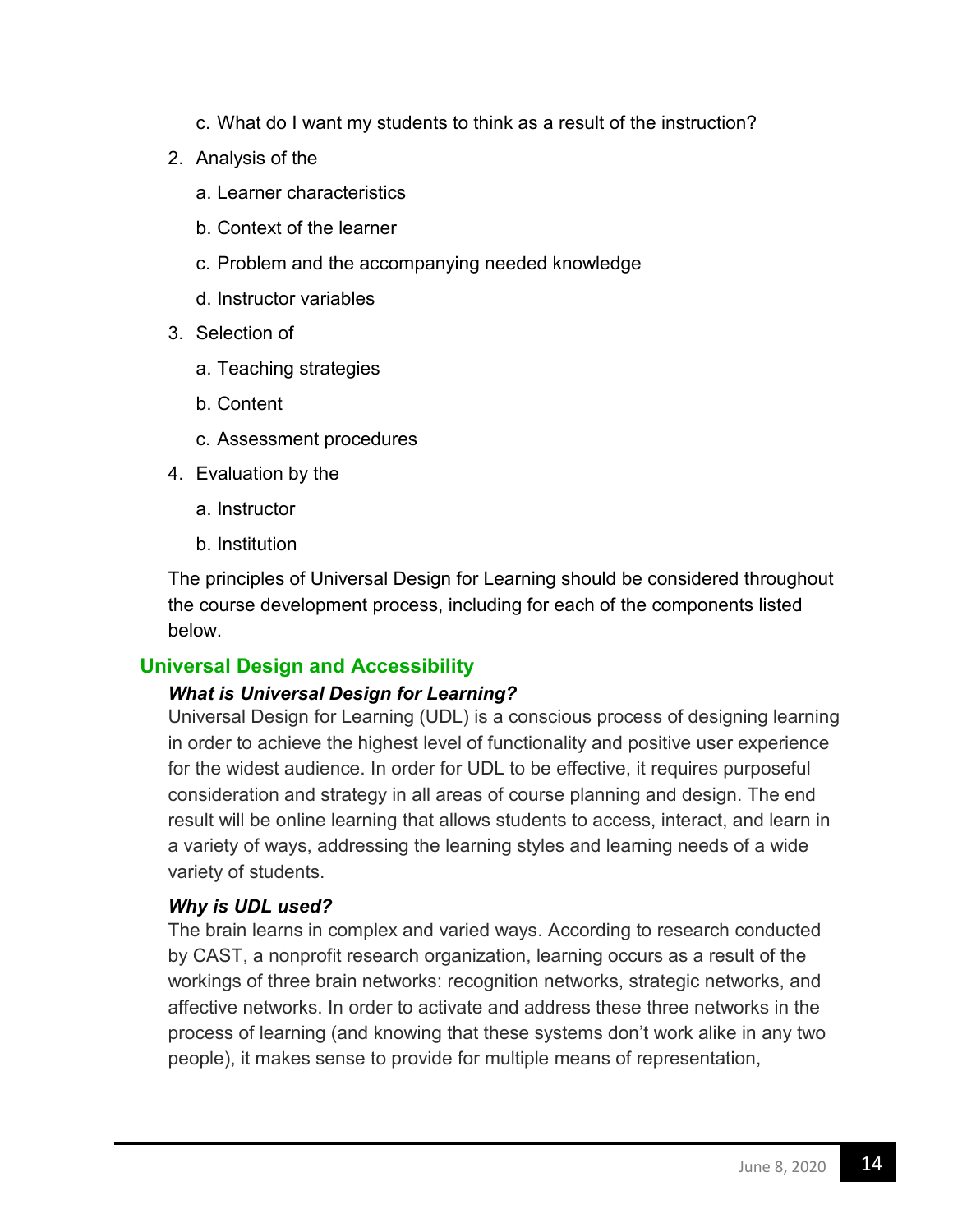expression, and engagement [\(https://odee.osu.edu/universal-design-and](https://odee.osu.edu/universal-design-and-accessibility)[accessibility\)](https://odee.osu.edu/universal-design-and-accessibility).

For more information on Universal Design for Learning (UDL) visit [Cast.org.](http://www.cast.org/our-work/about-udl.html#.Xoyo5MhKiUl)

#### <span id="page-14-0"></span>**Adult Learners**

Keep in mind that your students, by and large, are adults whose orientation to learning is problem centered. They may have a self-concept of being responsible for their own learning even though they may need some help with this initially. Some suggestions for course development include:

- Design for interaction to include a balance of the dialogues between faculty and student, student and student, and student and learning resources.
- The role of the faculty as mentor, manager, and facilitator is dominant. The students prefer a focus on problem-based learning, with help as needed.
- Design for continuity of learning.

To learn more about adult learning theory, see [Teaching Excellence in Adult](https://lincs.ed.gov/sites/default/files/11_%20TEAL_Adult_Learning_Theory.pdf)  [Literacy.](https://lincs.ed.gov/sites/default/files/11_%20TEAL_Adult_Learning_Theory.pdf)

Additional information regarding adult learners appears later in this Handbook.

#### <span id="page-14-1"></span>**Course Design**

- Students are provided with course information that outlines course objectives, concepts, and ideas, and student learning outcomes for the course are summarized in a clearly written, straightforward manner.
- The course is designed to require students to engage in analysis, synthesis, and evaluation, or skill building as part of their course requirements. Students are encouraged to reflect and re-evaluate their learning.
- Interactive course components are included, such as e-mail discussions, online threaded discussion, field trips, meetings, or other interactive components.
	- Activities require student-to-student and/or student-instructor interaction.
	- Course is designed using the principles of adult learning.
- Assignments move from simple to complex and are clearly aligned with expected learning outcomes; included are appropriate required and recommended readings, assignments, and projects.
- Assignments are required as well as tests or other means of gathering evidence of learning outcomes.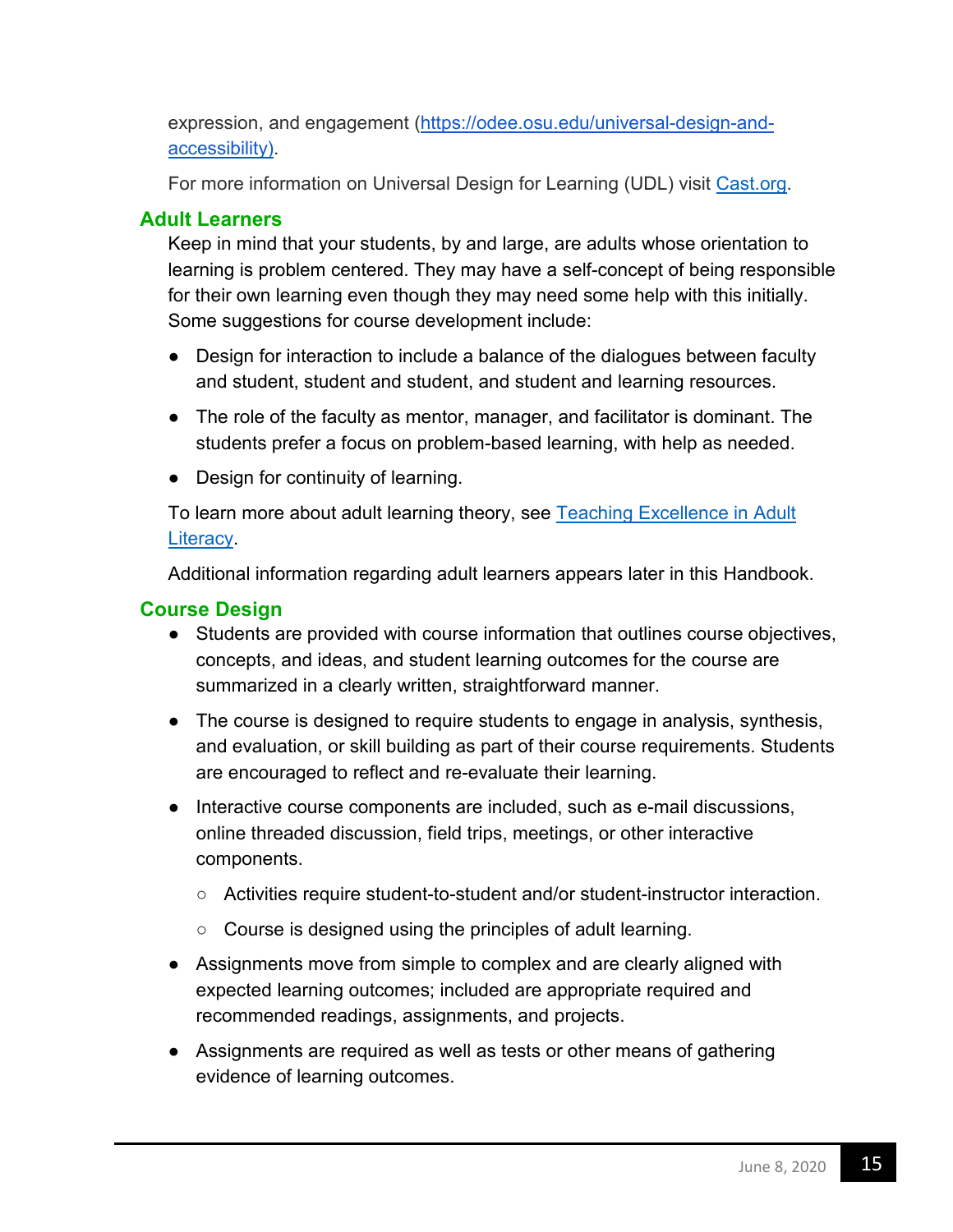- Evaluation and/or feedback to student assignments, tests, and questions are constructive and provided in a timely manner.
- Assignments are varied to provide alternatives to meet different learning styles of the students.
- Activities may include visual, auditory, or kinesthetic components.
- Any substantive change in the course such as substituting commercially developed content in place of previously approved content is approved before being incorporated into the course.
- Instructional materials and intended learning outcomes are reviewed periodically, at least yearly, to ensure clarity, utility and appropriateness, and to ensure that they meet program standards.

#### <span id="page-15-0"></span>**Course Templates**

One of the goals of the Chatfield College online program is to offer students a consistent platform that makes their online learning experience easy and enjoyable. Students should only have to learn the content of their course work, and not a new learning environment each time they take an online course.

To that end, the college has developed a course template that is applied to all courses in the LMS. This template consists of:

- Best practice design standards that are important for all courses.
- Content that is important for students to have access to that cannot be removed from the course.
- Placeholders for faculty to add their content and course materials.

This template is applied to all courses in the LMS prior to those courses being opened to faculty members.

#### <span id="page-15-1"></span>**Course Content**

The LMS system provides faculty with tools to add their course content to the LMS classroom. Faculty are able to create pages, embed media, insert hyperlinks, and add publisher content to their courses. Faculty can contact the Office of Instructional Technology for assistance with design and adding content.

#### <span id="page-15-2"></span>**Discussion Forum and Chat Rooms**

Discussion forums are used for asynchronous student discussions. Discussion forums offer faculty and students a way to hold discussion and debate about important course content, and they have the added benefit of allowing students time to reflect on questions and respond thoughtfully. Faculty using discussion forums in their courses need to communicate the requirements of the discussion thoroughly to students. It is important for students to understand requirements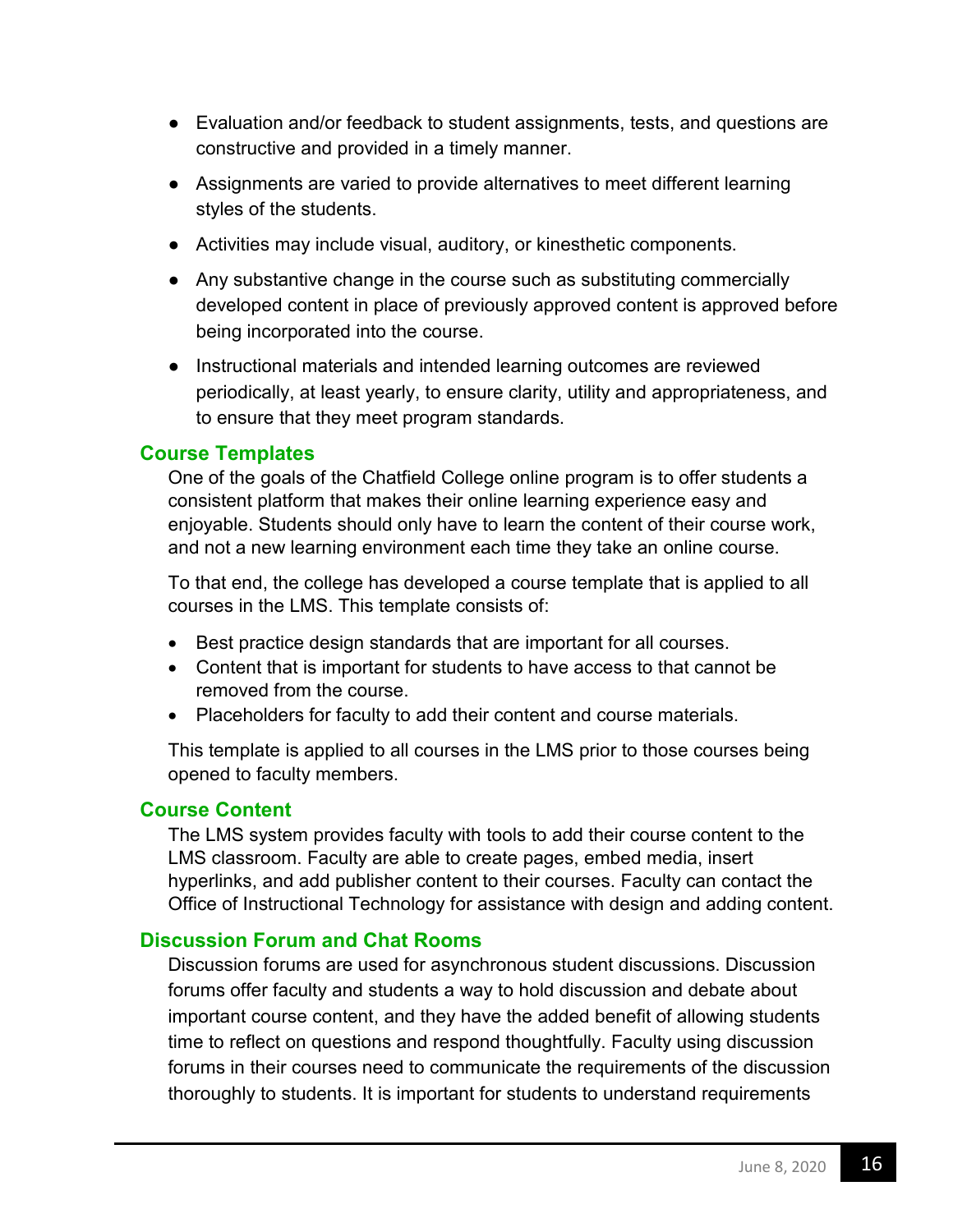such as length of posts, minimum number of posts, the date the discussion closes, etc. A discussion forum rubric is an excellent tool to use to communicate those requirements to students.

Chat rooms are tools used for synchronous communication between faculty and students. Chat rooms work well for student-faculty interaction such as online office hours and tutoring.

Faculty who would like assistance with these tools can contact the Office of Instructional Technology.

#### <span id="page-16-0"></span>**Quizzes, Exams and Assignments**

The LMS offers several tools to assess student learning. Faculty can incorporate assignments, quizzes and exams into their courses using the tools provided in the LMS. For assistance in learning how to use these tools, contact the Office of Instructional Technology. Chatfield College also offers an online proctoring tool and in person proctoring for exams. See Proctoring Exams in the Student section of this manual for more information.

#### <span id="page-16-1"></span>**Accessibility of Distance-Delivered Courses**

Federal law requires that distance learning courses be accessible to all students. All Chatfield College distance-delivered courses must follow these laws. Chatfield College provides resources as well as support services for instructors.

What does this mean for your course? The following apply:

#### *Accessibility*

The following items should be considered and checked to ensure that content is accessible to all visitors:

- 1. Identify the presence of page titles. Page titles should be unique as appropriate to the page content and/or task.
- 2. A "Skip Navigation" solution is present for pages with repeated navigational elements.
- 3. Information is marked using appropriate semantic structure (headings, lists, paragraphs, tables, etc.). Data tables contain appropriate row and column structural markup.
- 4. Form input fields have an explicit label. Instructions and/or input details are programmatically associated with the respective form field.
- 5. Alternate text is provided for all images. Alternate text describes the content and/or purpose of the image.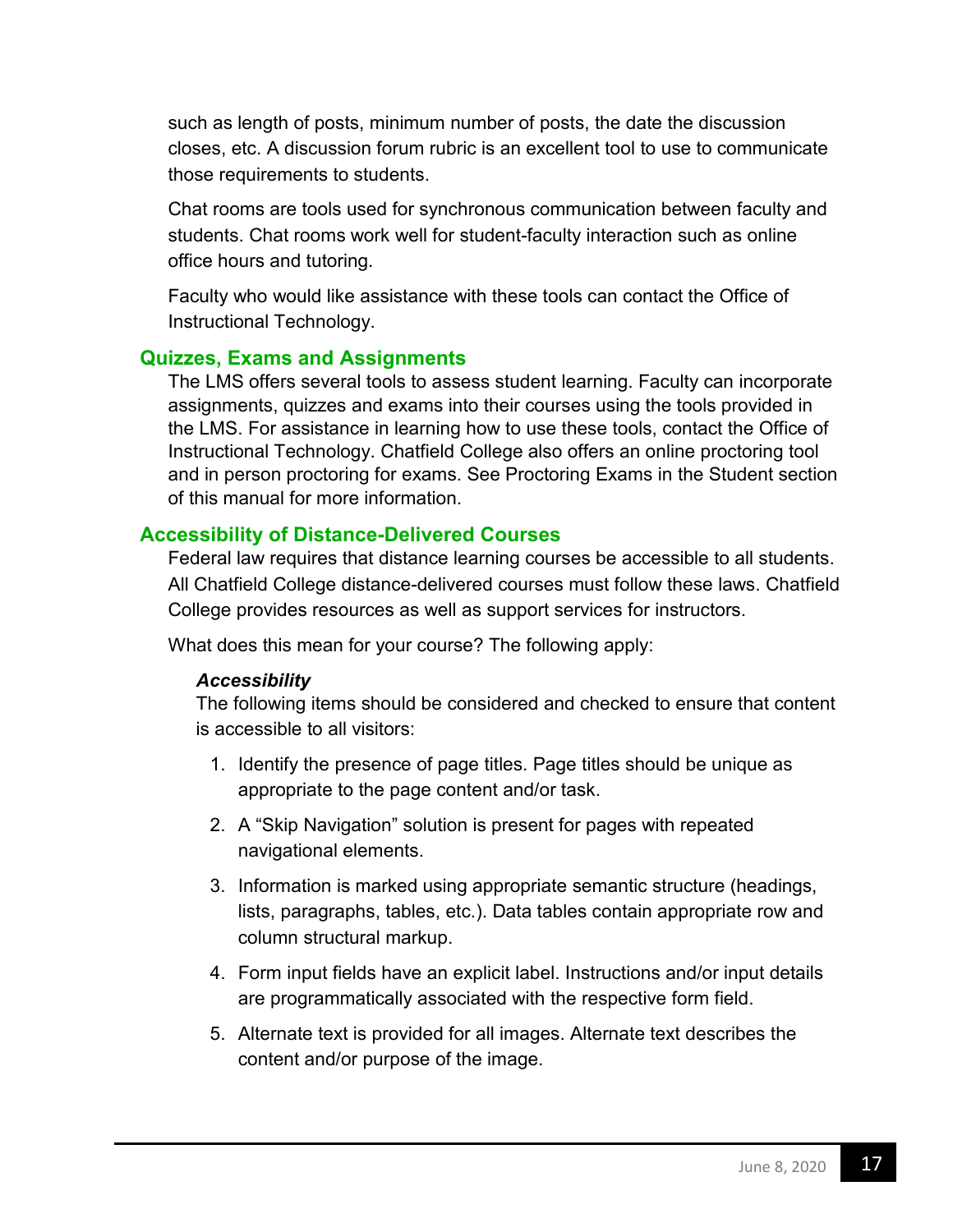- 6. Hyperlinks offer descriptive link text or are associated with descriptive link text.
- 7. Videos have captions.
- 8. Text and images (except logos) meet color contrast requirements of 4.5:1 (foreground/background).
- 9. Page content is still perceivable when Windows High Contrast Mode is enabled.

#### *Media and Accessibility*

Any faculty using media, such as images, audio, and video can contact the Office of Instructional Technology for assistance in making their media content accessible.

#### <span id="page-17-0"></span>**Good Practices and Minimum Standards**

It must be understood that teaching methods that are highly effective in the classroom may not carry over to distance learning. Different methods may need to be employed in order to have the same learning outcomes. Student profiles may be different as well. The following guidelines can be used to guide the development of distance learning courses as well as provide a structure for course evaluation.

The purpose of these guidelines is threefold:

- Guide the development of distance-delivered, especially online and hybrid courses, programs and student services to ensure that they exhibit characteristics of quality teaching and learning;
- Ensure that student learning in distance-delivered courses is comparable to student learning in traditional on-campus courses, and;
- Provide a standard for reviewing the quality of a program, course, or related student service offered at a distance in accordance with the Chatfield College Mission and Values.
- Other resources: Web Accessibility Initiative (http://www.w3.org/WAI/) and Center for Applied Special Technology (http://www.cast.org/).

#### <span id="page-17-1"></span>**Evaluating Online/Hybrid Courses**

To ensure high quality course offerings, all distance education classes will be periodically evaluated by students and by the college.

**Student Evaluations** – students are asked to evaluate all courses they are enrolled in each semester. Those evaluation results will be provided to the faculty by the department chairs.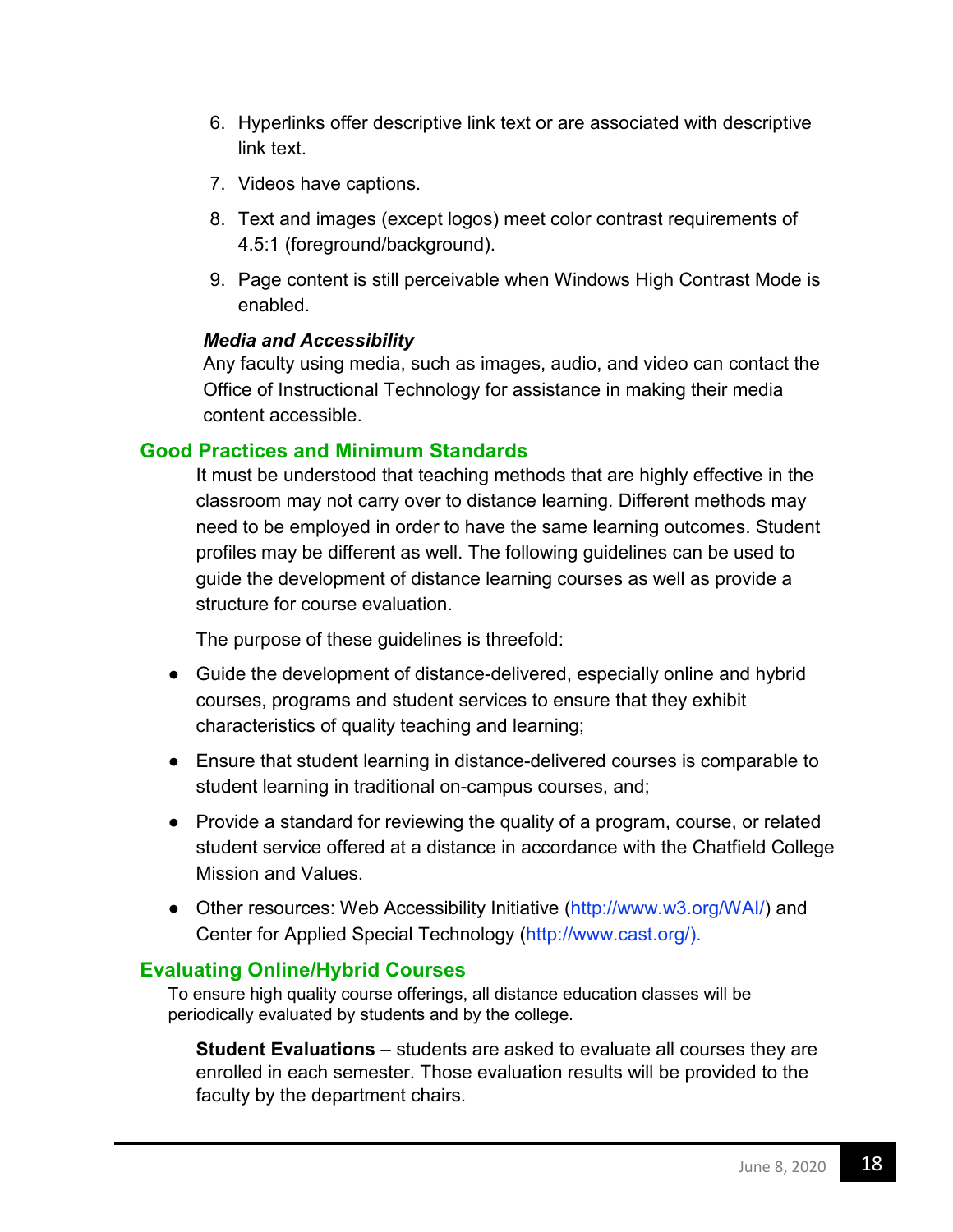**College Evaluations** – Each semester a sampling of distance education courses will be selected for evaluation (approximately 20%). The MITAS will provide the results of the evaluations back to the appropriate faculty members.

Please note that the college evaluations will be evaluating course layout, design, accessibility and other best practices only. Teaching styles and content are not evaluated.

#### <span id="page-18-0"></span>**Copyright Infringement Policy**

In compliance with the reauthorization of the Higher Education Opportunity Act (2008), and the Digital Millennium Copyright Act (1998), Chatfield College is providing the following information on copyright law and campus policies and federal penalties regarding its infringement.

Copyright law gives the creators of art works, authors, publishers and inventors the right to control how their work is used or distributed. This includes the right to limit how their materials are reproduced, distributed, publicly performed or displayed, or incorporated into new versions of the original work. Copyright protection is extended to both published and unpublished works. A work may no longer be subject to copyright restrictions under certain terms and conditions depending upon its initial date of creation or publication. More guidance on the terms of copyright can be accessed at [https://www.copyright.gov/.](https://www.copyright.gov/)

Copyright infringement is the act of exercising, without permission or legal authority, one or more of the exclusive rights granted to the copyright owner under section 106 of the Copyright Act (Title 17 of the United States Code). Fair use policies describe how copyright material may be used without violating copyright law. An index of fair use practices can be accessed at http://copyright.gov/fair-use/more-info.html. All other unauthorized reproduction, distribution, file-sharing, downloading, or uploading substantial parts of a copyrighted work without specific permission constitutes an infringement and is subject to the following civil and criminal penalties:

- If copyright was unknowingly or mistakenly violated, you may be ordered to pay either actual or "statutory" damages between \$750 and \$30,000 per work.
- If copyright was knowingly violated ("willful infringement") a court may award up to \$150,000 per work and may also assess court costs and attorney fees.
- Willful copyright infringement can also result in criminal penalties including imprisonment up to five years and fines up to \$250,000 per work.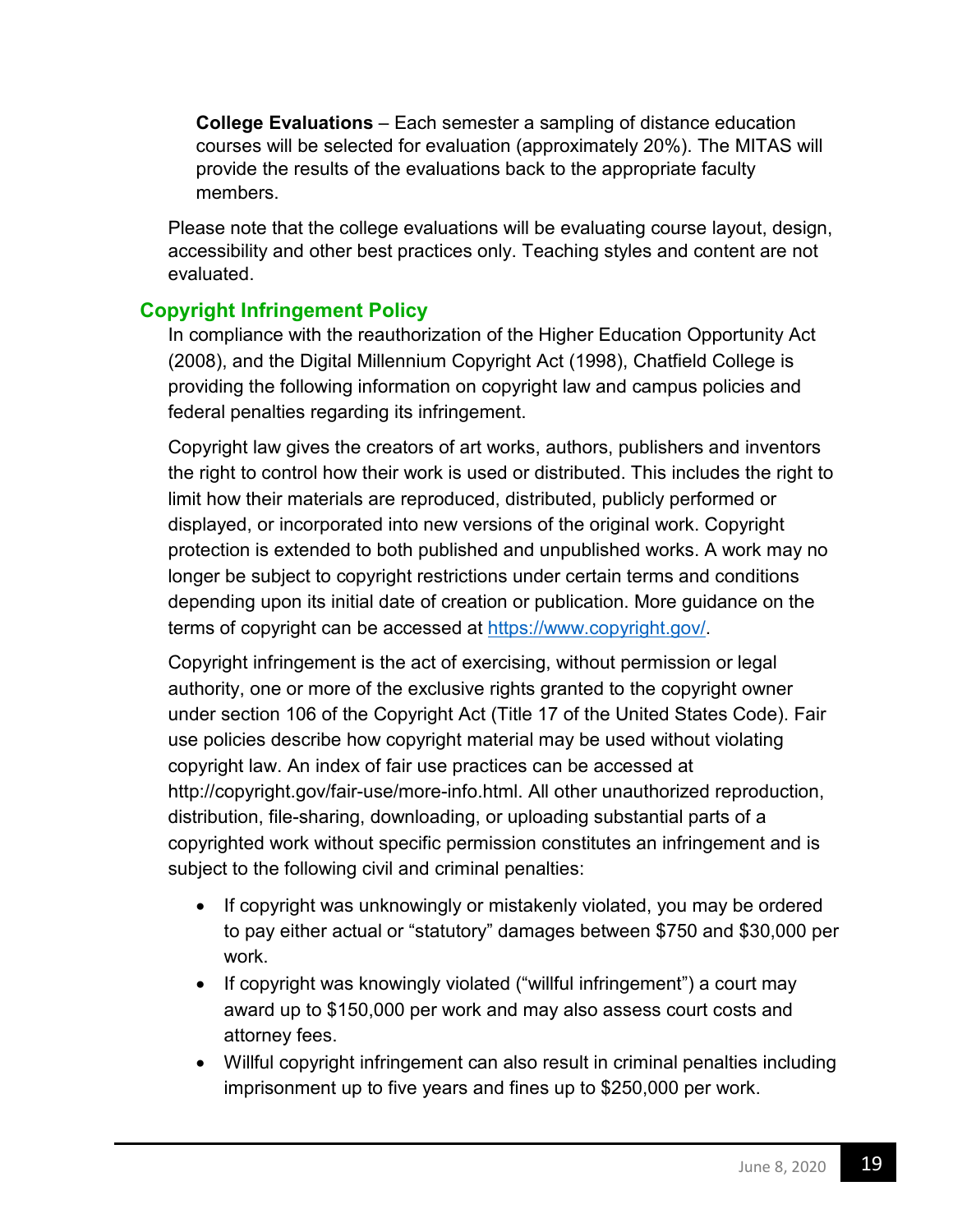In order to combat either inadvertent or willful infringement of copyright, Chatfield College has implemented the following practices and policies that guide our students in the appropriate use of copyrighted materials:

- All members of the Chatfield College community agree to the provisions of the Responsible Use of Information Technology policy (above) which describes penalties and guidelines for appropriate use of on-line resources.
- The unauthorized transfer, via peer‐to‐peer (p2p) or other means, of copyrighted material is subject to disciplinary procedures outlined in this Handbook.
- To discourage illegal file sharing, signage is in student computer labs to discourage illegal file sharing. A list of Legitimate Download Services can be found at [http://www.educause.edu/.](http://www.educause.edu/)
- Computing and Library staff are trained on the college's position with respect to copyright issues.
- All members of the Chatfield College community agree to the provisions of the Code of Academic Integrity which describes penalties and guidelines for appropriate use of source materials.
- When using copyrighted materials either in whole or in part, students and staff agree to consult the Copyright Clearance Center http://www.copyright.com/, to obtain appropriate permissions for Revised March 2020 55 republication of illustrations and other printed materials, as well as for distribution or broadcast of written, audio and visual materials within the academic setting.

#### <span id="page-19-0"></span>**Other Consideration for Instructors**

- The instructor relays to the students the required texts and/or course packs and how students can purchase them.
- The course has received full Curriculum Committee approval.
- The course adheres to the Chatfield College Code of Academic Integrity.

#### <span id="page-19-2"></span><span id="page-19-1"></span>**Course Management**

#### **Attendance**

Attendance in an online class is defined as active participation in the course each week. Online classes require as much (if not more) student time and dedication as face-to-face classes. In order to be successful in this course, students should set aside time 2-3 days a week to spend on the coursework, just as you would for a face-to-face class. Many online students find it beneficial to block out specific hours on particular days and adhere to a regular schedule for logging in and working on assignments. Faculty need to have some kind of graded activities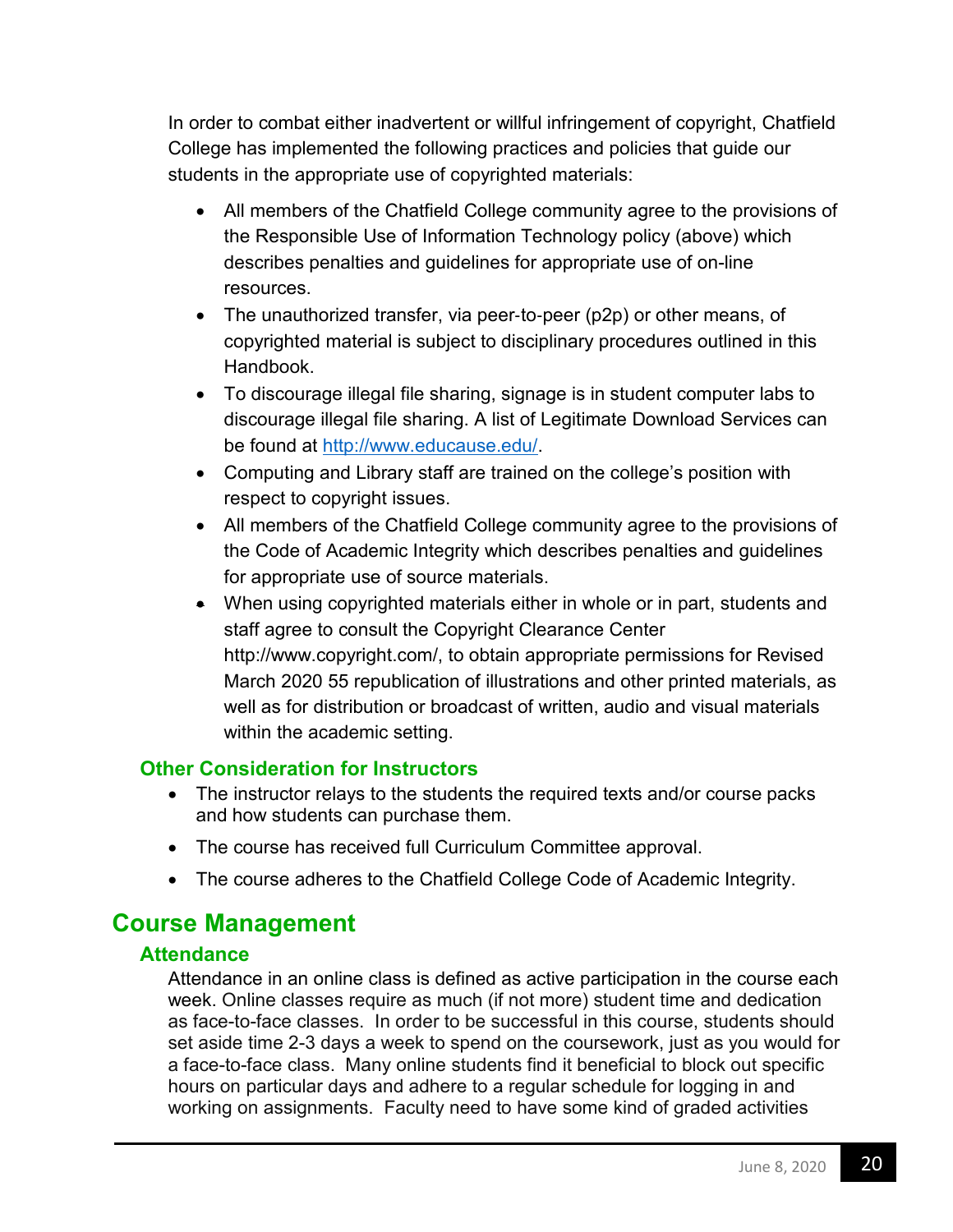each week that requires students to login multiple times during the week to be active in the course.

Attendance for distance education courses will be submitted to the registrar's office every Friday at 3:00 pm EST. If a student has not participated in any graded activities for the week by this deadline, they will be marked absent for that particular week, and their attendance for the week will not be altered even if they participate in the graded activities after the attendance deadline. The assignments students complete late will be graded at the discretion of the instructor. Make sure to post your policy in the Late Work policy section of the syllabus.

#### <span id="page-20-0"></span>**Students Who Don't Attend the First Two Weeks**

Students who don't attend during the two weeks of class need to be reported in the first week's attendance report. The Registrar will provide a list to the Manager of Instructional Technology and Application Support at the end of the first week of all non-attending students. The MITAS will make those students "inactive" in their courses.

**Note:** Faculty are not to remove students from courses for any reason. If a student needs to be removed from a course, contact the Registrar's office.

#### <span id="page-20-1"></span>**Students Who Stop Attending**

Faculty should submit an Early Alert whenever they have a student who has stopped participating in a course. Chatfield College student services will contact the student. If the student continues to not participate ("attend") The MITAS will verify the student's status with the registrar and change that student to "inactive" in the course so they no longer have access to the course, but their work will be retained.

**Note:** Faculty are not to remove students from courses for any reason. If a student needs to be removed from a course, contact the MITAS.

#### <span id="page-20-2"></span>**Process of Adding/Changing Instructors After the Start of the Semester**

Changes to the status of faculty after the start of a semester should go through the Chief Academic Officer. The CAO will then notify the Manager of Instructional Technology and Application Support. The MITAS will then add/remove the faculty member.

#### <span id="page-20-3"></span>**Student Course Status After the Start of the Semester**

If for any reason a student must be added or removed from a course after the start of the semester, contact the Registrar's office.

**Note:** Faculty students from courses for any reason.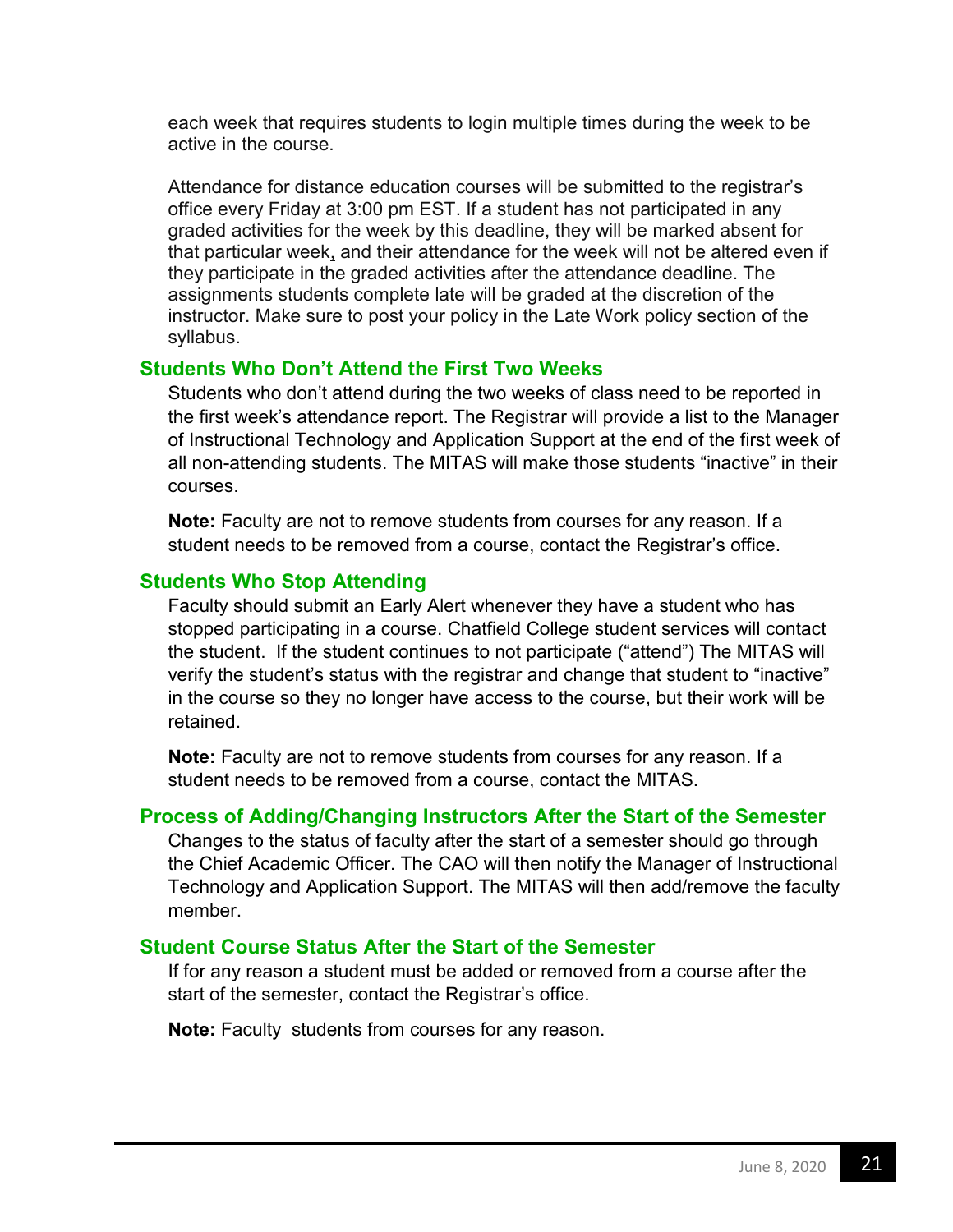#### <span id="page-21-0"></span>**Frequency of Instructor Contact**

All approved courses offered as distance education should include regular, effective contact between instructor and students, through group or individual meetings, orientation or review sessions, supplemental seminar or study sessions, field trips, library workshops, telephone contact, correspondence, voicemail, e-mail, or other activities.

- 1. Synchronous meetings may be required.
- 2. Discussion groups, e-mail, telephone, or chat are the common ways in which instructor-student communication is maintained. The instructor monitors discussion forums or chat sessions.
- 3. Other interactivity will include student-to-student and student with the content. Establishing a community of learners is the ultimate goal.
- 4. The instructor is in contact with each individual student at least weekly.
- 5. The instructor replies to student inquiries within 24 hours.

#### <span id="page-21-1"></span>**Effective Contact for Distance Learning at Chatfield College**

Effective Contact is demonstrated by:

- Weekly individual contact with each student including e-mail, messages, chat rooms, conversations, office hours, phone calls, texts, video conversations or messages, in addition to personalized grading feedback.
- Maintaining a 24-hour response time (excluding weekends and holidays and excluding technical problems that prevent response).
- Acknowledging receipt of student e-mail even if you need additional time to solve the problem.
- Differentiating for your students' different types of response time assignment feedback, receipt of message, personal question, content question.
- Providing for alternative modes of communication that may include: FAX, email, phone, face-to-face, chat room, etc.
- Keeping regular 'office hours' (or virtual office hours via chat room).
- Encouraging replies and responses (or discussion) as important values.
- Following up on students who are not participating.
- Getting to know your students and referring to them by name.
- Letting students get to know you.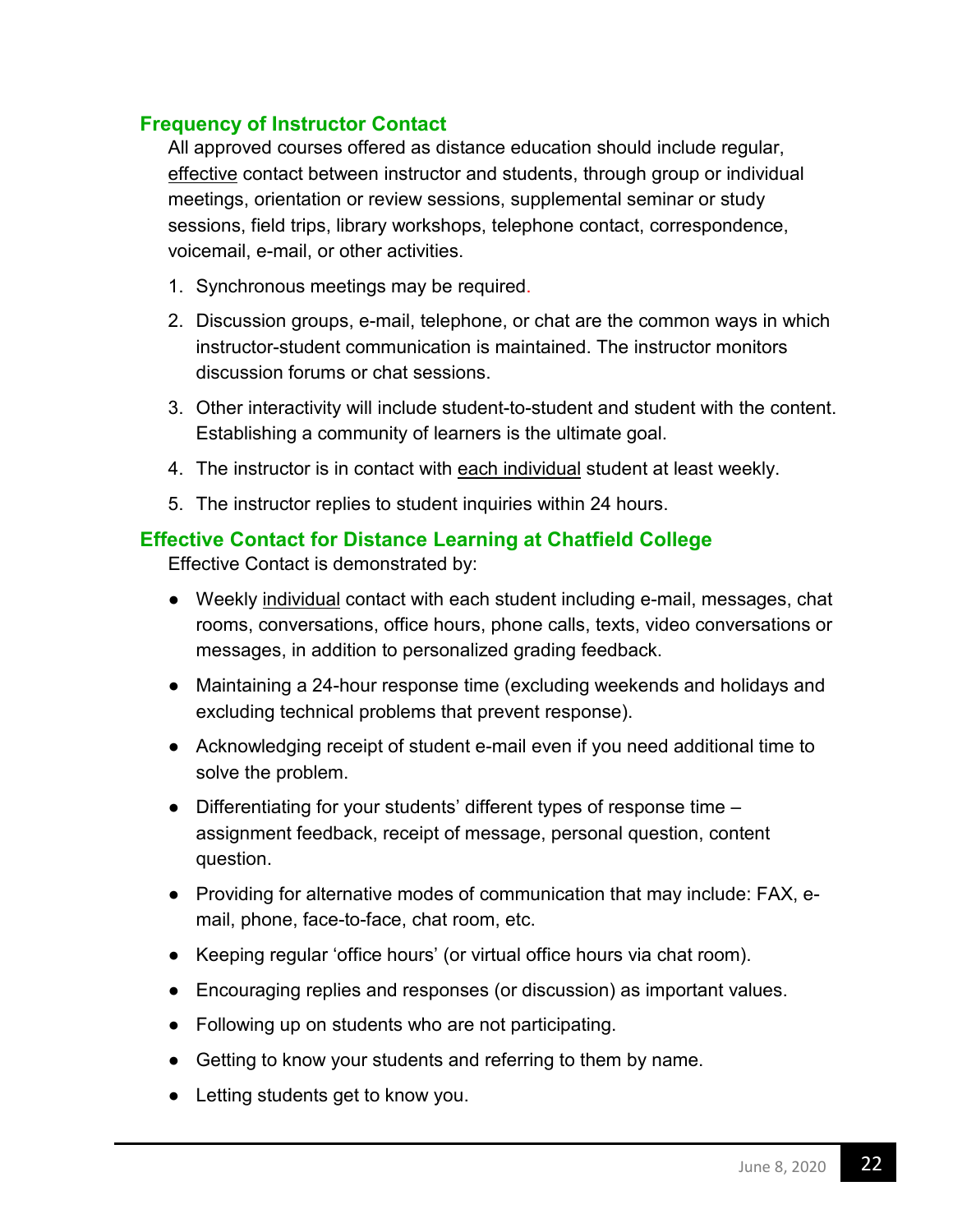#### <span id="page-22-0"></span>**Common Materials**

It is important that students who are enrolled in your class have adequate information about the class, including college policies and resources. Note that students expect to be able to access the class syllabus before a class begins. Once the class begins, students expect to be able to download and print syllabi, class handouts, view their current grades, and other course materials from the course site.

Onboarding and college resource materials are a part of each LMS. Students are expected to take a self-paced online course prior to being able to register for online courses. Together, these provide important and required access to College resources and policies to students in your course and prepare them to succeed in the delivery environment.

#### <span id="page-22-1"></span>**Institution, Program and Course Assessments**

Chatfield College requires the tracking and assessment of all institution, program and course outcomes. These are all added to the college's LMS. When creating assignments and assessments in the LMS, instructors are required to attach the appropriate outcomes to those activities.

#### *Assessment of Progress and Learning Outcomes*

- Assessment is conducted to collect evidence that meets criteria established for the stated learning objectives. Outcomes are linked to assignments within the LMS.
- Instructor monitors assignment completion on required dates and communicates with students falling behind. Instructor evaluates assignments and provides feedback in a timely manner (i.e., within one week of submittal) assessing student progress throughout the course.
- Instructor assesses progress by collecting evidence of learning through various means:
	- Assessment may occur in various formats including online.
	- At-home or open book formats may be used for testing.
	- Knowledge/skill levels are assessed primarily through evidence collected, i.e. work submitted.
	- Threaded discussions or e-mail discussions, if available, are summarized (by a student or instructor) and assessed by the instructor. Feedback is offered.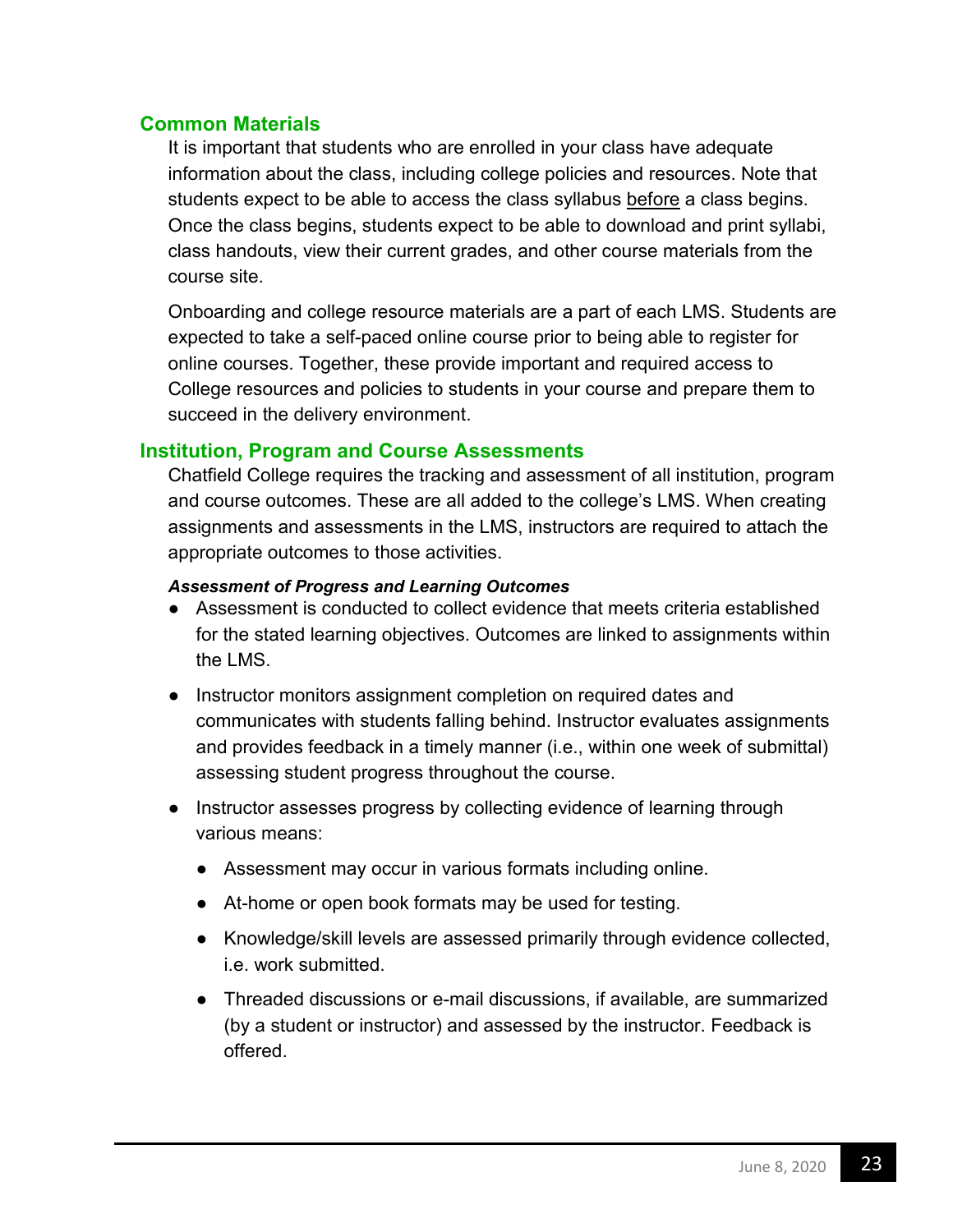- Level of knowledge/skill attainment is comparable to the level achieved by students in on-campus classes.
- Protocols are established to ensure student identification for purposes of assessment.
- Students are asked to complete an end-of-course evaluation (form may be updated to elicit information specific to distance learning).
- Student information is held to be confidential

#### <span id="page-23-1"></span><span id="page-23-0"></span>**Students**

#### **Considerations for Students**

- Before starting the distance course, students are advised to determine if they possess the self-motivation and commitment to learn at a distance and if they have access to the minimal technology, if any, required by the course design.
- Students must successfully complete the mandatory self-paced online student training course prior to being able to access any distance education coursework.
- Students must have the means to successfully participate in a distance education course (i.e. computer, internet access, etc.)
- Students have access to sufficient library resources.
- Enrolled students have reasonable access to appropriate student services and resources to support their learning.

#### <span id="page-23-2"></span>**Services for Students**

All services that are guaranteed to traditional on-campus, classroom students must also be guaranteed to students in distance learning. Services for students can be divided into those directly related to the class they are taking, and those general services all students are entitled to like counseling and access to information about financial aid. The course template has information on and links to college services students need to have access to. In addition, each department chair or program director is responsible for having a course in the LMS that instructors in their department have access to that provides information that instructors can use in their courses.

Additionally, all students are enrolled in an online Library course within the LMS that provides access to library materials; citation, plagiarism and copyright education; training in the use of databases accessed through our consortia membership.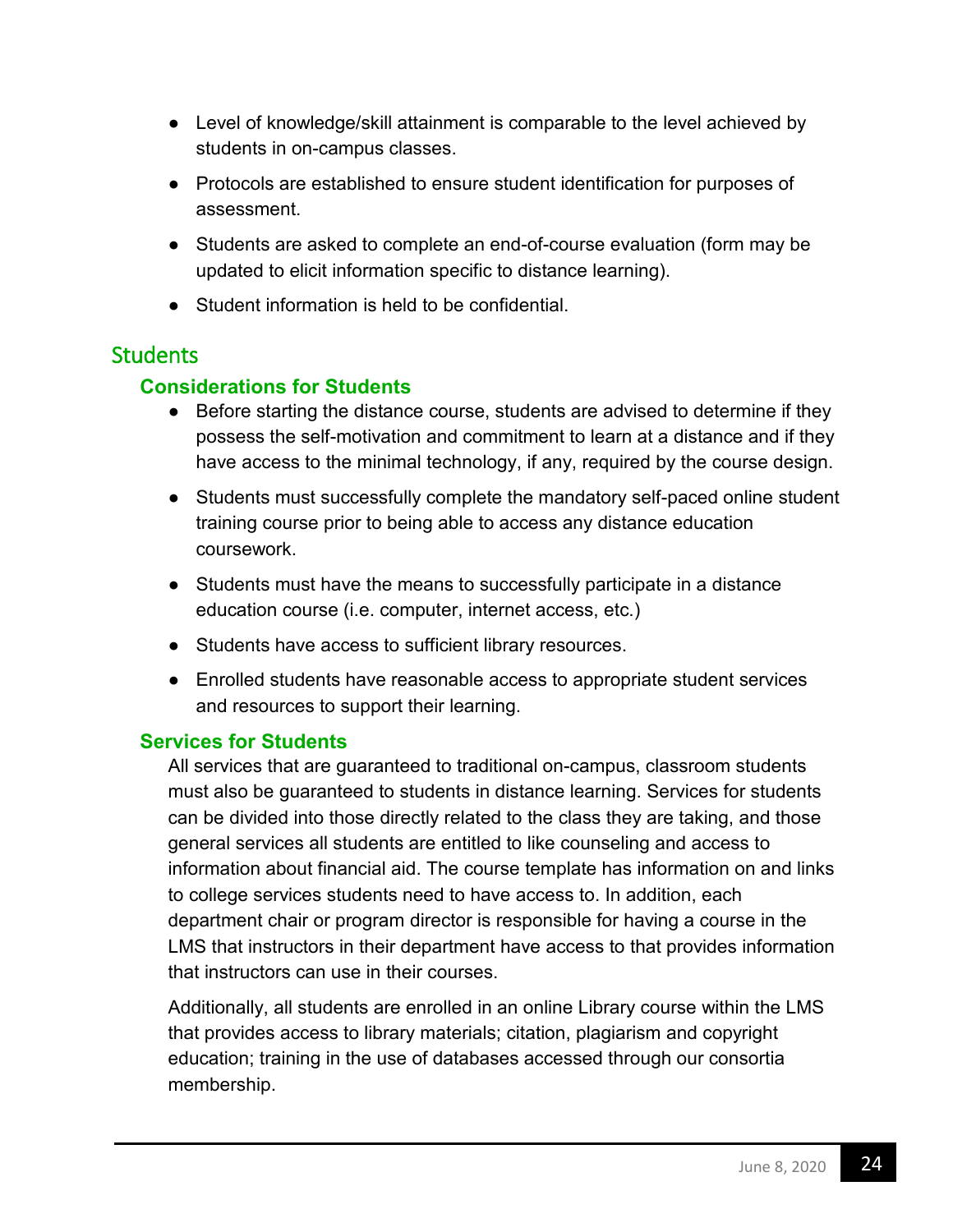Online tutoring is provided through the Tutoring LMS page environment. Additionally, work is ongoing to ensure that services and information needed by online students help to assure successful student outcomes. Specifically, the following plan to assure online student access to student services has been developed:

- Review existing and new college services offered to on-ground students and evaluate the propriety of offering them online.
- Ensure that any new services are designed for both on-ground and distance, as appropriate.
- Review and update all program and student service web pages annually for accuracy and the ability for online students to easily access their offerings.
- Provide direct links from the Chatfield College webpage to online advising/counseling.
- Provide direct links to all Student Services tailored to the online learner.
- Review the Readiness Assessment to assess technology skills, access to technology and study habits for the online learner.
- Develop online student handbook addressing necessary information and skills for student success in an online course environment.

#### <span id="page-24-0"></span>**Student Orientation**

Many distance students will need some level of orientation, and the orientation may be ongoing. Orientation may take place on campus, through the LMS class site, by a telephone call, or through written instructions. Students are required to take an online self-paced training course, prior to being able to register for other distance education courses. This course will provide them with information on how to use the LMS.

For online classes, it may be desirable to offer orientation in a way that the student does not need to travel to campus. You may want to work with the Office of Assessment to work out an orientation plan.

#### <span id="page-24-1"></span>**Recommended Communication from Faculty**

Students must have access to a computer and be familiar with using the Internet and common software applications. For course information students should call or email their instructor.

#### <span id="page-24-2"></span>**Proctored Exams**

Chatfield is serious about the academic integrity of the exam process. Proctors ensure credibility and integrity. To that end, Chatfield uses an online proctoring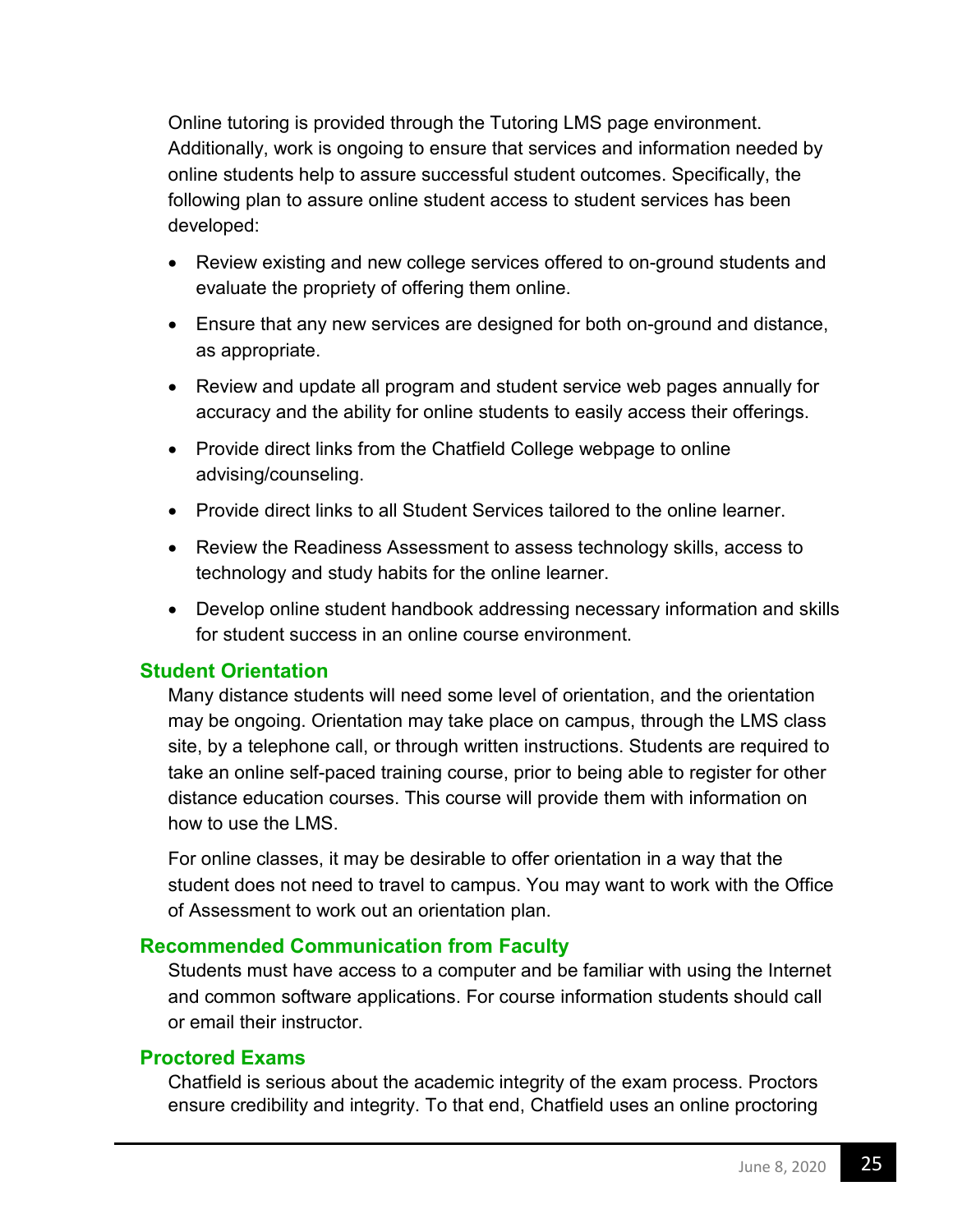service to proctor online exams. Faculty can contact the Manager of Instructional Technology and Application Support for assistance in setting up the proctoring service for their exams.

For faculty members who prefer to have their students use a proctor in person, proctor registration and verification for remote exams is required by the college. The proctor is responsible for supervising the exam process on behalf of Chatfield College. **It is the student's responsibility to secure a proctor/site in order to take exams.**

#### *In-person Proctoring*

An acceptable proctor is someone with no conflict of interest. A test proctor must be an objective observer who can attest to the integrity of the student's academic conduct and the testing environment.

Students have several options for securing a proctor.

**Option A)** Arrange to have your exam proctored by your course instructor.

**Option B**) Arrange to have your exam proctored in the Tutoring Center or other suitable Chatfield College location.

**Option C**) If you do not take the exam on site at Chatfield, you will need to arrange to have your exam(s) supervised by a qualified and approved proctor.

A suitable proctor is assigned with the consent of the instructor and student. If the proctored assignment must take place off site, the proctor must be registered with Chatfield College. The registration process can take as long as 21 days. An exam proctor may be:

- A university or college testing center
- A national testing center (Sylvan, Prometric)
- An online proctoring service
- A high school principal, guidance counselor or teacher
- A public or academic librarian
- A Chatfield academic employee (contingent upon approval)

Students are responsible for scheduling the proctored exam time, and for any fees associated with proctoring at off-site locations. It should be kept in mind that a proctor is frequently volunteering their service, and that exam times should therefore be scheduled in advance with the proctor. Most proctoring services take place in business locations, and the student is additionally responsible for ensuring that the exam can take place during the hours of operation. For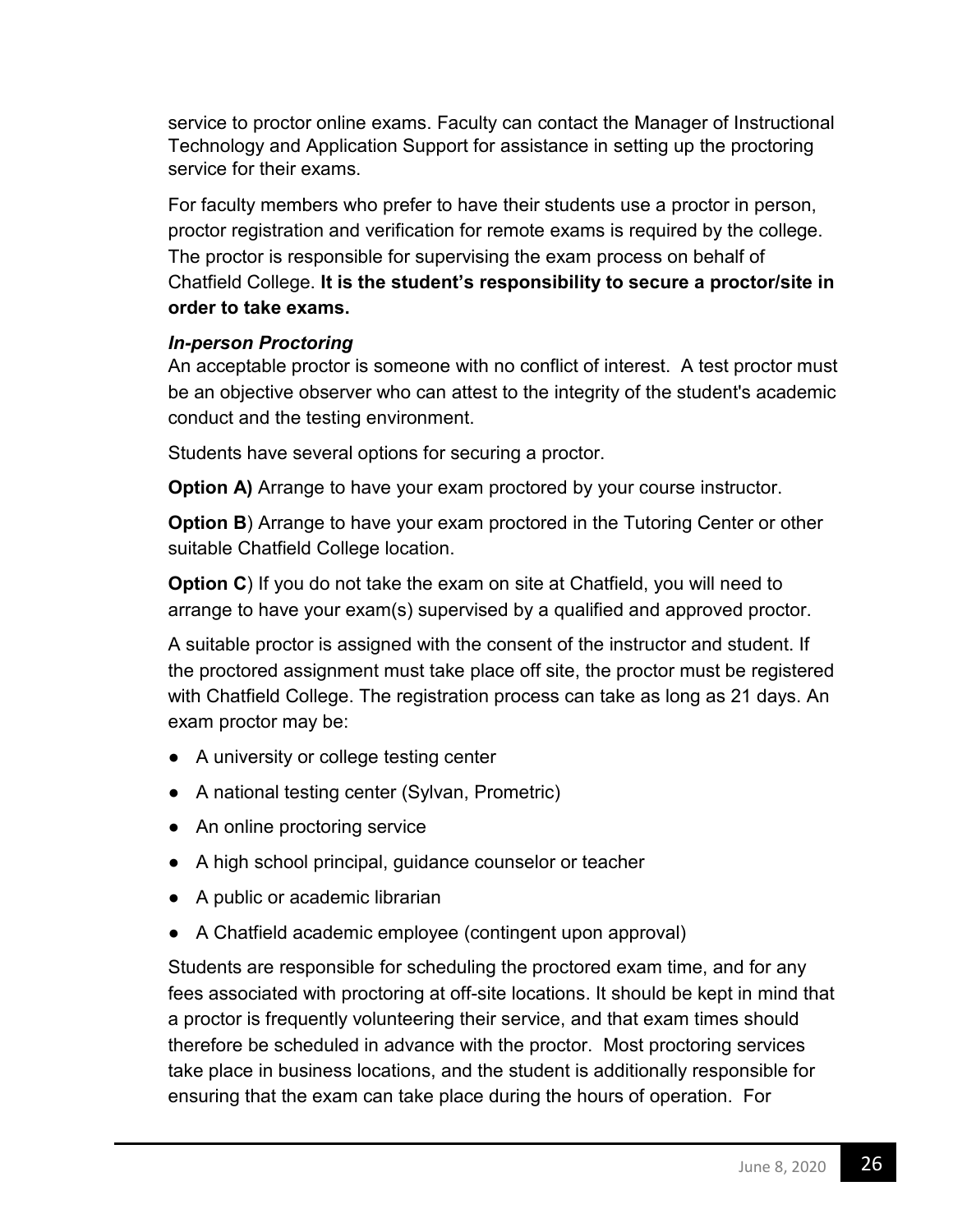questions regarding the Proctor registration form in Appendix G, contact the Office of Assessment.

**Please note:** While many proctors will serve on a voluntary basis, the student is responsible for paying any expenses incurred in retaining a test site/proctor. There may be a fee involved to secure a proctor if the exam is not taken on-site at Chatfield College. This is the responsibility of the student to pay. This cost is NOT included in the course fees.

Regardless of where the student takes required exams, **ALL** students must show a photo ID (such as a driver's license) to the proctor before being permitted to take the exam.

#### *Steps to Secure an Exam Proctor*

All proctors, other than the course instructor, even if Chatfield College academic employees, must be approved by Chatfield College using the Proctor Registration form in Appendix G. A proctor will not automatically be assigned; rather, the student must make the necessary contacts to secure a professional who will serve in this capacity. Proctors must be approved **before** any exams can be taken.

Applicants/students should identify and obtain approval for an exam proctor no later than one week after the add/drop period and at least two weeks prior to the proctored exam. Once approved, the proctor/site is valid for two years.

Step 1: Locate an acceptable test site/proctor. Complete the Proctor Registration form with the proctor and return to the Office of Assessment.

Step 2: Submit the Proctor Registration form at least two (2) weeks prior to the exam date.

● If your proctor does not meet the required specifications, you will be notified within 7 to 10 business days. At that time, you will be required to submit a new request for a different exam proctor.

Step 3: Once approved, you will need to contact your test site/proctor to confirm the date, time, and location of your exam(s).

#### *Other Considerations*

- If you need to change test sites/proctors at any time, you must complete this entire process at least 2 weeks prior to any exams that may be administered.
- You are responsible to provide updated contact information on your exam proctor, including any change to the business email address. If your exam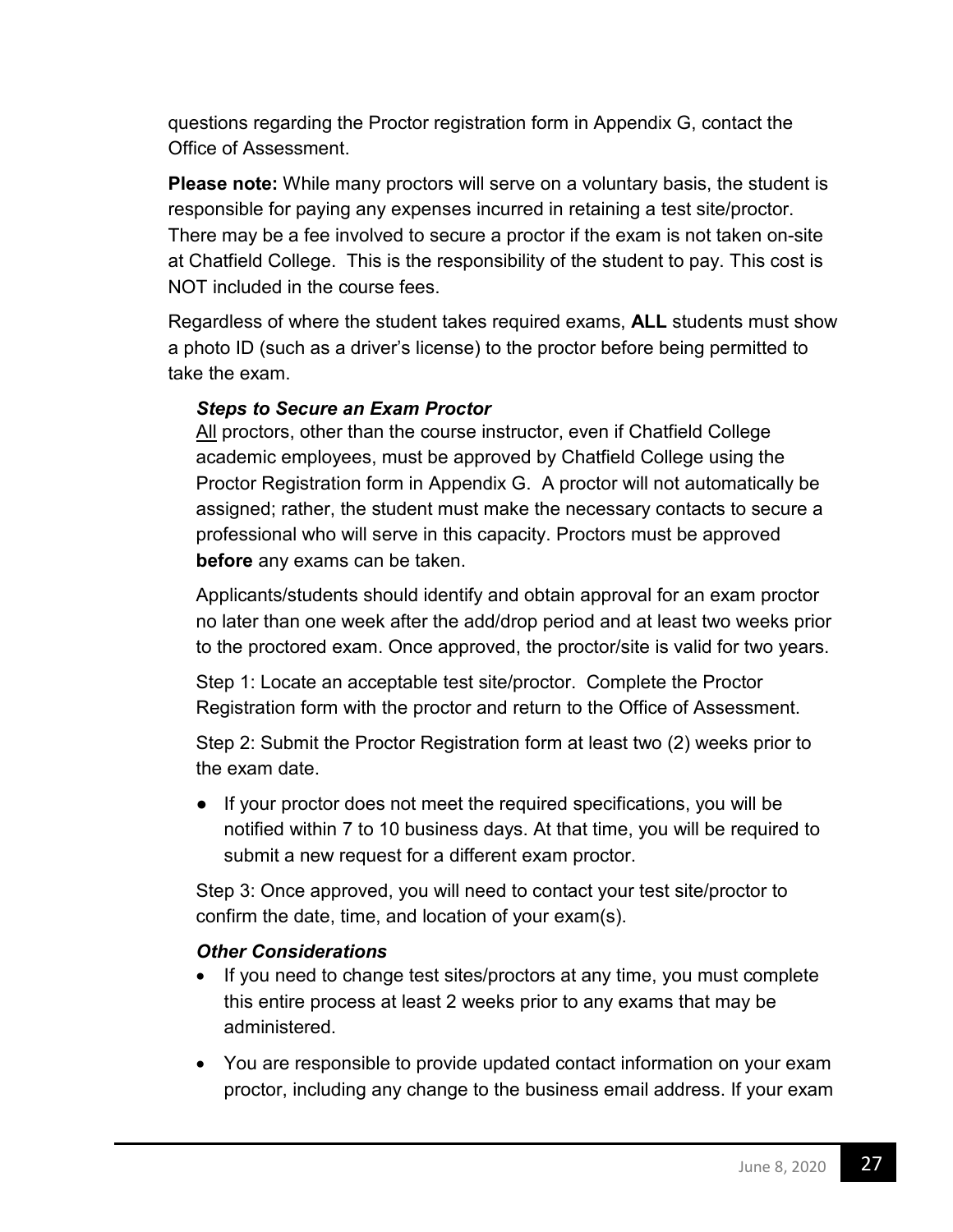proctor information changes, it is your responsibility to obtain approval of a new proctor.

#### *Requirements for Serving as a Proctor*

NOTE: To maintain academic integrity a test proctor cannot be a co-worker, classmate, Chatfield student, spouse, relative, friend, or neighbor.

The proctor is responsible for maintaining the academic integrity of the exam process on behalf of Chatfield College. If the proctor believes the academic integrity of the exam process has been compromised, he/she has the right to stop the exam. Whether or not the proctor stops the exam, he/she will report the incident to Chatfield College and will share the information with the instructor of the course, who will decide on the appropriate action, consistent with the college's policy on academic integrity.

- 1. The proctor must ensure that all necessary technologies are available and working.
	- At a minimum, the proctor must have a valid, working **business e-mail address** and telephone number so that Chatfield College may communicate with them.
	- The proctor **must** have access to a computer at his/her location. The proctor should have permission/authority to download software to a designated computer.
	- It is highly recommended that high-speed (broadband) Internet connections- (such as cable, DSL, T1 or faster) be utilized for proper system response.
	- Proctors and students should review the list of minimal technical computer requirements for exam proctoring.
	- 2. Only the proctor may provide the exam to the student. This usually takes place in previously printed material, or in the form of an access code that the instructor has shared with the exam proctor in advance.
	- 3. No copies, prints or photographs of the exam are to be made at any time.
	- 4. No person other than the proctor and student may view the exam. The student may have access to the exam only during the time period allowed by the instructor.
	- 5. The proctor must follow the instructor's requirements for administering the exam.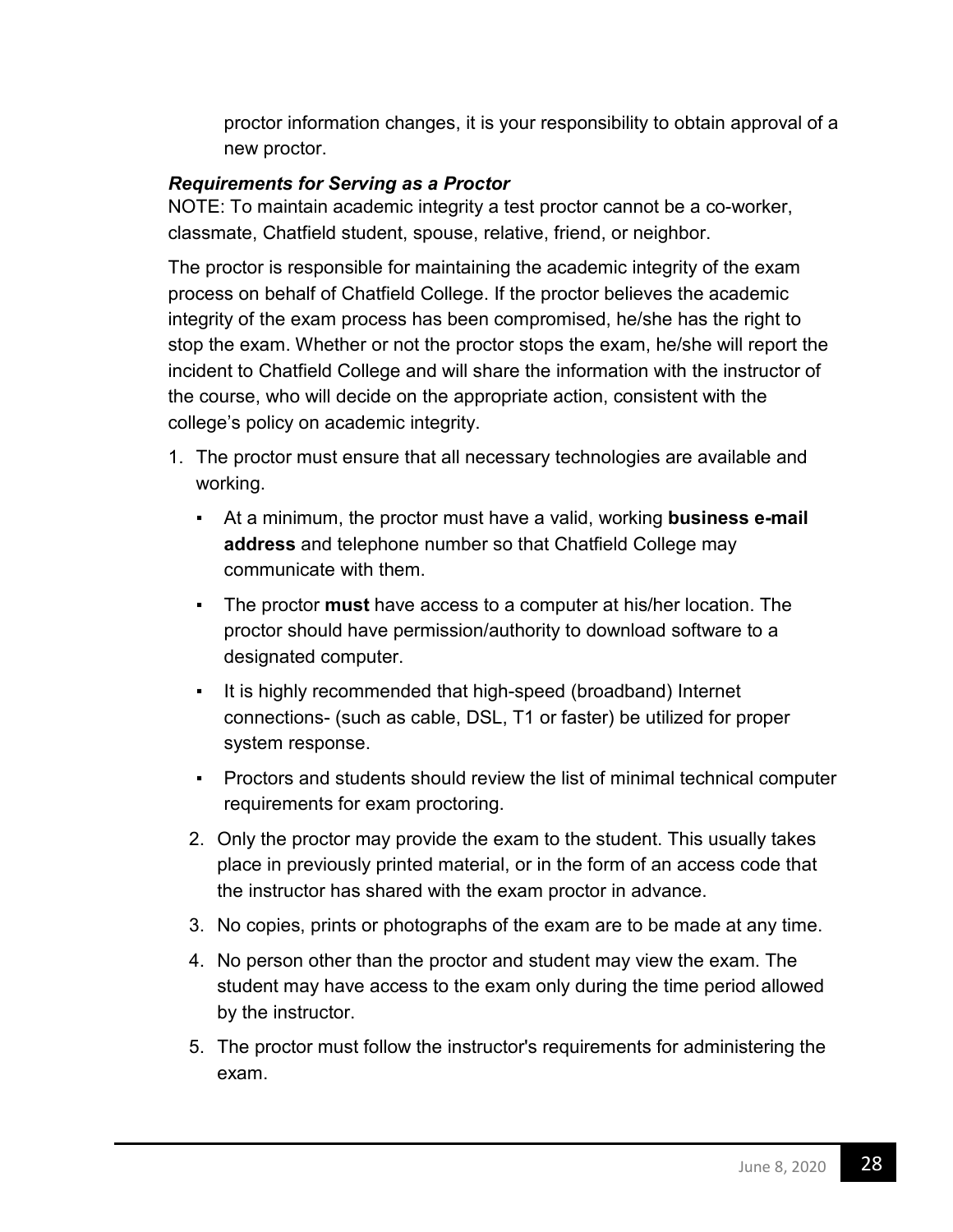- 6. These may include a time limit, specific allowable equipment, such as a calculator and inclusion or exclusion of books, notes, etc.
- 7. Some exams may require listening to audio files which will require working speakers on the computer or a simple headset to listen to the clips.
- 8. The student is responsible for understanding and adhering to the scheduled time for the exam. If the student arrives late, exam time may be shortened by the regular scheduled closing of the exam location.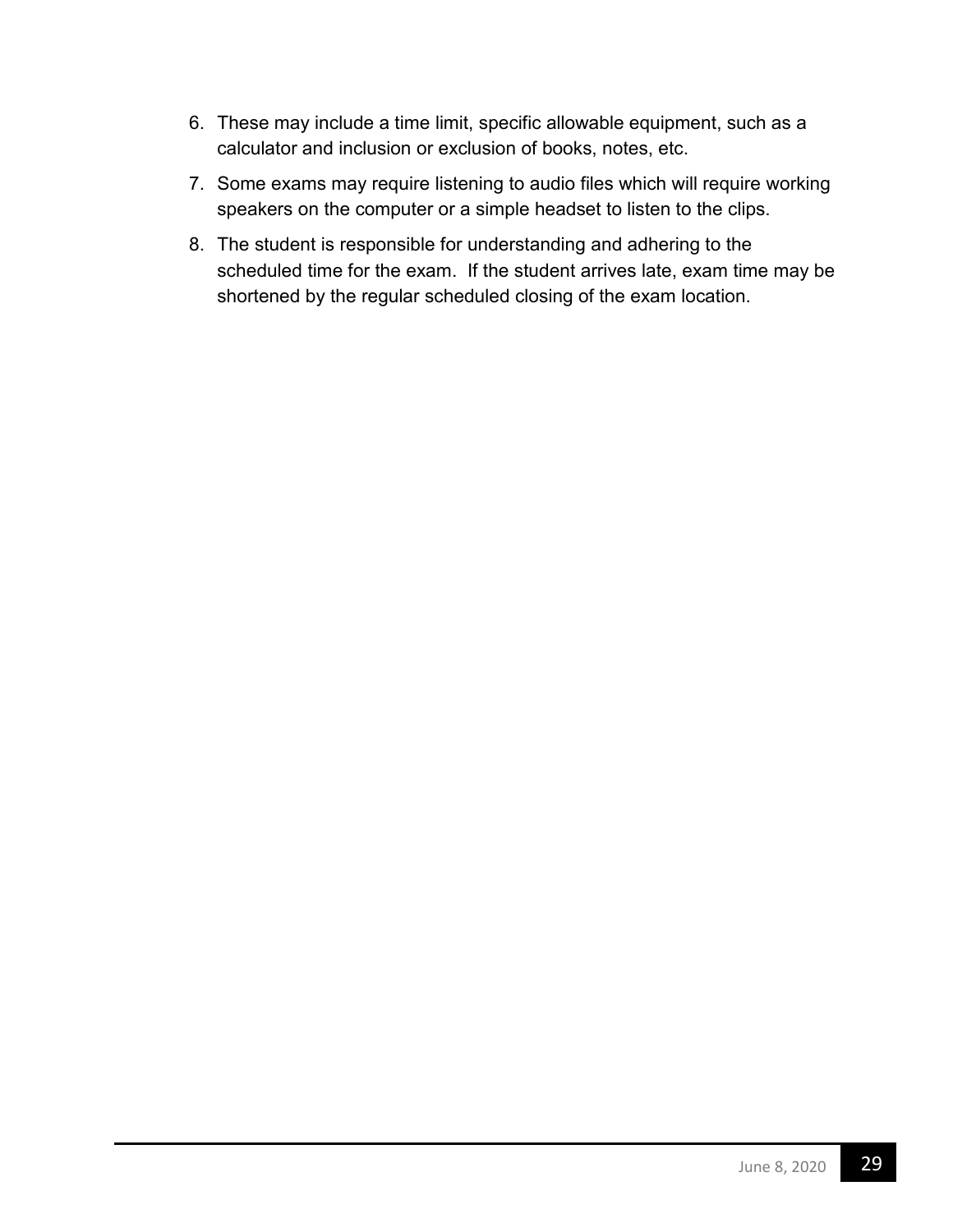# **Appendix A**

<span id="page-29-1"></span><span id="page-29-0"></span>**Readiness Self-Assessment**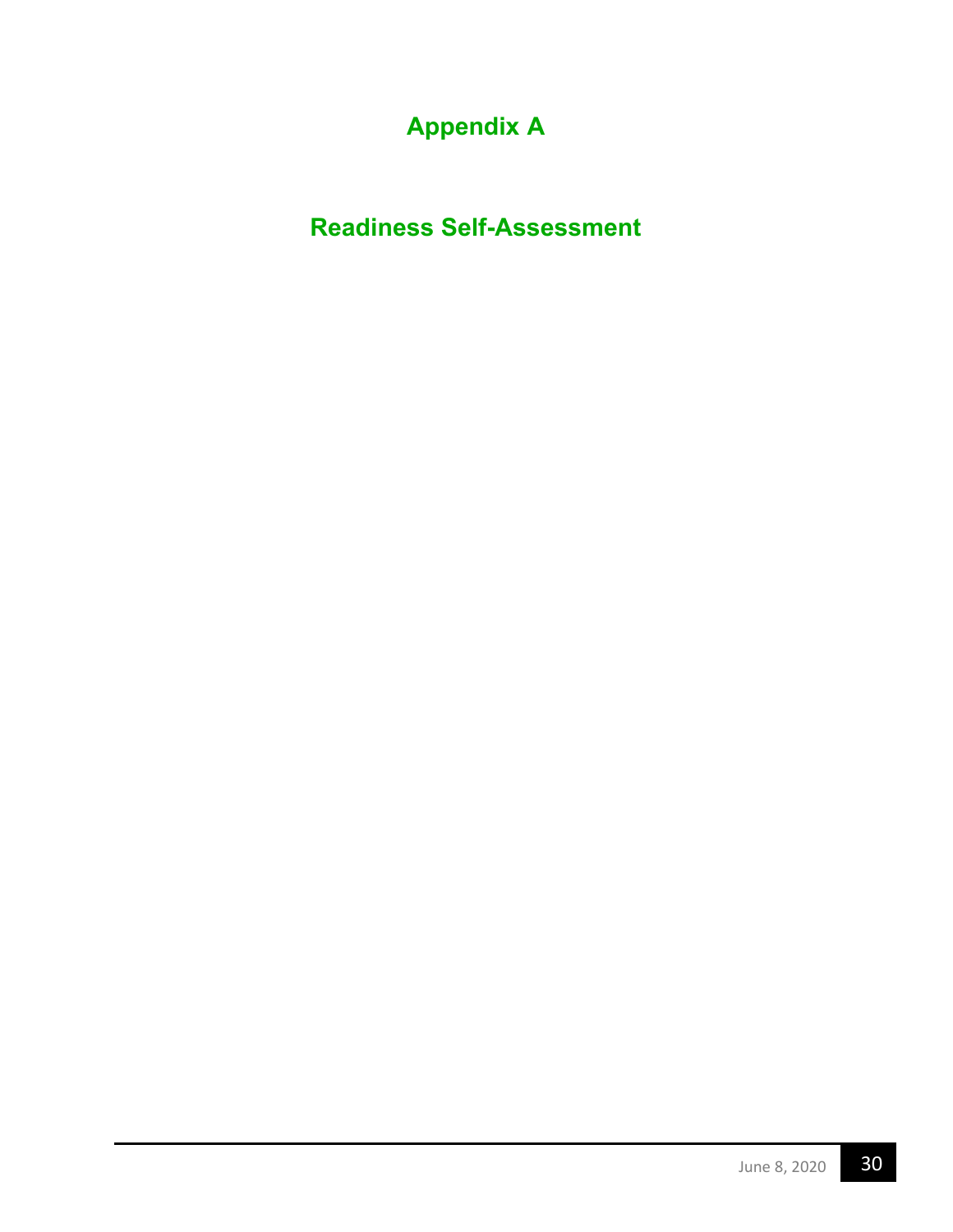# Readiness Self-Assessment

#### Communicating and Conducting Work Remotely

- I have access to a computer with software and Internet.
- I have access to a mobile device with software and Internet.
- I have tested my laptop webcam and microphone.
- I know how to access files using One Drive.
- My students have access to a computer or mobile device with software and Internet.

#### Students can Access Course Materials

- Syllabus
- **Schedule of course activities**
- **Information about and/or access to readings, videos and other content**
- Assignments

#### How I will Communicate with Students Remotely

- I am ready to send an announcement to students to communicate the College's decision regarding canceled classes and directing them to watch for further instructions.
- I will check student discussion posts and assignments at least once daily.
- I have downloaded Schoology to my mobile device to have easy access to student messages.
- My students know to check Schoology updates and messages daily.
- My students know how to contact me if they have a question.

#### Plans to Conduct Remote Class

- I have alternatives ways for students to access content (reading, viewing other online videos, etc.).
- I will create discussion boards to facilitate class discussions.
- I will deliver planned lectures and conduct discussions during scheduled class times using video conferencing.
- **I** will record planned lectures and share them with students.
- I will collect assignments and conduct quizzes or tests using Schoology.
- I will respond to student work and provide feedback and grades using Schoology.
- **-** Other:

#### My Technology Skills

- My course is available to students in Schoology
- I can send updates to students.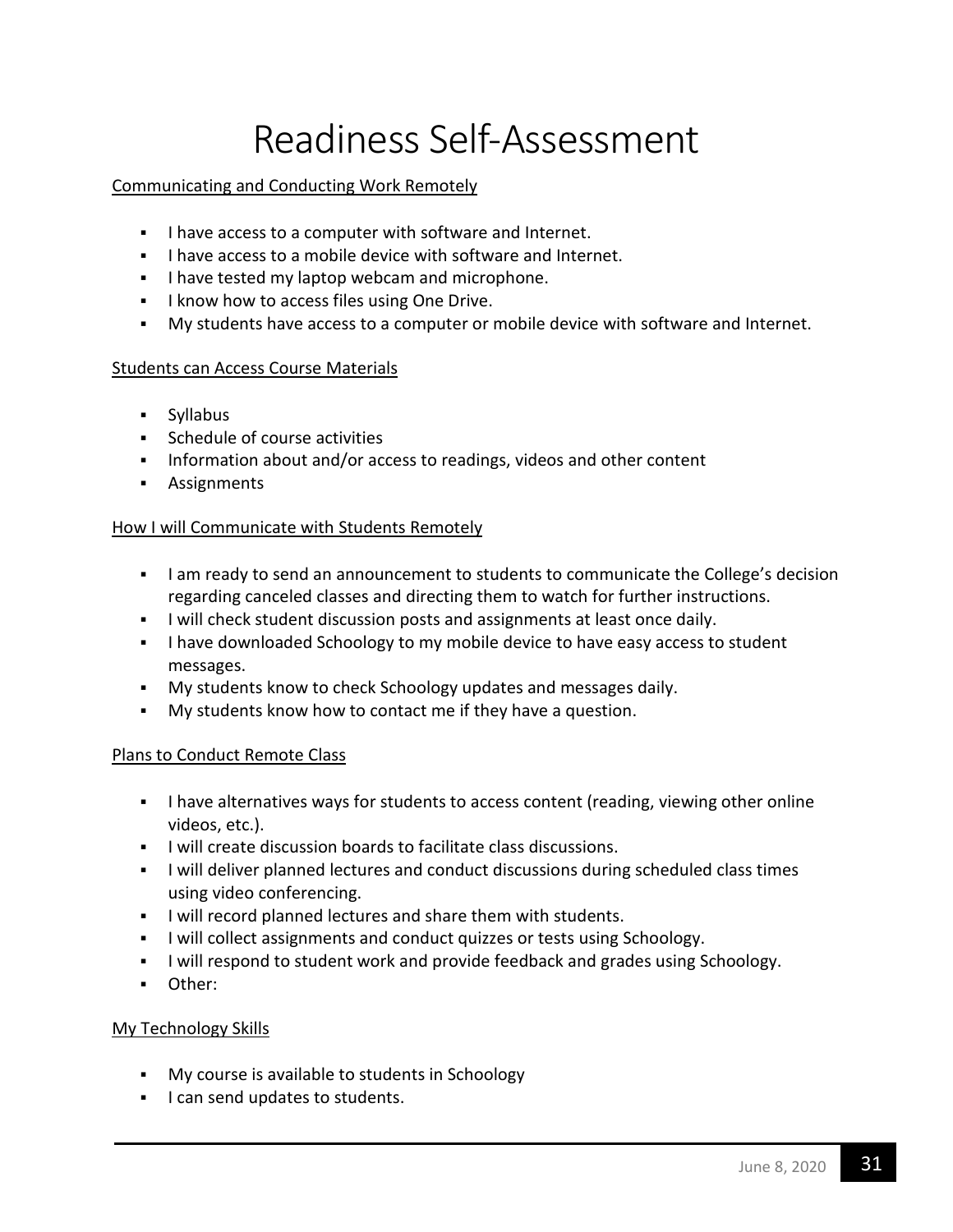- **I** can upload files.
- **I can create a page to organize readings, videos or other content.**
- **I can create a discussion board.**
- **I can create groups for discussions and assignments.**
- I can create an assignment.
- I can create a quiz or test.
- I can enter grades in the Schoology grade book.
- **I can provide feedback on student work and quizzes submitted in Schoology.**
- **I** can create a video.
- **I can conduct virtual office hours or class sessions using video conferencing like Zoom.**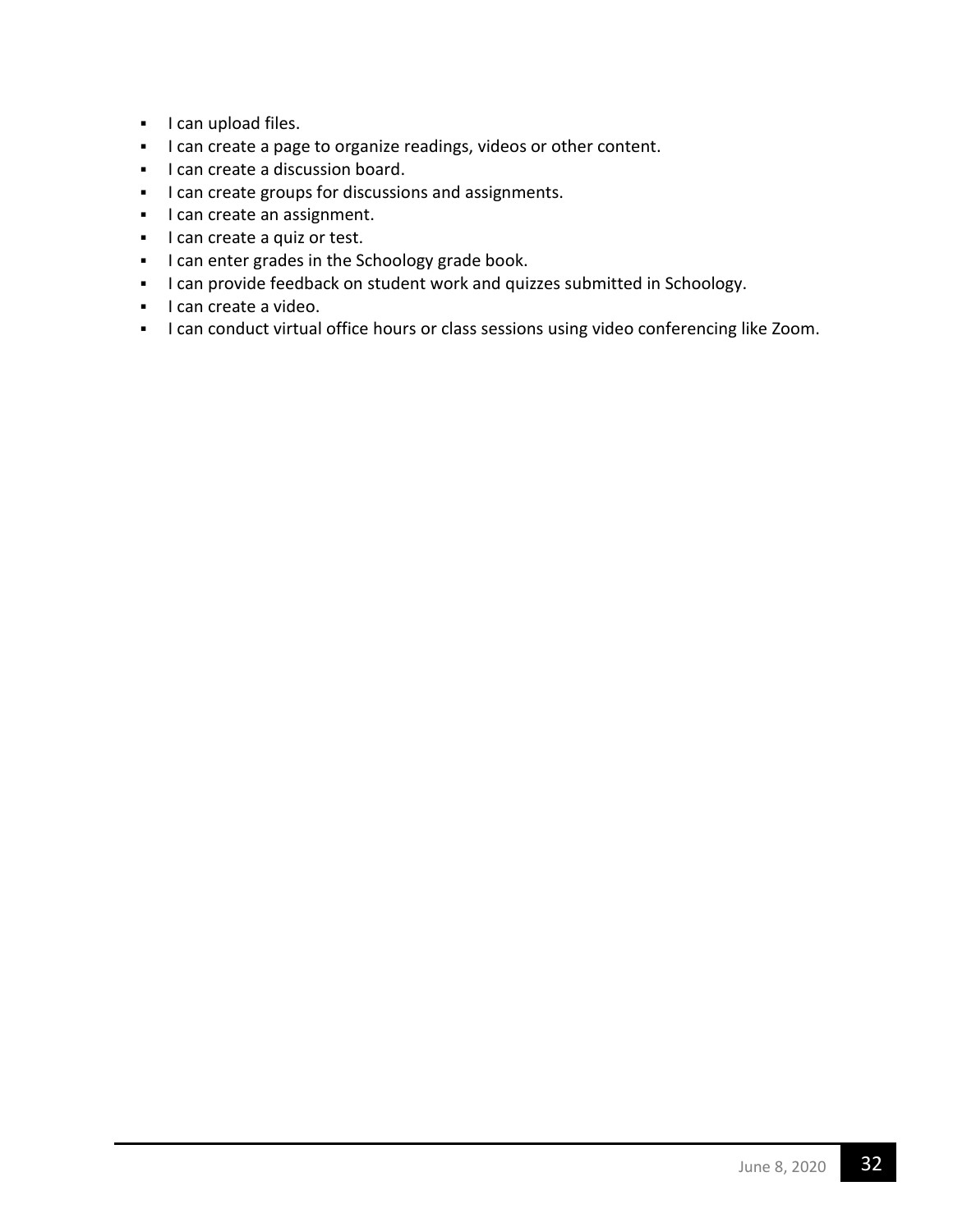# **Appendix B**

<span id="page-32-1"></span><span id="page-32-0"></span>**Distance Course Proposal Form**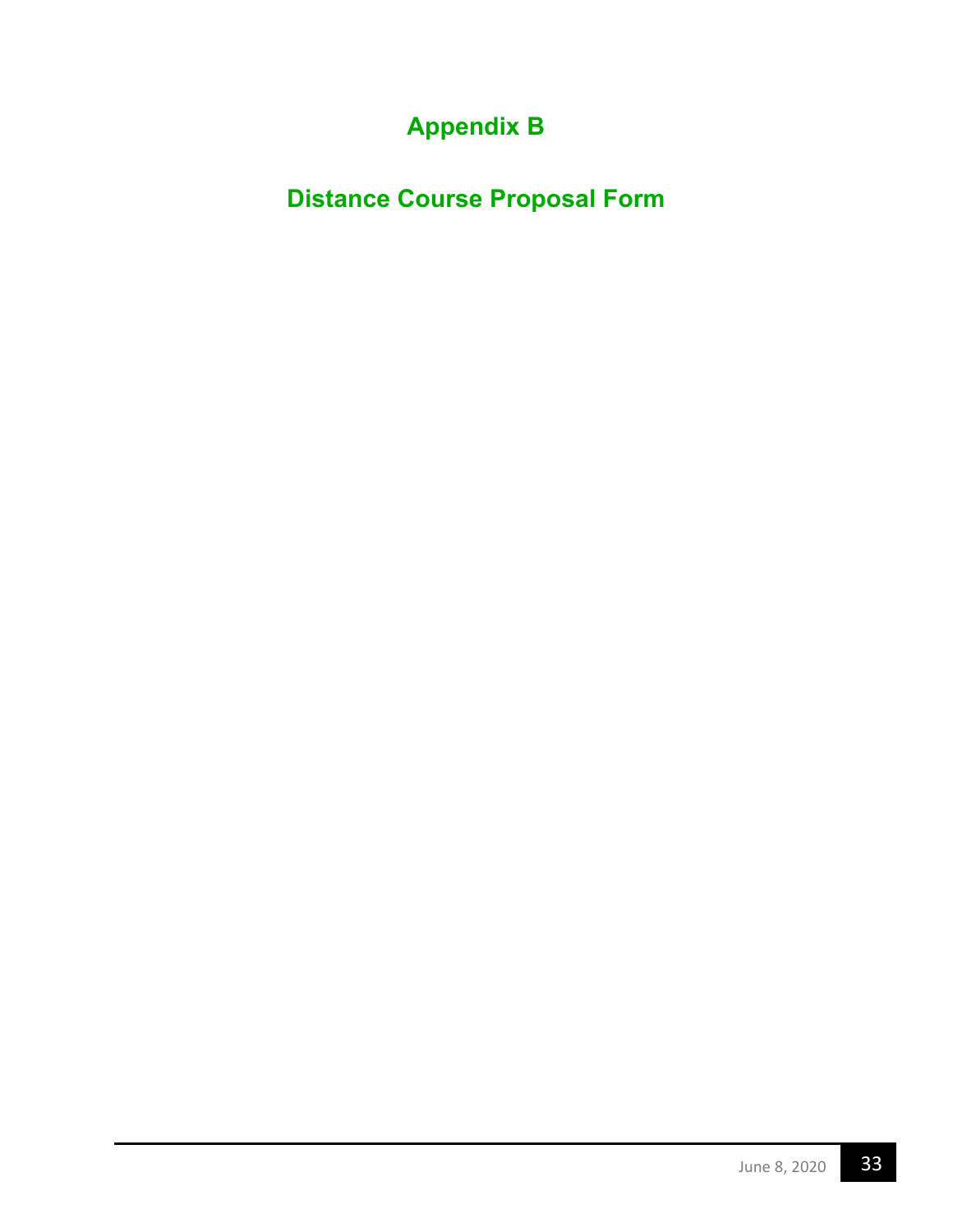# Distance Course Proposal Form

#### **I. Distance Education Format (Check one only.)**

\_\_\_\_\_ **A**. **Online –** This course uses technology 50% or more of the time to deliver instruction where student and instructor are separated by distance. Websitt

- 1. Describe what type of instructional tasks will be delivered online.
- 2. Describe the instructional tasks that will be delivered in face-to-face class meetings and the reason(s) for the face-to-face class meetings.
- \_\_\_\_\_ **B**. **Hybrid** This course uses technology 50% or less of the time to deliver instruction and has regularly scheduled face-to-face meetings.
	- 1. Describe instructional tasks that will be delivered online.
	- 2. Describe the instructional tasks that will be delivered in face-to-face class meetings.

**c. Other** - Please describe below.<br>
A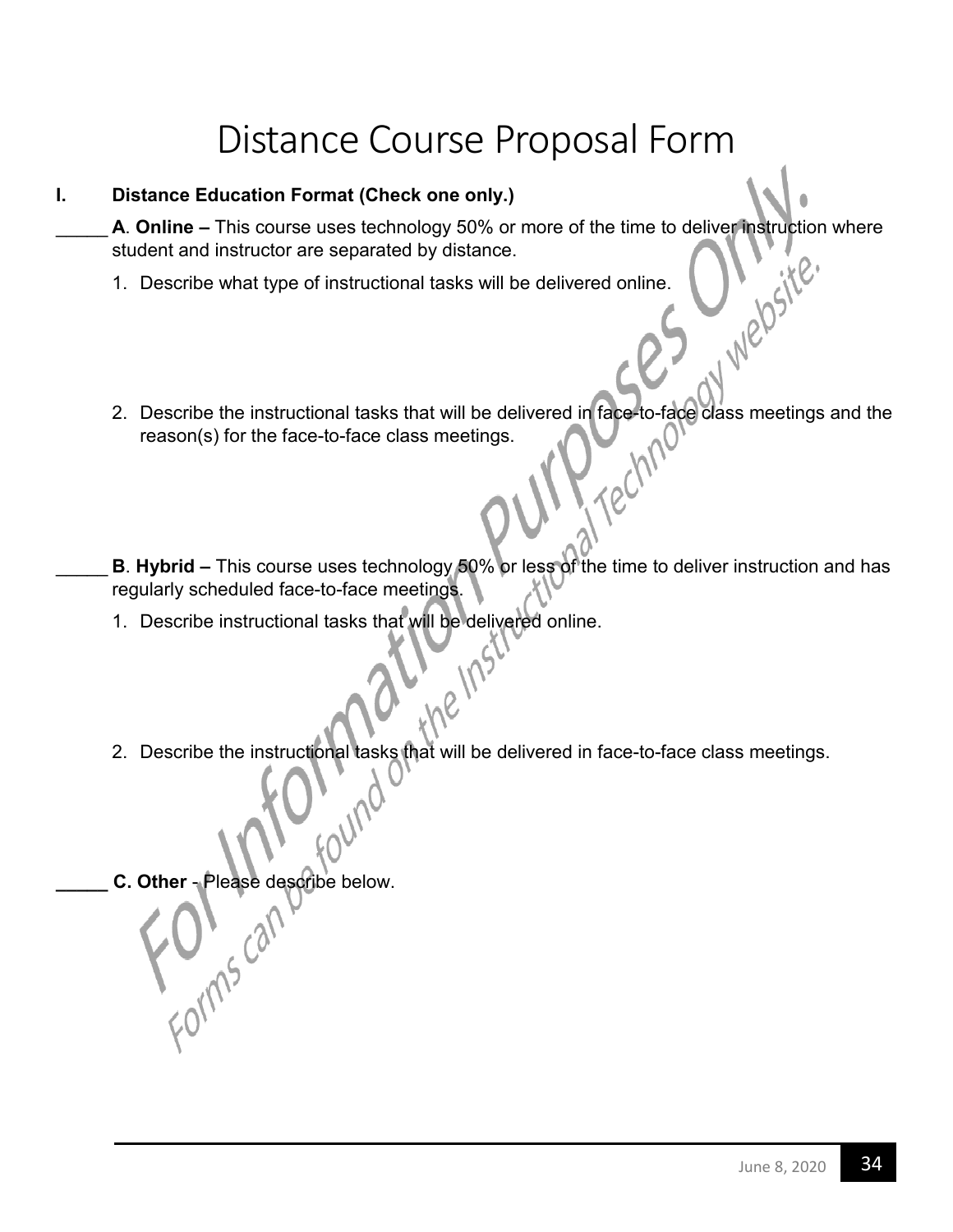**Course Methods –** Describe how each will be adapted for the distance education method selected on the previous page:

- A. Methods of Instruction
- B. Methods of Communication
- C. Methods of Evaluation

**A. Methods of Instruction – Distance-delivered courses should support an active learning** environment. Chatfield College expects the same standards of course quality in distance education courses, including regular and effective contact between students and instructors, as would be applied in a traditional classroom setting.

- 1. Check all methods of instruction identified in the course outline.
- \_\_\_\_\_ Lectures (Prepared by instructor)
- \_\_\_\_\_ Discussions
- \_\_\_\_\_ Case Studies
- \_\_\_\_\_ Team Projects/Cooperative Learning
- \_\_\_\_\_ Simulations
- \_\_\_\_\_ Role Play
- \_\_\_\_\_ Debate
- **Demonstration**
- Discovery Learning
- \_\_\_\_\_ Journals
	- Problem-based Learning
- \_\_\_\_\_ Other:\_\_\_\_\_\_\_\_\_\_\_\_\_\_\_\_\_\_\_\_\_\_\_\_\_\_\_\_\_\_\_\_\_\_\_\_\_\_\_\_\_\_\_\_
- 2. Specify any adaptations in instructional methodology resulting from offering this course at distance.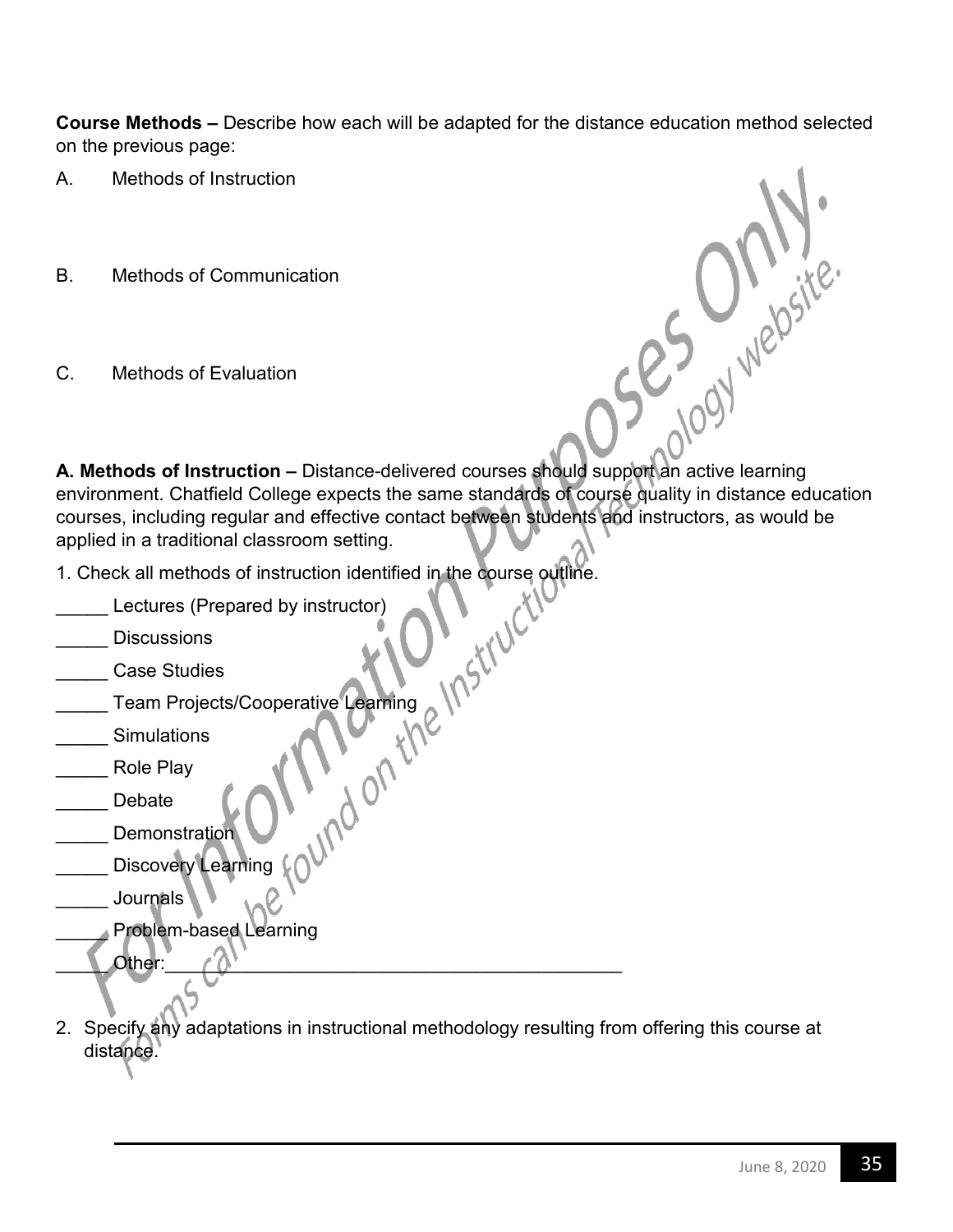3. Describe how the methods of instruction identified will be adapted to a distance-delivery setting.

| <b>Traditional</b>                                                                                    | <b>Distance-Delivery</b>                                                                                                                                                                                                   |
|-------------------------------------------------------------------------------------------------------|----------------------------------------------------------------------------------------------------------------------------------------------------------------------------------------------------------------------------|
| Example: Lecture and Discussion will be<br>used to analyze and synthesize major trends<br>in history. | Example: Lecture will be accomplished using<br>instructor prepared screencast lectures and<br>links to appropriate reference sites. Discussions<br>will take place using the course management<br>system discussion board. |
|                                                                                                       |                                                                                                                                                                                                                            |
|                                                                                                       |                                                                                                                                                                                                                            |
| in fine                                                                                               |                                                                                                                                                                                                                            |
|                                                                                                       |                                                                                                                                                                                                                            |

- **B. Methods of Communication/Interaction** In traditional face-to-face courses interactions such as teacher to student and student to student occur during class time or scheduled office hours. How will this course meet the communication/interaction component necessary for effective learning and instruction online?
- 1. Select the following Distance Education Communication Methods that may apply: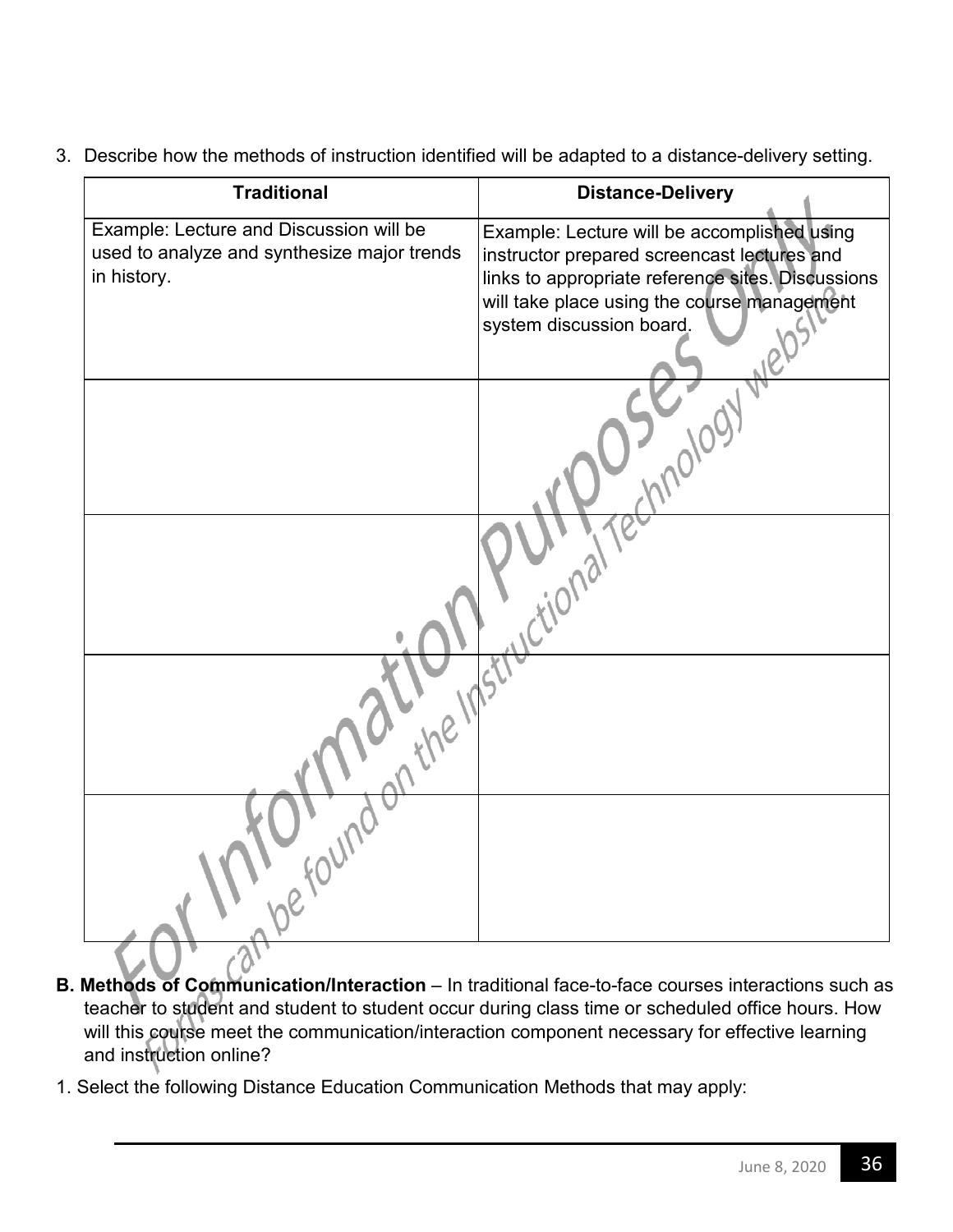| In-Person Student Collaboration |
|---------------------------------|
|---------------------------------|

- \_\_\_\_\_ Synchronous Online Meetings/Classes
- \_\_\_\_\_ Telephone
- \_\_\_\_\_ LMS messaging
- \_\_\_\_\_ Discussion Boards
- \_\_\_\_\_ Email
- \_\_\_\_\_ LMS Announcements
- \_\_\_\_\_ On-Campus Meetings
- \_\_\_\_\_ Office Hours
- \_\_\_\_\_ Collaborative Software
- \_\_\_\_\_ Other \_\_\_\_\_\_\_\_\_\_\_
- 2. Describe how each method selected above will be used for effective student to student communication and interaction.

| <b>Communication Method (Complete for each</b><br>method selected above) | <b>Communication outcome</b>                                                                         |
|--------------------------------------------------------------------------|------------------------------------------------------------------------------------------------------|
| <b>Example: Discussion Board</b>                                         | Example: Students will need to respond to a<br>discussion question and to each other's<br>responses. |
|                                                                          |                                                                                                      |
|                                                                          |                                                                                                      |
|                                                                          |                                                                                                      |
|                                                                          |                                                                                                      |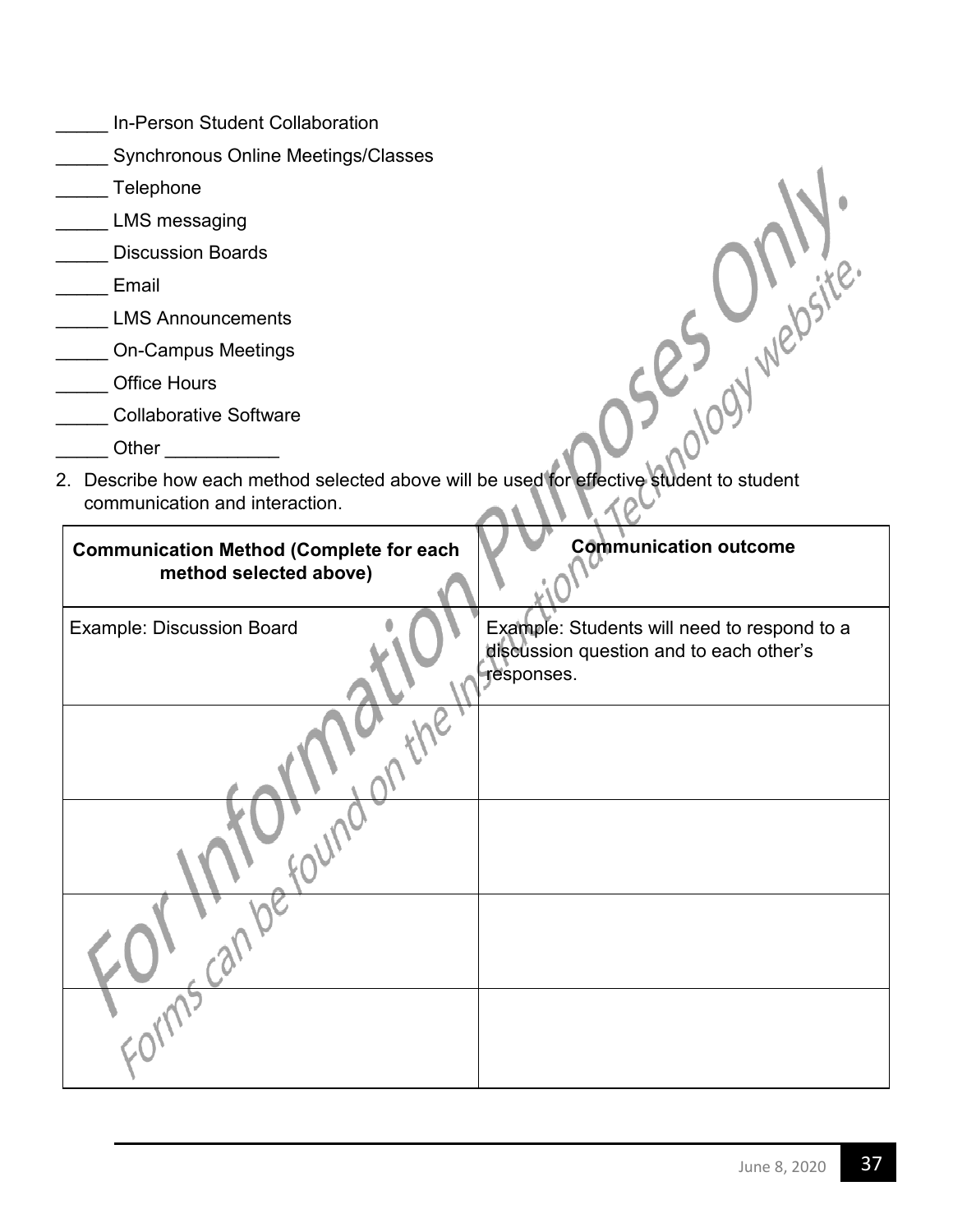3. Communication plan. Define how you will use each communication method to provide regular effective contact between instructor and students.



- C. Methods of Evaluation Evaluation is guided by the intended course objectives and learning outcomes of the curriculum. A variety of assessment strategies (multiple measures) need to be used as components of every distance-delivered course, just as they are in face-to-face courses. Grades are based on demonstrated proficiency in subject matter and the ability to demonstrate that proficiency.
- 1. Check all methods of evaluation identified in the course outline.
- objective exams
- \_\_\_\_\_ exams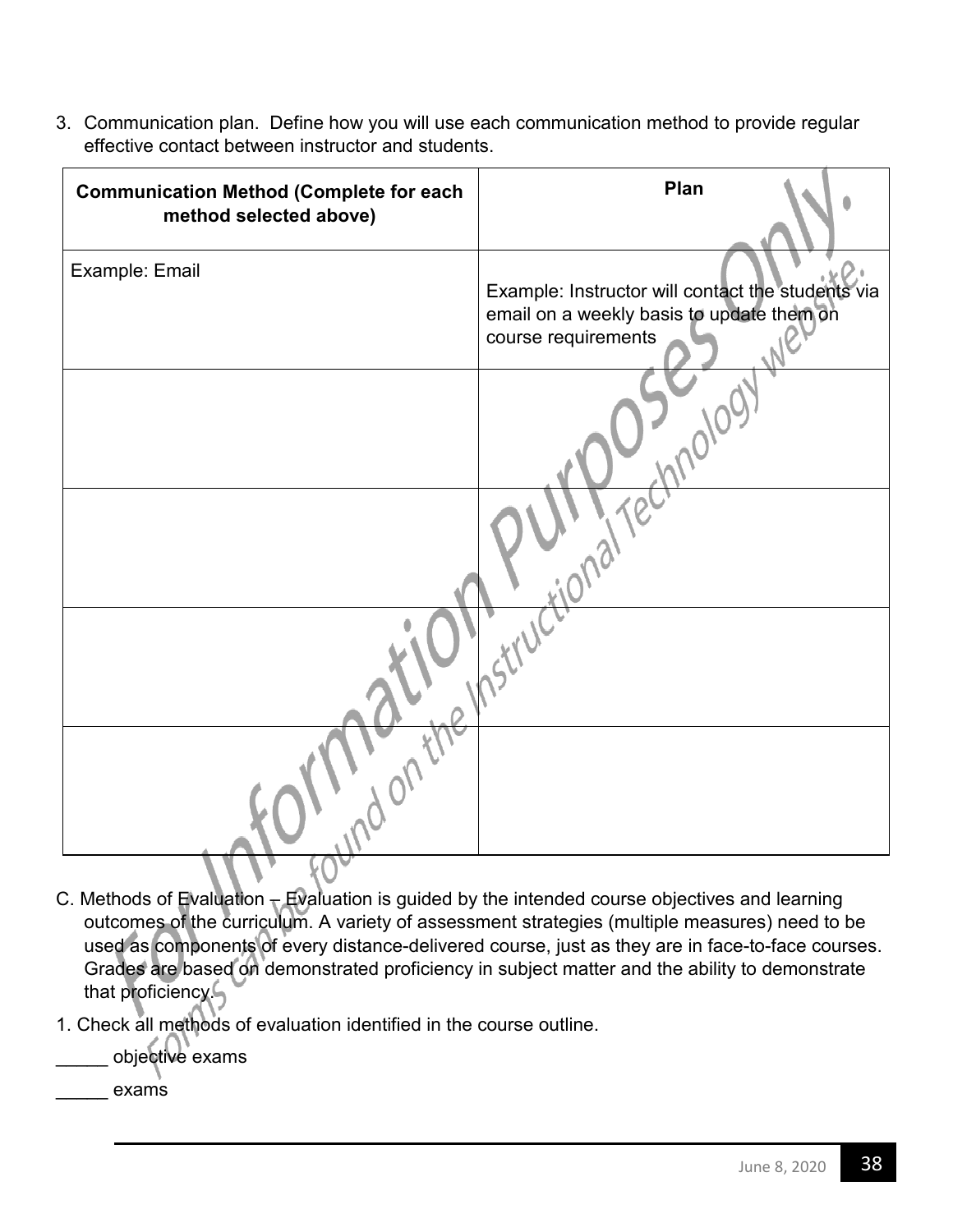\_\_\_\_\_ essays

- \_\_\_\_\_ term projects
- \_\_\_\_\_ research papers
- \_\_\_\_\_ presentations/ oral assignments
- \_\_\_\_\_ portfolios
- \_\_\_\_\_ quizzes
- \_\_\_\_\_ observation
- \_\_\_\_\_ process assessment
- \_\_\_\_\_ contracts
- \_\_\_\_\_ self-assessment
- \_\_\_\_\_ peer assessment
- 

 $\frac{1}{\text{SUSL}} \text{ the first number of different numbers labeled as a given number of elements.} \text{ The second number of elements are the first number of elements.} \text{ The second number of elements are the first number of elements.} \text{ The second number of elements are the first number of elements.} \text{ The second number of elements are the first number of elements.} \text{ The second number of elements are the first number of elements.} \text{ The second number of elements are the second number of elements.} \text{ The second number of elements are the second number of elements.} \text{ The second number of elements are the second number of elements.} \text{ The second number of elements are the second number of elements.} \text{ The second number of elements are the second number of elements.} \text{ The second number of elements are the second number of elements.} \text{ The second number of elements are the second number of elements$ 2. Describe how describe how these methods will be adapted for use in an online environment.

| <b>Evaluation of Learning</b>                 | <b>Response to Evaluation</b>                 |
|-----------------------------------------------|-----------------------------------------------|
|                                               |                                               |
| Example: Research paper on a specified topic. | Example: Send back instructor comments in     |
|                                               | the margin, provide an online model answer    |
|                                               | and lastly, include a discussion board on the |
|                                               | project                                       |
|                                               |                                               |
|                                               |                                               |
|                                               |                                               |
|                                               |                                               |
|                                               |                                               |
|                                               |                                               |
|                                               |                                               |
|                                               |                                               |
|                                               |                                               |
|                                               |                                               |
|                                               |                                               |
|                                               |                                               |
|                                               |                                               |
|                                               |                                               |
|                                               |                                               |
|                                               |                                               |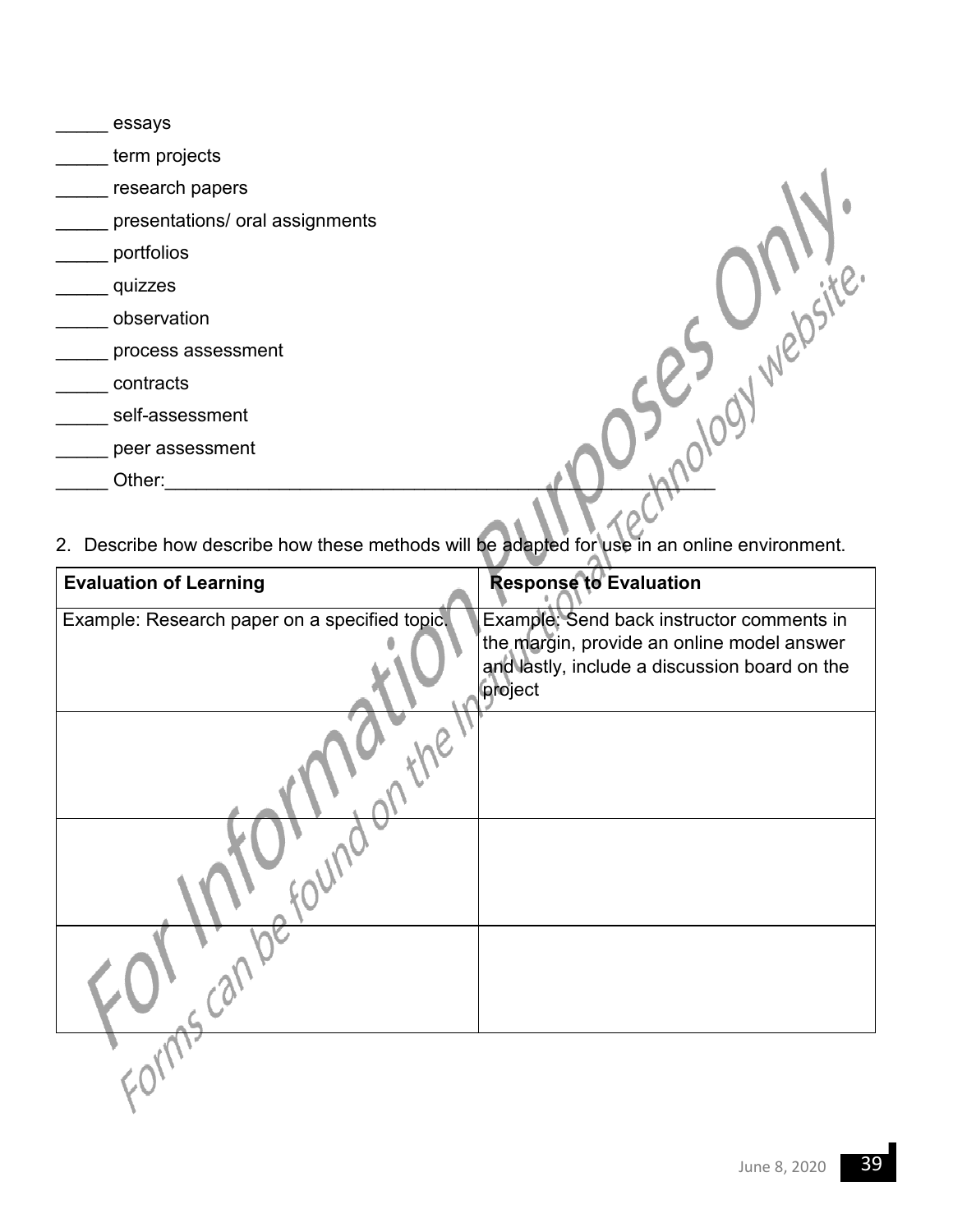3. Describe how you will track student progress and participation in online course activities. Example: Students must show progress and participation through submission of homework, participation on discussion forums, and completion of tests and quizzes. A weekly review of the student's grade book and activity logs will provide the evidence for tracking student progress and participation. nnology

# **II. Accessibility – Accommodations regarding special needs student accessibility to distancedelivered content must be made. Please describe how this course will meet this requirement.** special head caption in a series were in a series of the instruction of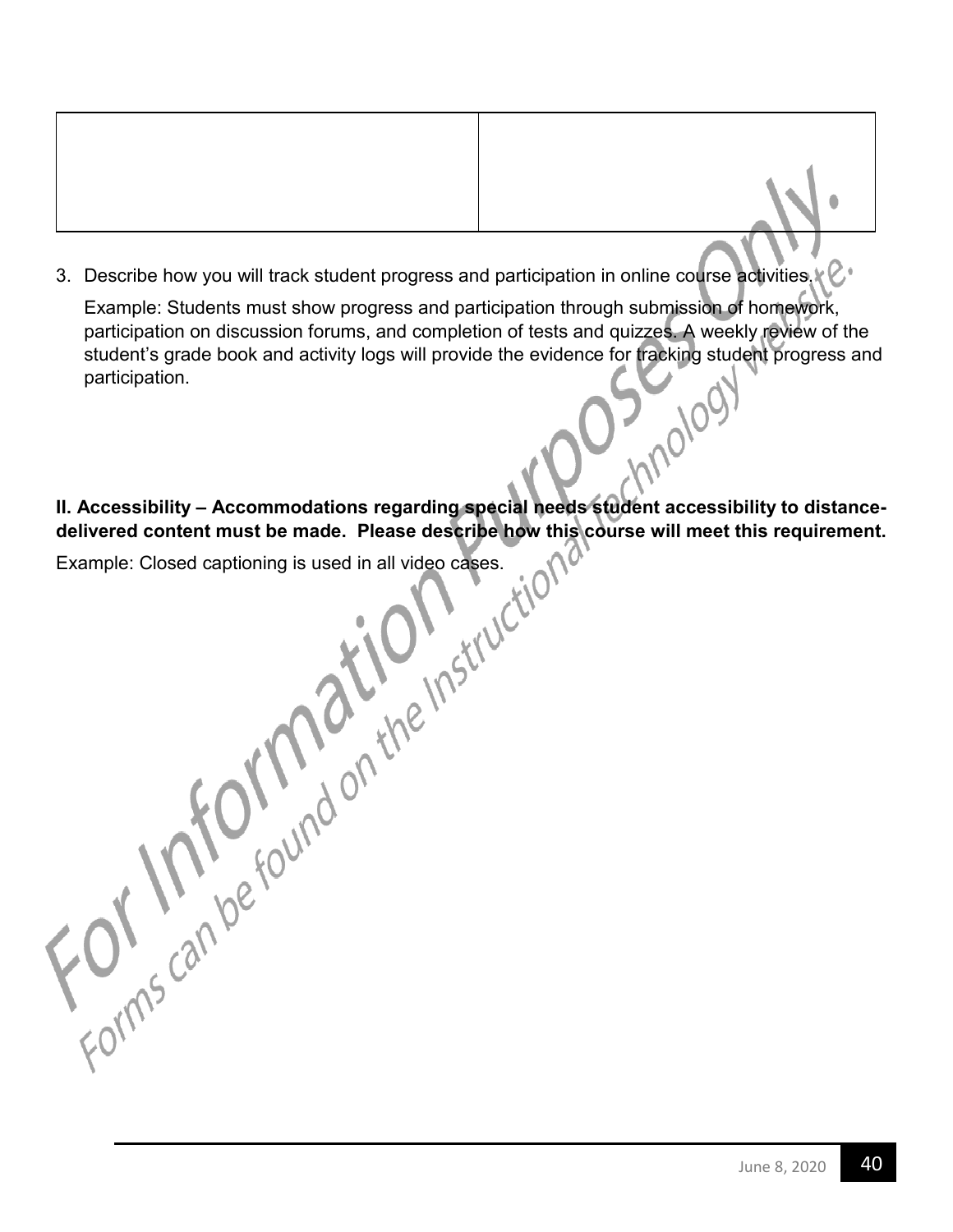# **Appendix C**

## <span id="page-40-1"></span><span id="page-40-0"></span>**Distance-Delivered Course Compliance Rubric**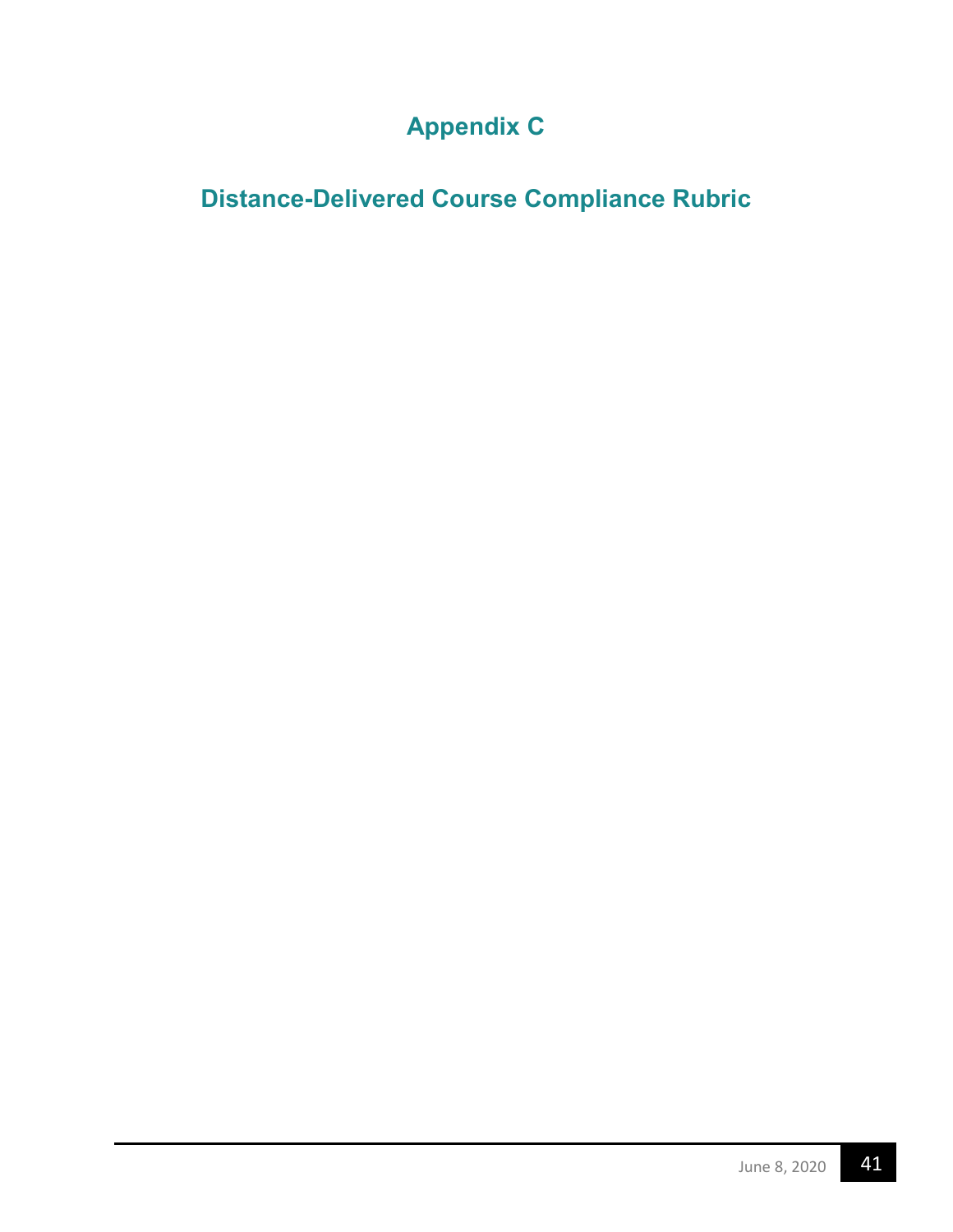# <span id="page-41-0"></span>Distance-Delivered Course Rubric

|    | Course:                                                                                                                                                   |
|----|-----------------------------------------------------------------------------------------------------------------------------------------------------------|
|    | Instructor:                                                                                                                                               |
|    | Date:                                                                                                                                                     |
|    | <b>Reviewer:</b>                                                                                                                                          |
|    | <b>Course Evaluation</b>                                                                                                                                  |
| ı. | <b>INSTRUCTIONAL DESIGN</b>                                                                                                                               |
|    | <b>Course Information</b>                                                                                                                                 |
|    | A syllabus including all of the information in Chatfield's syllabus template is provided                                                                  |
|    | A calendar of due dates and other time-sensitive events is provided.                                                                                      |
|    | Academic integrity expectations are provided.                                                                                                             |
|    | Information about academic support is provided. (Learning Labs, Math Lab, Studio, Supplemental Instruction,                                               |
|    | Library, etc.)                                                                                                                                            |
|    | (If required) Information about special hardware and software requirements is provided.                                                                   |
|    | (If required) Requirements for synchronous assignments, meetings, and any proctored testing are explained.                                                |
|    | <b>Course Design</b>                                                                                                                                      |
|    | Content is structured and sequenced in an organized, logical format.                                                                                      |
|    | Course content is described for purpose and/or course objectives.                                                                                         |
|    | Instructional delivery methods accommodate multiple learning styles. (Visual, Kinesthetic, Musical, Interpersonal,<br>Intrapersonal, Linguistic, Logical) |
|    | Course has no broken links.                                                                                                                               |
|    | Font type, size, and color are readable.                                                                                                                  |
|    |                                                                                                                                                           |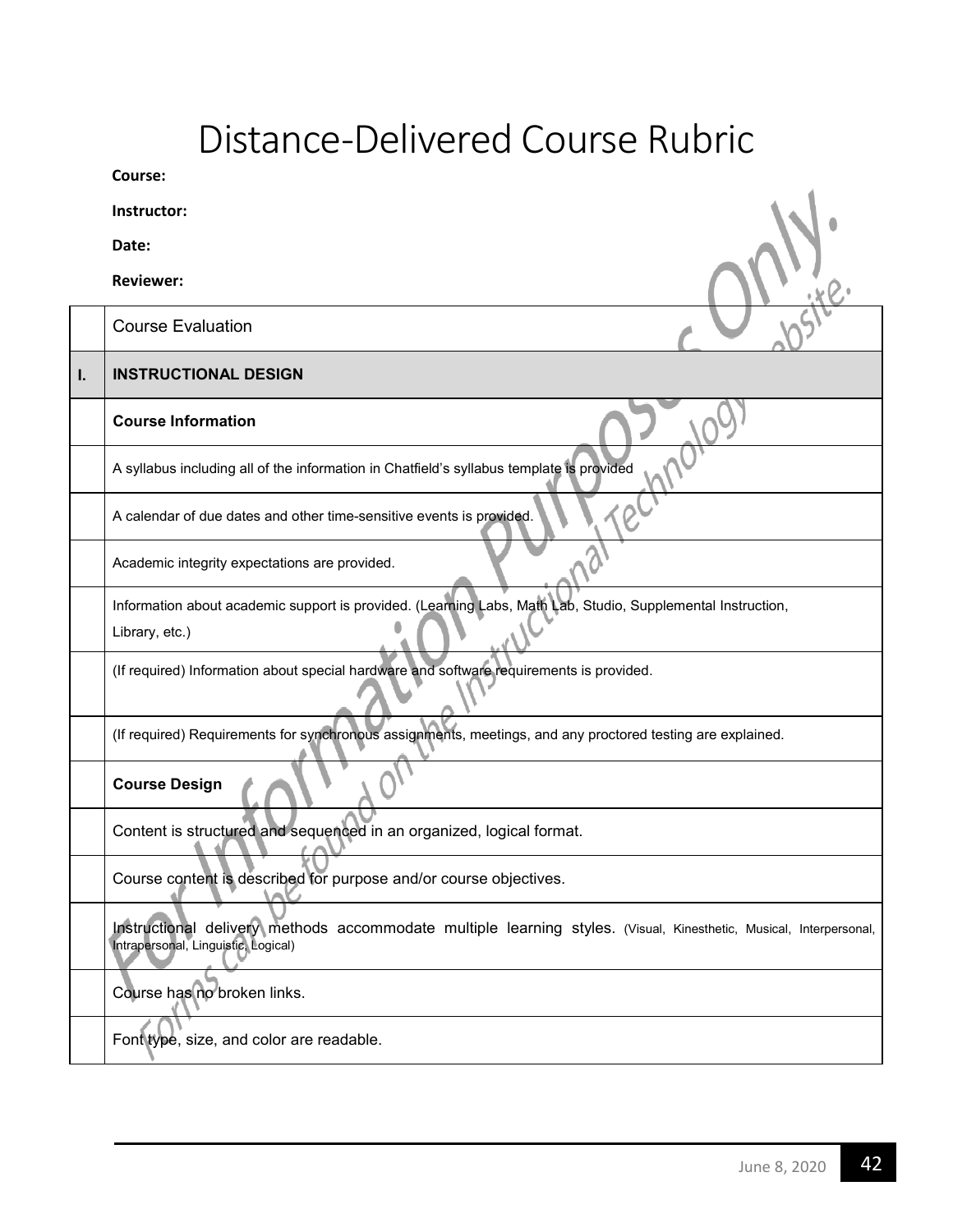|      | <b>Course Evaluation</b>                                                                                                                                                                                                                                               |  |  |  |
|------|------------------------------------------------------------------------------------------------------------------------------------------------------------------------------------------------------------------------------------------------------------------------|--|--|--|
|      | Image, audio, and/or video files are good quality, file size is manageable by the user. Course abides by<br>copyright and fair use laws.                                                                                                                               |  |  |  |
|      | Course design indicates a conscious effort to comply with or exceed accessibility standards.                                                                                                                                                                           |  |  |  |
| Н.   | COMMUNICATION, INTERACTION, & COLLABORATION                                                                                                                                                                                                                            |  |  |  |
|      | The class begins with information and instructions on how to get started.                                                                                                                                                                                              |  |  |  |
|      | Instructor contact and availability information is provided.                                                                                                                                                                                                           |  |  |  |
|      | Instructor preferred communication modes are explained with expected response timelines.                                                                                                                                                                               |  |  |  |
|      | Instructor communication, responses, and feedback model good practices for students.                                                                                                                                                                                   |  |  |  |
|      | Communication, interaction, and collaboration code of conduct/netiquette standards are explained.                                                                                                                                                                      |  |  |  |
|      | Students and the instructor have opportunities to introduce themselves to each other.<br>There are opportunities for student-to-student communication and interaction.                                                                                                 |  |  |  |
|      |                                                                                                                                                                                                                                                                        |  |  |  |
|      | Discussions are organized. The instructor's role in discussion activities is defined.                                                                                                                                                                                  |  |  |  |
|      | Instructor-to-student interaction is regular, substantive, and initiated by both instructor and student.                                                                                                                                                               |  |  |  |
|      | The instructor is regularly "present" in the class. (Regular/regularly: Models interaction from a F2F class, which is typically<br>throughout each week of the semester. Substantive: is timely, relevant, instructional, directive, clarifying, and/or content-based) |  |  |  |
| III. | STUDENT EVALUATION & ASSESSMENT                                                                                                                                                                                                                                        |  |  |  |
|      | Assessment of student learning is aligned with course goals, conducted throughout the duration of the course,<br>and uses multiple methods. (Assessment: Feedback from the student to the instructor used for improvement of<br>teaching<br>and learning.)             |  |  |  |
|      | Evaluation of student achievement is aligned with course goals, conducted throughout the duration of the<br>course, and uses multiple methods. (Evaluation: Methods used to judge student learning for the purposes of grading and<br>reporting.)                      |  |  |  |
|      | Date, time, and instructions for assessments and evaluations are provided.                                                                                                                                                                                             |  |  |  |
|      |                                                                                                                                                                                                                                                                        |  |  |  |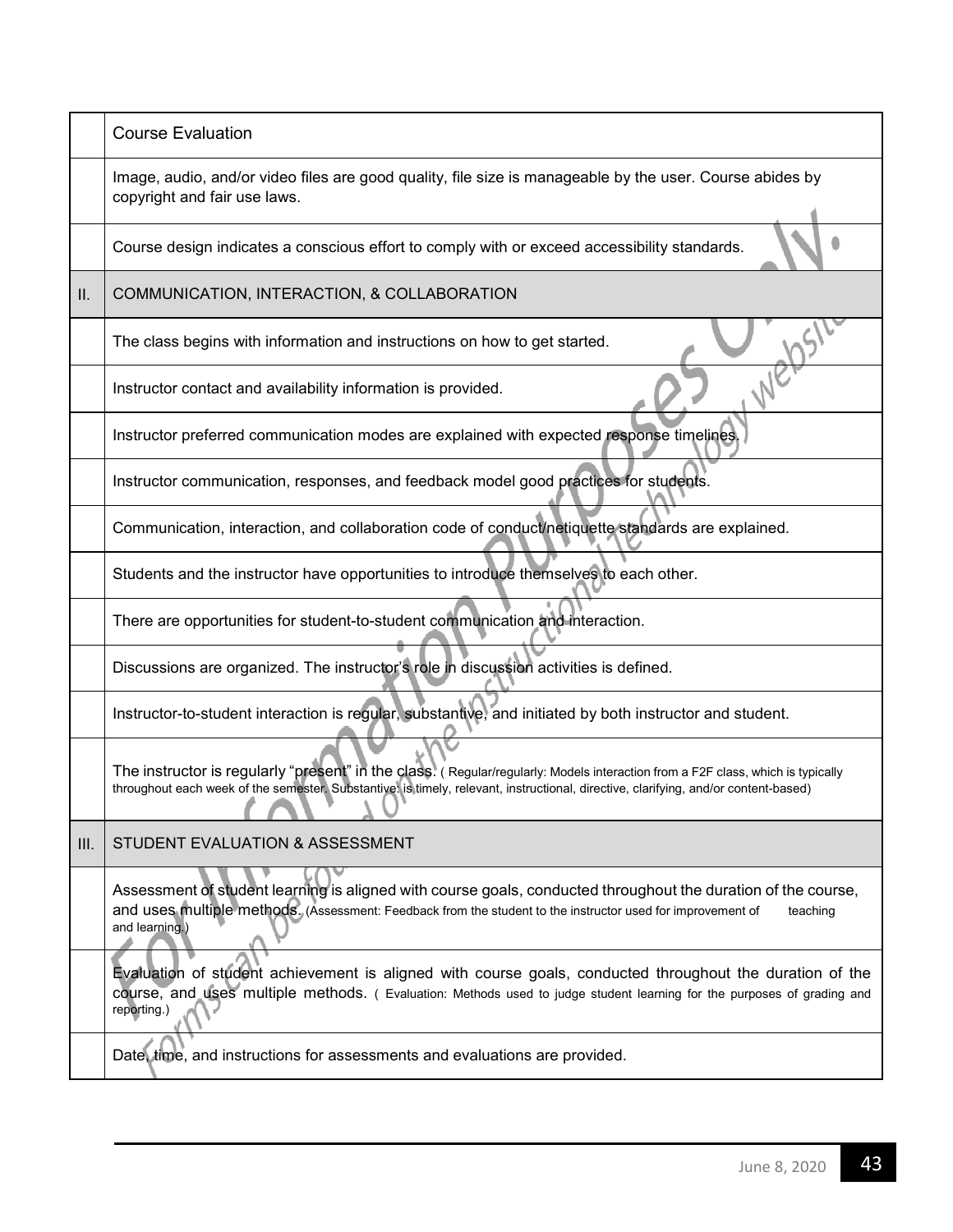|                                                                                              | <b>Course Evaluation</b><br>A rubric or grading rationale is provided for each graded assignment.<br>Assessments and evaluations are designed and administered to uphold academic integrity.<br>Surveys or other methods are used to solicit student feedback and feedback is used to improve the course.                                                                                                                                                                                              |  |  |  |
|----------------------------------------------------------------------------------------------|--------------------------------------------------------------------------------------------------------------------------------------------------------------------------------------------------------------------------------------------------------------------------------------------------------------------------------------------------------------------------------------------------------------------------------------------------------------------------------------------------------|--|--|--|
|                                                                                              |                                                                                                                                                                                                                                                                                                                                                                                                                                                                                                        |  |  |  |
|                                                                                              |                                                                                                                                                                                                                                                                                                                                                                                                                                                                                                        |  |  |  |
|                                                                                              |                                                                                                                                                                                                                                                                                                                                                                                                                                                                                                        |  |  |  |
| (If applicable) Testing parameters such as limited timing and repeat attempts are explained. |                                                                                                                                                                                                                                                                                                                                                                                                                                                                                                        |  |  |  |
| <b>Feedback and Grading</b>                                                                  |                                                                                                                                                                                                                                                                                                                                                                                                                                                                                                        |  |  |  |
|                                                                                              | The course grading policy, including grading scale and weights (if applicable), is provided.                                                                                                                                                                                                                                                                                                                                                                                                           |  |  |  |
|                                                                                              | A grade book provides timely, accurate grade information.                                                                                                                                                                                                                                                                                                                                                                                                                                              |  |  |  |
| Feedback and grades are provided to students before subsequent assignments are due.          |                                                                                                                                                                                                                                                                                                                                                                                                                                                                                                        |  |  |  |
|                                                                                              | Procedures for reporting grade information complies with FERPA and institutional regulations.<br>(If applicable) Penalties assessed to grades are described.                                                                                                                                                                                                                                                                                                                                           |  |  |  |
|                                                                                              |                                                                                                                                                                                                                                                                                                                                                                                                                                                                                                        |  |  |  |
|                                                                                              | (If applicable) Extra credit opportunities are described.                                                                                                                                                                                                                                                                                                                                                                                                                                              |  |  |  |
| IV.                                                                                          | <b>ACCREDITATION COMPLIANCE</b>                                                                                                                                                                                                                                                                                                                                                                                                                                                                        |  |  |  |
|                                                                                              | This course is not delivered as an online correspondence course.                                                                                                                                                                                                                                                                                                                                                                                                                                       |  |  |  |
|                                                                                              | Correspondence courses are not distance education. Chatfield College is not accredited to deliver online correspondence courses per the<br>Higher Learning Commission's Definitions for Distance or Correspondence Education Courses and Programs.<br>This may be an online correspondence class if the class exhibits these four characteristics.<br>Course content is all available at the start of the term;<br>Regular/substantive interaction between the instructor and students does not occur; |  |  |  |
|                                                                                              | Student-to-student interaction does not occur;                                                                                                                                                                                                                                                                                                                                                                                                                                                         |  |  |  |
|                                                                                              | Students can complete the full class self-paced, at any time before or by the end of the term.                                                                                                                                                                                                                                                                                                                                                                                                         |  |  |  |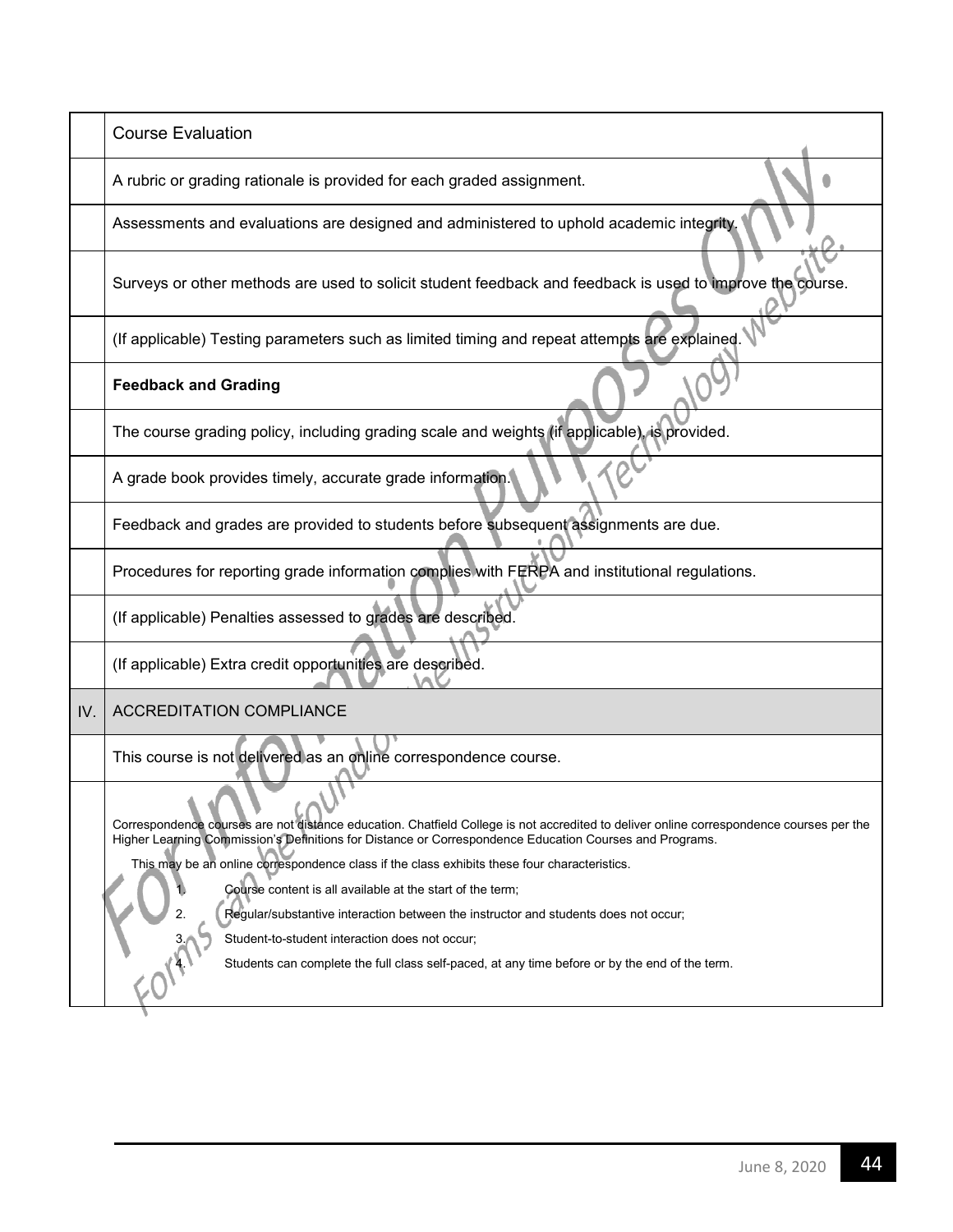| <b>Comments on Course Design</b> |  |  |  |
|----------------------------------|--|--|--|
|----------------------------------|--|--|--|

#### Faculty Evaluation

| 5                | 4                                                                                                                                                                                                                             | 3       |   | $\mathbf{2}$         |   |                |              |           |
|------------------|-------------------------------------------------------------------------------------------------------------------------------------------------------------------------------------------------------------------------------|---------|---|----------------------|---|----------------|--------------|-----------|
| <b>Excellent</b> | <b>Above Average</b>                                                                                                                                                                                                          | Average |   | <b>Below Average</b> |   | Pool           |              | <b>NA</b> |
| the subject.     | Expertise: The professor displayed expertise in                                                                                                                                                                               |         |   |                      |   |                | $\mathbf{1}$ | <b>NA</b> |
| respectfully.    | Respect: The professor treated all students                                                                                                                                                                                   |         |   |                      |   | $\overline{2}$ | $\mathbf{1}$ | <b>NA</b> |
|                  | <b>Online Class Management: The professor</b><br>demonstrated appropriate technical skills<br>necessary for managing an online class.                                                                                         |         |   |                      | 3 | $\overline{2}$ | $\mathbf{1}$ | <b>NA</b> |
| timely manner.   | <b>Observation Process: The professor participated</b><br>in the observation process in a professional and                                                                                                                    |         |   | 4                    | 3 | $\overline{2}$ | $\mathbf{1}$ | <b>NA</b> |
|                  | Professional Obligations: The professor meets<br>professional obligations outside of class (e.g.<br>submits rosters and grades on time, participates<br>in dialog about student learning outcomes<br>assessment results, etc. |         | 5 | 4                    | 3 | $\overline{2}$ | $\mathbf{1}$ | <b>NA</b> |
|                  | <b>Comments on Faculty Evaluation:</b>                                                                                                                                                                                        |         |   |                      |   |                |              |           |
|                  |                                                                                                                                                                                                                               |         |   |                      |   |                |              |           |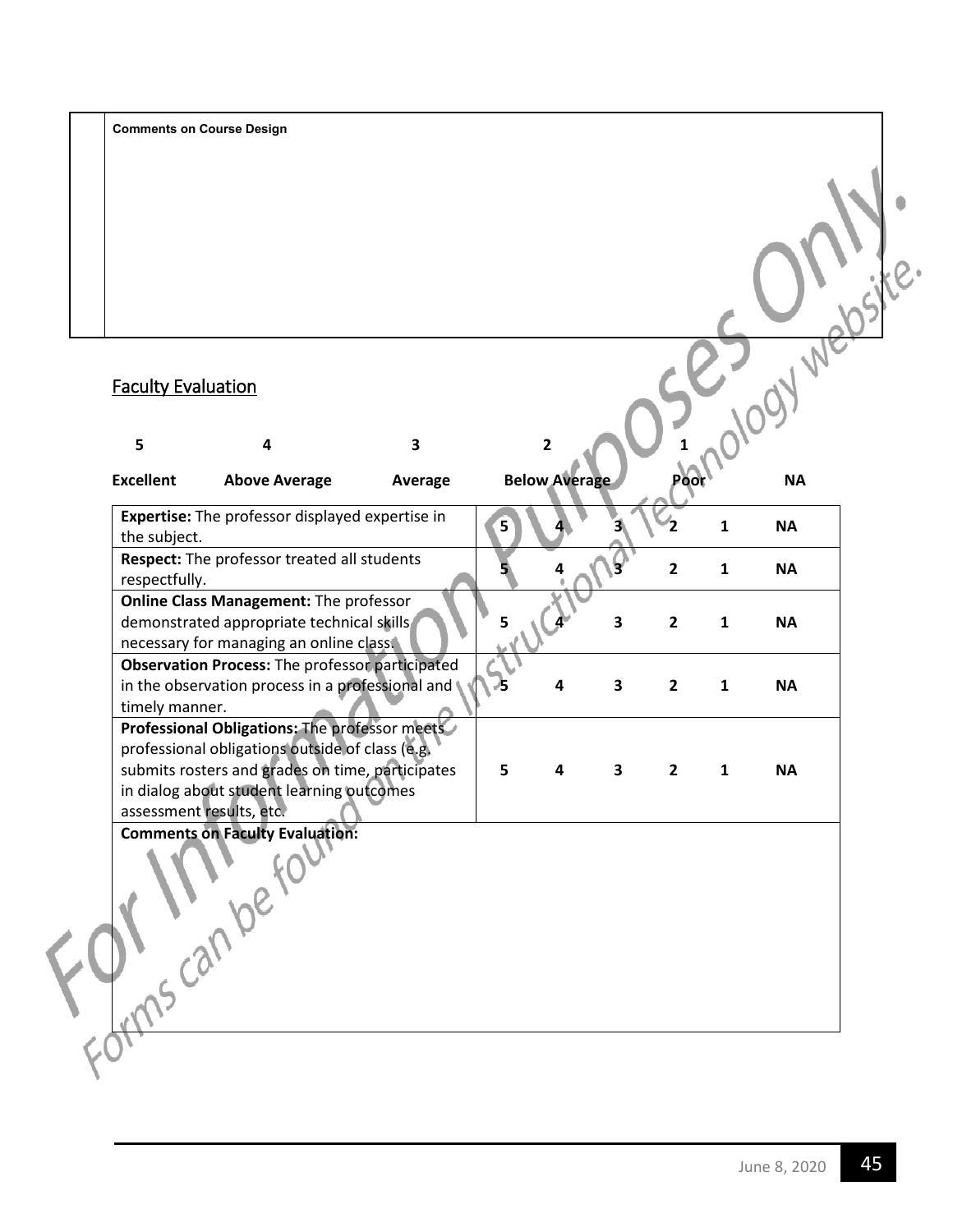#### Additional Comments:

| Signatures:                           | OSE Juliebsite. |
|---------------------------------------|-----------------|
| <b>Faculty Member</b>                 |                 |
| ind on the Instructional.<br>Observer | Date            |
| Dean                                  | Date            |

**A copy will be sent to the faculty member after signed by all parties, and the original will be placed in the faculty member's personnel folder. Upon completion of the recommendations, the Dean will note completion dates on this form and send a final copy to the faculty member.**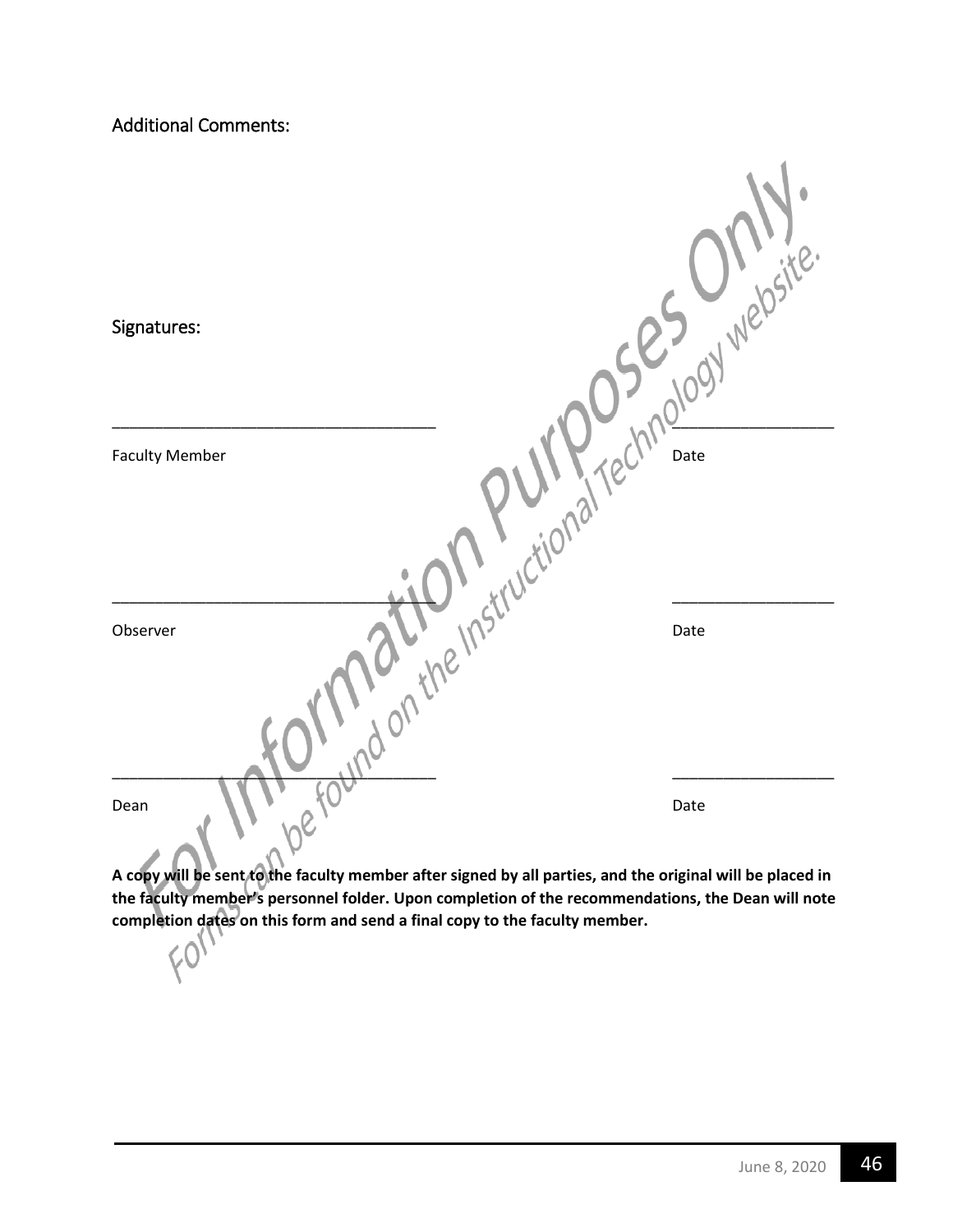# **Appendix D**

<span id="page-46-0"></span>Credit Hour Policy and Equivalency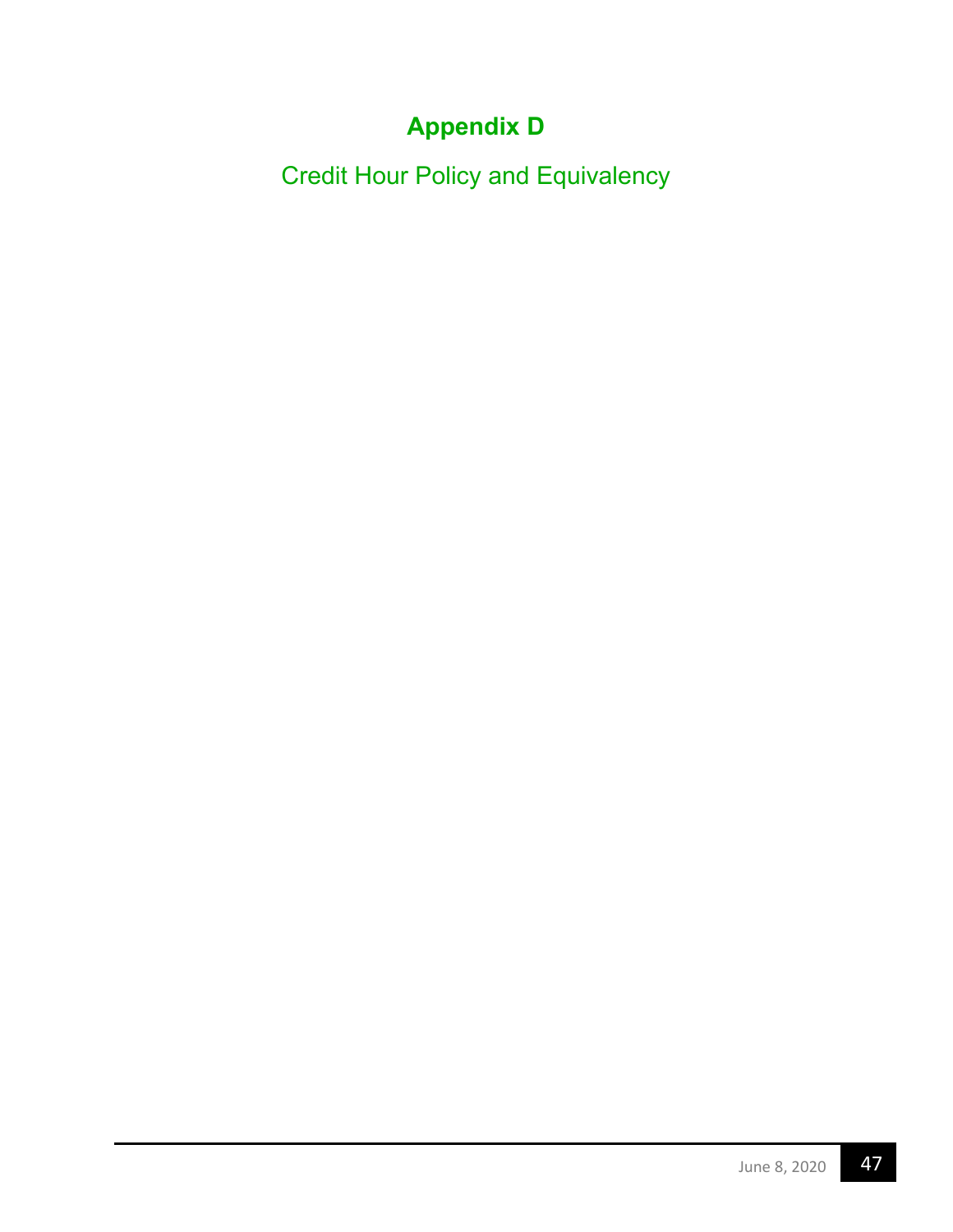# Credit Hour Policy and Equivalency

**The Chatfield College Credit Hour Policy**: In accordance with the Higher Learning Commission's Policy FDCR.A.10.020 and as an institution participating in Title IV federal financial aid, Chatfield's assignment of credit hours conforms to the federally mandated definition of the credit hour:

*A credit hour is an amount of work represented in intended learning outcomes and verified by evidence of student achievement that is an institutionallyestablished equivalency that reasonably approximates no less than: (1) one hour of classroom or direct faculty instruction and a minimum of two hours of out-of-class student work each week for approximately fifteen weeks for one semester hour of credit, or (2) at least an equivalent amount of work as required in paragraph (1) of this definition for other activities as established by an institution, including laboratory work, internships, practica, studio work, and other academic work leading to the award of credit hours.* 

This statement is also in compliance with the Ohio Department of Higher Education more specific definition:

*One semester credit hour will be awarded for a minimum of 750 minutes of formalized instruction that typically requires students to work at out-of-class assignments an average of twice the amount of time as the amount of formalized instruction (1,500 minutes). It is acknowledged that formalized instruction may take place in a variety of modes.*

In general, formalized instruction is a learning-oriented activity with defined and assessable learning outcomes that is initiated and guided by a qualified member of the faculty.

#### **Calculating number of hours per week required for credit hour equivalency**

37.5 hours of coursework = 1 credit hour

37.5 x # credit hours = total hours per credit hour / number of weeks in term = hours of coursework per week

For example, the following minimum per week is:

For a 3-credit course offered in a 15-week semester:

37.5 hours x 3 credit hours = 112.5 hours / 15 weeks = 7.5 hours of coursework / week

For a 3-credit course offered in an 8-week accelerated term:

37.5 hours x 3 credit hours = 112.5 hours / 8 weeks = 14.06 hours of coursework / week

For a 1-credit course offered in a 15-week semester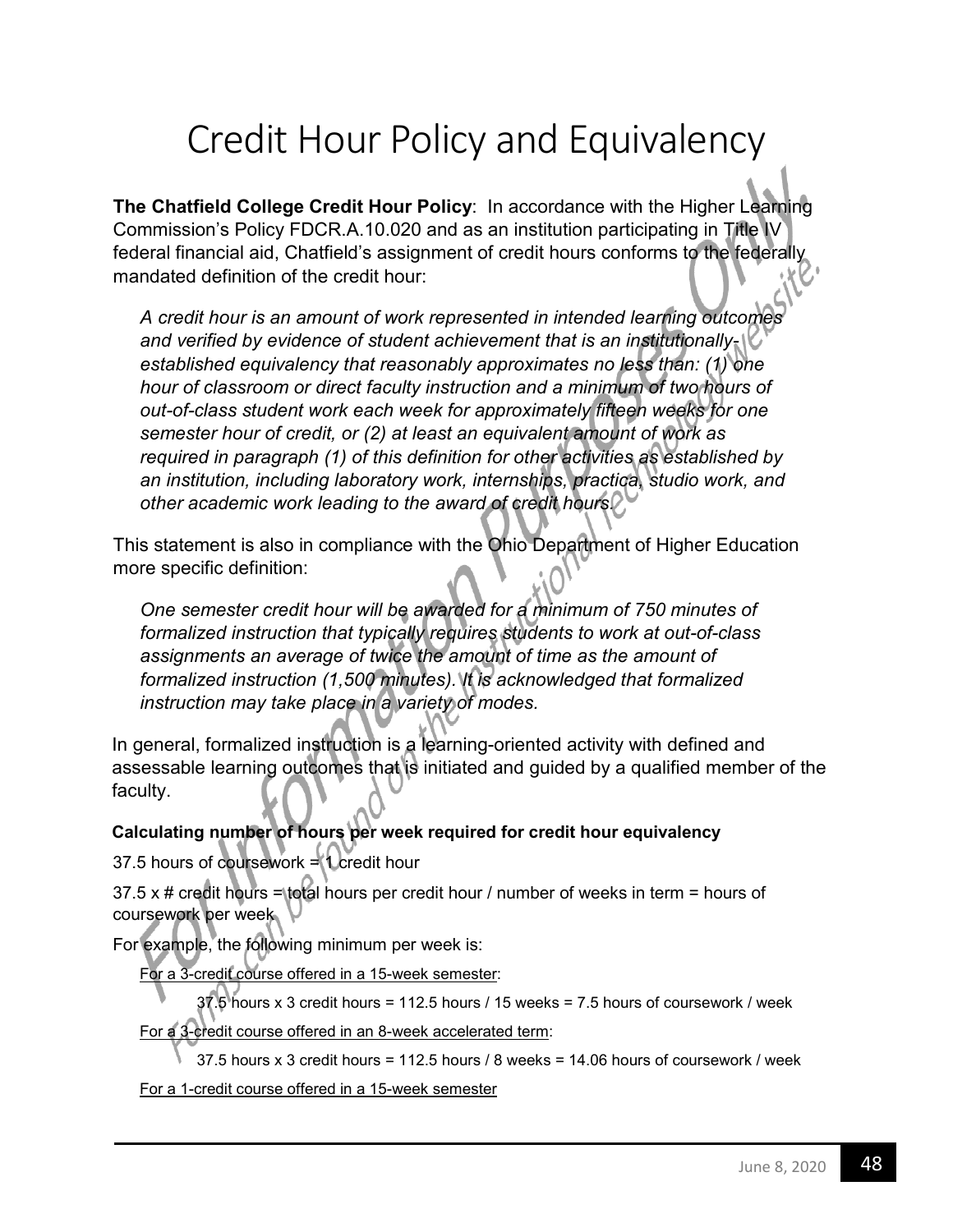37.5 hours x 1 credit hours = 37.5 hours / 12 weeks = 3.12 hours of coursework / week For a 4-credit course offered in a 15 week semester:

37.5 hours x 4 credit hours = 150 hours / 15 weeks = 10 hours of coursework / week

Calculate the required weekly hours of coursework required for credit hour equivalency in this class:  $37.5 \times \_ ($ # credit hours) = (total hours per credit hour)/  $\_$  (# of weeks in term)= (hours of coursework/week)<br>Does class: 37.5 x  $\underline{\hspace{1cm}}$  (# credit hours) = \_\_\_(total hours per credit hour)/  $\underline{\hspace{1cm}}$  (# of weeks in term)= (hours of coursework/week)

**Does the course meet the credit hour policy?** \_\_\_\_\_ **Yes** \_\_\_\_\_ **No** 

**Use the Credit Hour Equivalency Worksheet to help determine credit hour equivalency.** 

**Credit Hour Equivalency Worksheet** Primary activities which substantiate the number of hours per week required for credit hour equivalency

| <b>Learning activity</b>                                                                                                                                                                                                             | Typical <i>minimum</i> time on task                   | <b>Required/week</b> |
|--------------------------------------------------------------------------------------------------------------------------------------------------------------------------------------------------------------------------------------|-------------------------------------------------------|----------------------|
| Reading (Will vary by type; textbook,<br>scholarly journals, novel, slides, lecture<br>notes, web page, etc. Faster for print; slower<br>for electronic materials. Faster if reading,<br>only; slower for reading and taking notes.) | 3 minutes/page, 100-150 words/minute                  |                      |
| Watching/listening to video, listening to<br>audio                                                                                                                                                                                   | Will vary by length of content                        |                      |
| Discussion (Reading prompts, peer, &<br>instructor posts                                                                                                                                                                             | 8-10 minutes/post                                     |                      |
| <b>Discussion (Posting, responding;</b><br>intended to replace in-class<br>dialogue/discussion)                                                                                                                                      | 10-12 minutes/post, at least 3 sentences              |                      |
| Research (For an assignment, paper,<br>project, lab)                                                                                                                                                                                 | 90 minutes/finished page<br>(approximately 250 words) |                      |
| Writing/editing, researched-based (For an<br>assignment, paper, project, or lab)                                                                                                                                                     | 90 minutes/finished page<br>(approximately 250 words  |                      |
| Writing/editing, response/reflection, non-<br>research-based (For an assignment, paper,<br>project, or lab)                                                                                                                          | 30 minutes/page (approximately<br>250 words)          |                      |
| Peer review (Providing feedback on a draft<br>assignment, paper, project, or presentation)                                                                                                                                           | 10 minutes/page                                       |                      |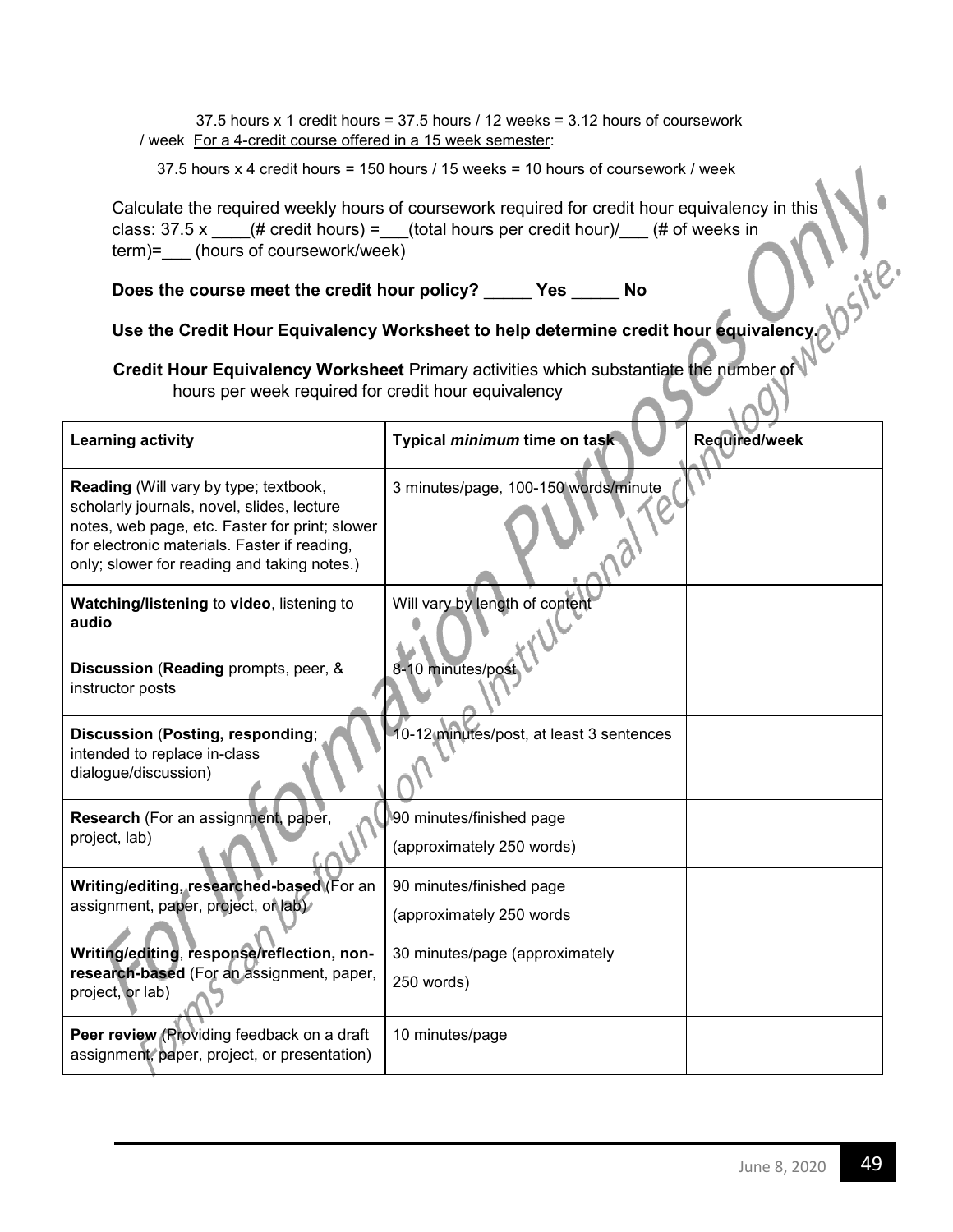| Activities (Online or offline, such as<br>calculations, problem solving, worksheets,<br>case studies, simulations, experiments,<br>puzzles, games, blogging, creating a<br>website, etc.)                                                                                                                                                                                                            | Will vary by assignment requirements                                                                                                                                 |  |  |  |  |
|------------------------------------------------------------------------------------------------------------------------------------------------------------------------------------------------------------------------------------------------------------------------------------------------------------------------------------------------------------------------------------------------------|----------------------------------------------------------------------------------------------------------------------------------------------------------------------|--|--|--|--|
| Researching,                                                                                                                                                                                                                                                                                                                                                                                         | 120 minutes/30 seconds of presentation                                                                                                                               |  |  |  |  |
| developing/preparing, practicing a<br>presentation                                                                                                                                                                                                                                                                                                                                                   |                                                                                                                                                                      |  |  |  |  |
| Delivering a presentation                                                                                                                                                                                                                                                                                                                                                                            | Will vary by assignment requirements                                                                                                                                 |  |  |  |  |
| Contributing to a group assignment or<br>task                                                                                                                                                                                                                                                                                                                                                        | Will vary by assignment requirements                                                                                                                                 |  |  |  |  |
| Preparing for a quiz or test Quiz                                                                                                                                                                                                                                                                                                                                                                    | 2:1, prep to duration (For example, prep<br>40 minutes for a 20-minute quiz. Test,<br>3:1, prep to duration (For example, prep<br>150 minutes for a 50 minute test.) |  |  |  |  |
| Taking a quiz, test, midterm exam, or final                                                                                                                                                                                                                                                                                                                                                          | Will vary with length and format of test                                                                                                                             |  |  |  |  |
| <b>Reviewing instructor feedback</b>                                                                                                                                                                                                                                                                                                                                                                 | 10 minutes/item                                                                                                                                                      |  |  |  |  |
| "Studying" or other time on task not<br>addressed above, but required to complete<br>the class (Not optional)                                                                                                                                                                                                                                                                                        | <b>Will vary</b>                                                                                                                                                     |  |  |  |  |
|                                                                                                                                                                                                                                                                                                                                                                                                      | Typical minimum time per week in this<br>class                                                                                                                       |  |  |  |  |
| Resources Houghton College Policies http://www.houghton.edu/catalog/academic-information/policies/ Quantifying Online Learning Contact Hours<br>http://www.swosu.edu/academics/aij/2012/v2v2/powell-helm-layne-ice.pdf Online Course Design Time on Task<br>https://www.rit.edu/academicaffairs/tls/sites/rit.edu.academicaffairs.tls/files/docs/Course%20Design_Online_Time%20%20on%20Task_v1.5.pdf |                                                                                                                                                                      |  |  |  |  |
| Forms can be                                                                                                                                                                                                                                                                                                                                                                                         |                                                                                                                                                                      |  |  |  |  |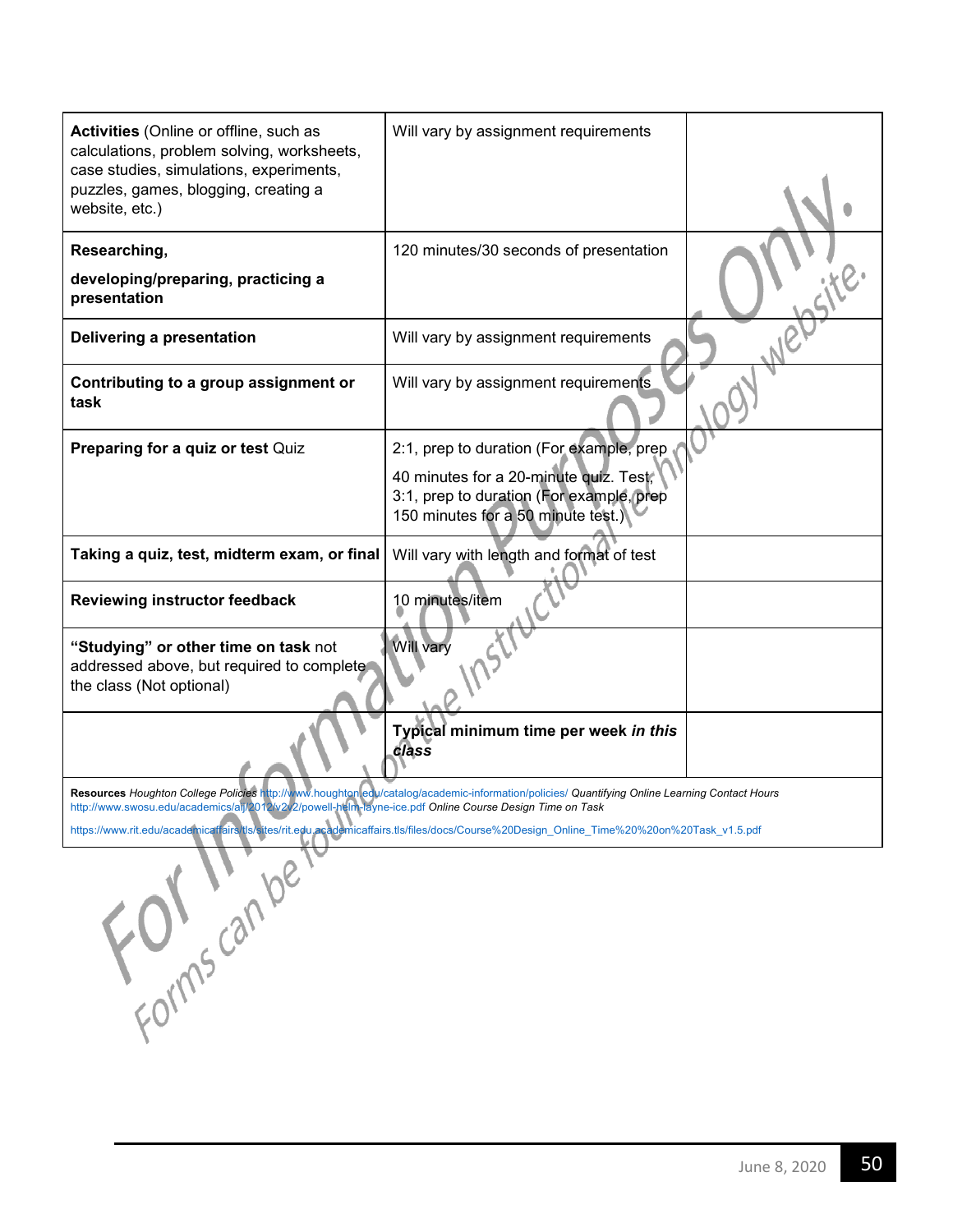# **Appendix E**

<span id="page-50-1"></span><span id="page-50-0"></span>**Student Identity Verification in Distance Learning**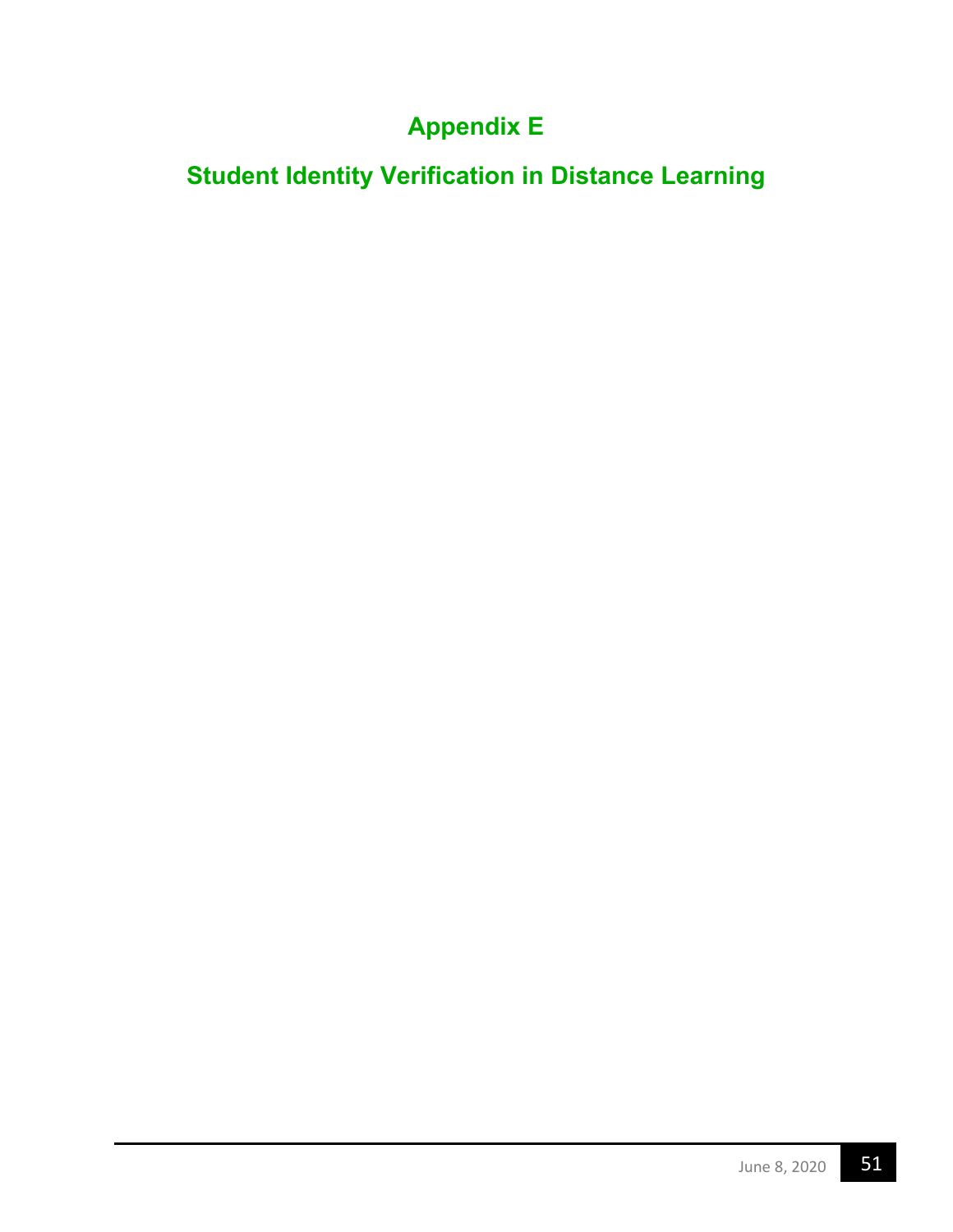# Student Identity Verification in Distance Learning

Chatfield College is in compliance with the provisions of the United States Federal Higher Education Opportunity Act (HEOA) concerning the verification of student identity in online education.

The HEOA requires that institutions offering online education have processes in place to ensure that the student registering for a course is the same student who participates in the course or receives course credit. The Act requires that institutions use one of the following three methods:

- A secure login and pass code;
- Proctored examinations; or
- New or other technologies and practices that are effective in verifying student identification.

#### Student ID and Password

All students registered for Chatfield College online courses have a secure user ID and password assigned to them by the College using a FERPA-compliant procedure. Students may change their password at any time. Access to online courses is controlled by the use of the secure User ID and password.

#### Learning Management System (LMS)

Chatfield College uses Canvas as its Learning Management System. This system integrates with College authentication services to ensure appropriate and secure student access to courses and other campus information systems. The unique User ID and password are used to verify that a student who registers for an online course or program is the same student who participates in and completes the course or program. All users of Schoology are responsible for maintaining the security of their IDs and passwords, or any other access credentials as required. Attempting to discover another user's password or attempts to gain unauthorized access to another person's files or email is prohibited.

Because of the small class sizes at Chatfield College, faculty get to know the individual voices of each student through frequent writing assignments and discussions (utilizing audio, video, or written posts).

Students are responsible for providing complete and true information in any identity verification process.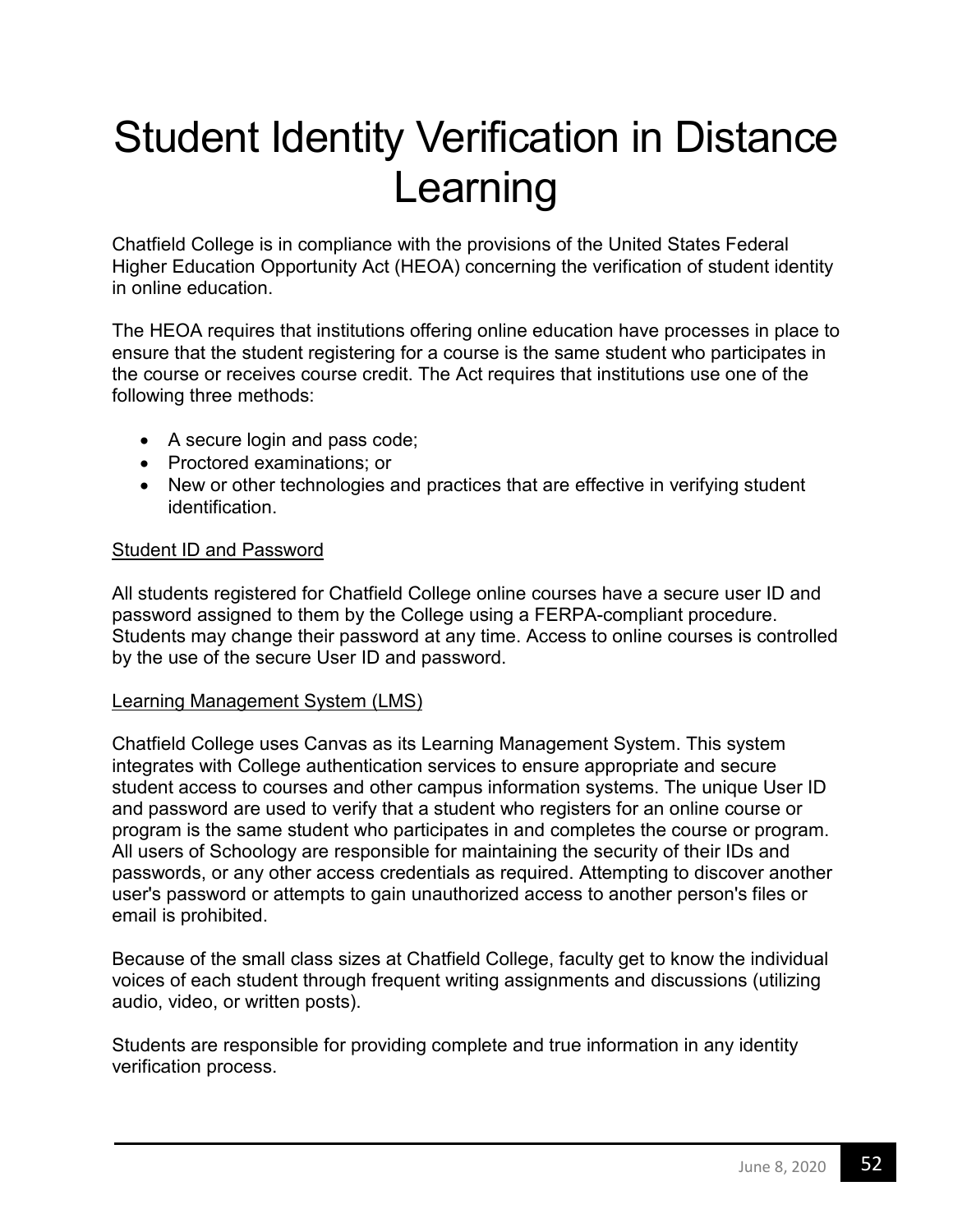# **Appendix F**

<span id="page-52-1"></span><span id="page-52-0"></span>**Protection of Student Privacy**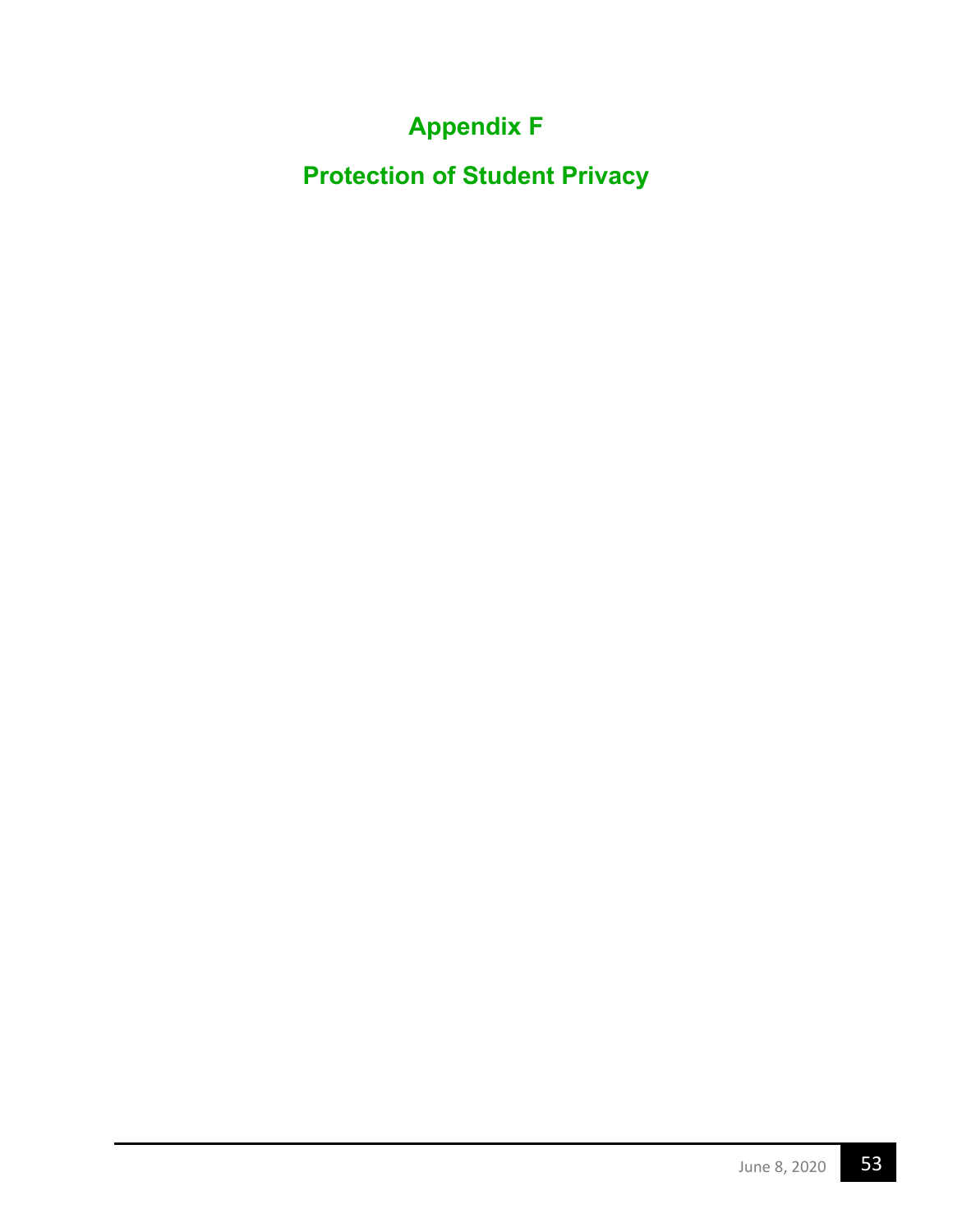# Protection of Student Privacy

### Family Education Rights and Privacy Act (FERPA)

The privacy of students who enroll in online courses at Chatfield College is protected under the Federal government's FERPA rules and the College's FERPA policy.

#### Student Record Access

Employee access to student records and information in the SONIS Student Information System is restricted. Employees are granted access to student records in SONIS based on job function. Authorization of access includes approval by the respective supervisor or senior administrators.

#### Resetting Student Passwords

Students may change their passwords (see the Instructional Technology website for instructions) at any time and are encouraged to do so every 120 days.

#### Charges Associated with Student Identity Verification

Chatfield College does not charge a fee for student identity verification. Students would be notified of additional fees, if any, prior to and during the registration process through various publications such as course syllabi, the College website, or the course catalog.

#### Unit Responsible for Student Identity Verification

Chatfield's Office of Information Technology oversees password assignments and changes. The Office of the Registrar, in collaboration with IT, is responsible for the consistent application of student identity verification procedures as outlined in the college's FERPA policy.

Instructors teaching courses through online education methods are responsible to ensure that their individual courses comply. If necessary, the Chief Academic Officer may address non-compliance through performance reviews or other measures as appropriate.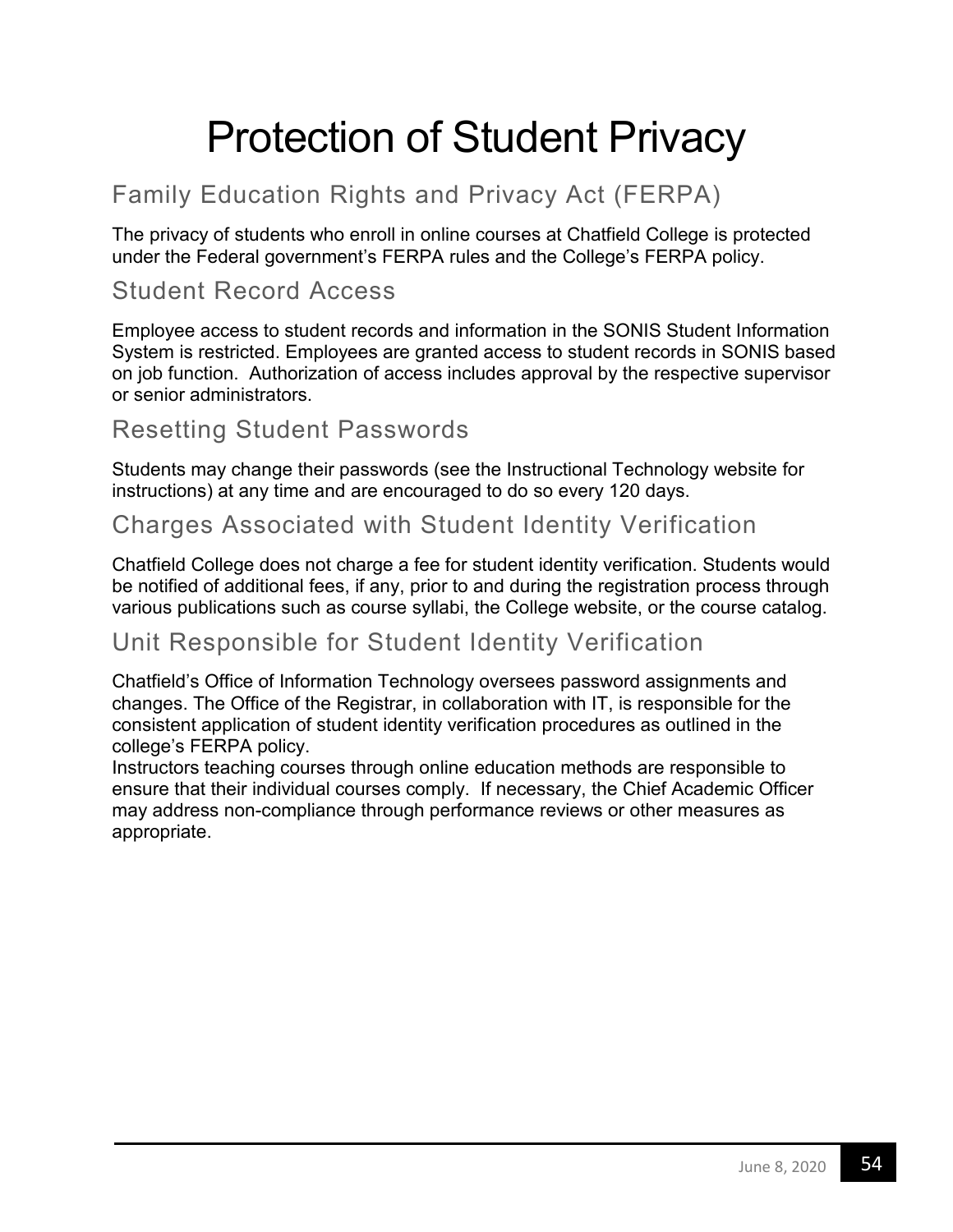# **Appendix G**

<span id="page-54-1"></span><span id="page-54-0"></span>**Proctor Registration Form**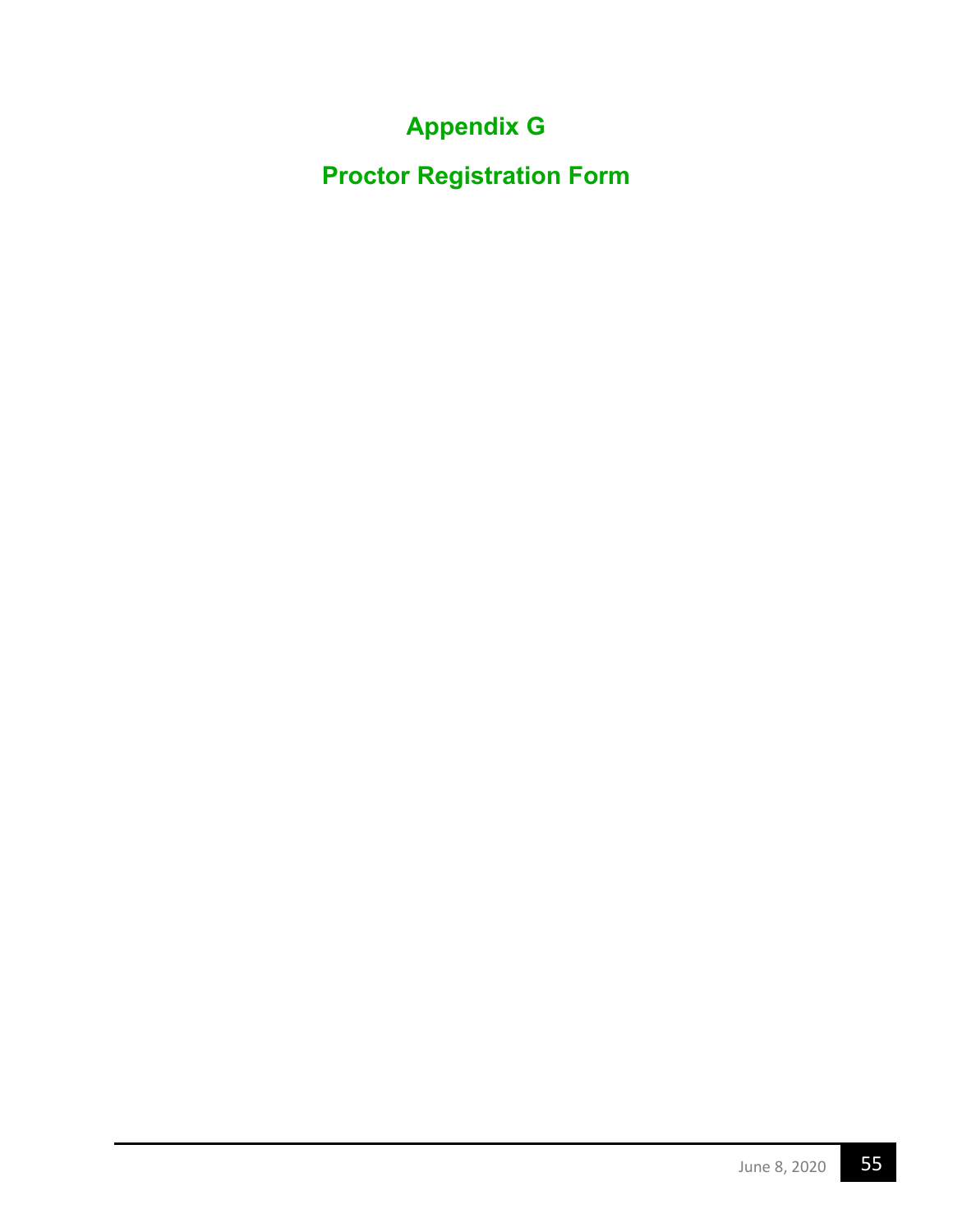# Proctor Registration

**FILL OUT THIS FORM AND RETURN TO:** Chatfield College Office of Assessment 20918 State Route 251 St. Martin, OH 45118 or to officeofassessment@chatfield.edu

**To the Student:** This form is due one week after the last day to add or drop a class. Please keep a copy for reference. Failure to correctly enter ALL information below may result in exams not being accepted.

**To the Proctor:** Thank you for helping a Chatfield College student advance their education. We would like to provide some very important information about the exam proctoring process. For most classes, exam information will be mailed to you or an access code will be sent to you approximately 2 weeks before the exam deadline, accompanied by any exam-specific instructions.

Please administer the examination as follows unless otherwise stated on or prior to the exam, as communicated by Chatfield College:

- The student is to be in full view of, and personally supervised by, the proctor at all times. The student should be accorded as much quiet and lack of distraction as is possible.
- The student is to only use materials specified. However, additional paper may be used for an essay if needed. Please provide additional paper as required.
- If the student is scheduled to take multiple exams, the student should only be given one exam at a time.
- The student is responsible for arriving to the exam location so that the exam can be completed within the time limit and prior to the close of business hours. In the event the proctor will not be available for the allotted exam time due to student tardiness, they should inform the student before the exam is administered.

The student can choose to use the remaining time available, or to seek to reschedule the exam.

• The student may not use their own device or additional devices to complete the examination, unless such use is specifically allowed by the instructor.

Students are responsible for scheduling proctoring appointments so that exams may be overseen by the registered proctor and received by the exam deadline. Exams received late may be assessed a penalty.

If you discover a student cheating on an exam, please retrieve the exam from the student and contact Chatfield College as soon as possible, providing as much detail as possible about the circumstances.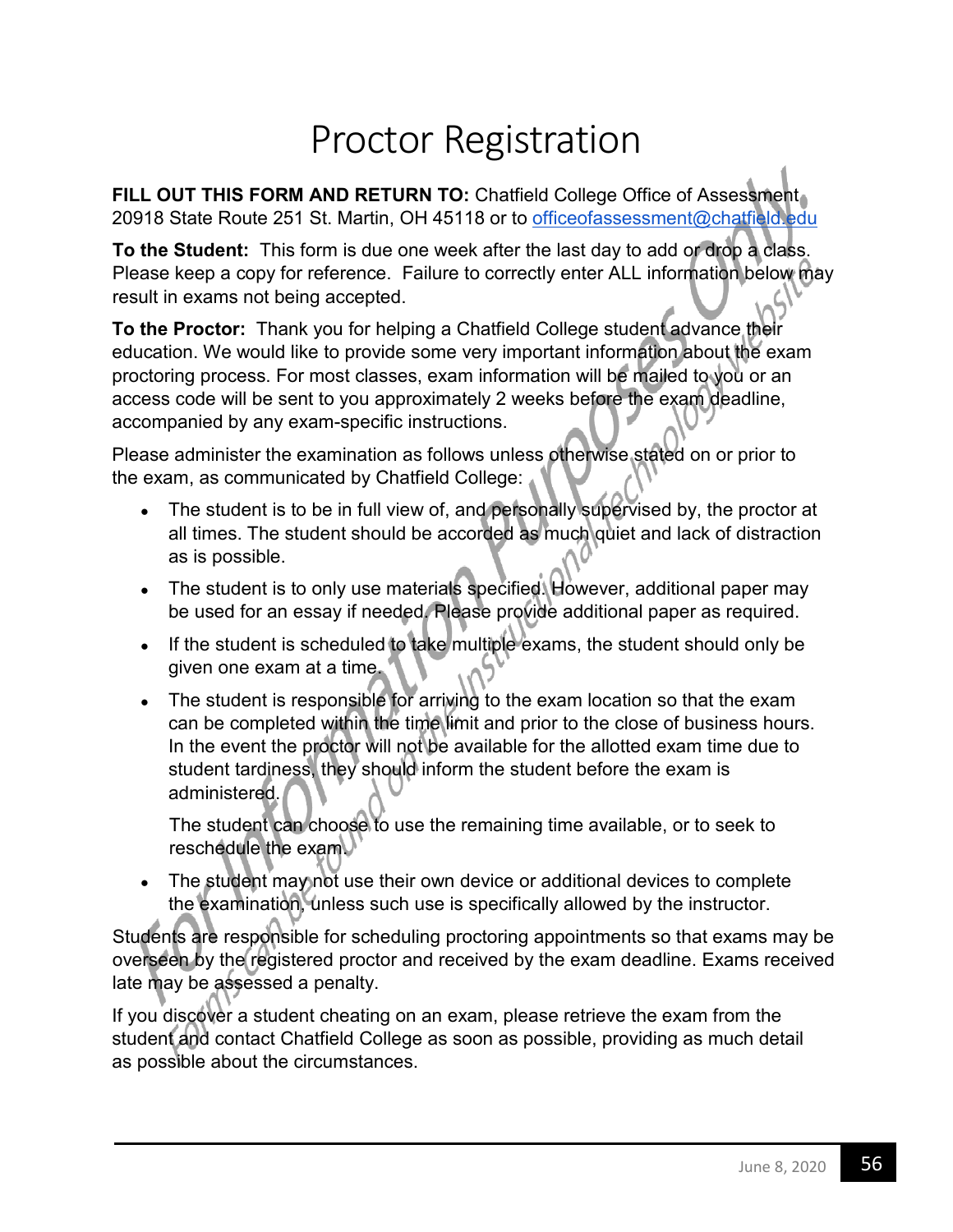Name of Course and course number:  $\blacksquare$ Name of Course and course number: \_\_\_\_\_\_\_\_\_\_\_\_\_\_\_\_\_\_\_\_\_\_\_\_\_\_\_\_\_\_\_\_\_\_\_\_\_\_ Name of Course and course number: \_\_\_\_\_\_\_\_\_\_\_\_\_\_\_\_\_\_\_\_\_\_\_\_\_\_\_\_\_\_\_\_\_\_\_\_\_\_ --------------------------------------------------------------------------------------------------------------------- As a student, I agree to the following: • To be responsible to locate a proctor and to set up an appointment for the midterm and final exams, which are due by the date the exams are being administered to the local students. ● To verify that my proctor lists the mailing address of the educational institution, not a home address. • To be responsible for reimbursing the proctor for mailing expenses. • To take the exams and have my proctor provide them to Chatfield College so they arrive by the assigned due dates. Student Name: **Example 20** Email: \_\_\_\_\_\_\_\_\_\_\_\_\_\_\_\_\_\_\_\_\_\_\_\_\_\_\_\_\_\_\_\_\_\_\_\_\_\_\_\_\_\_\_\_\_\_\_\_\_\_\_\_\_\_\_\_\_\_\_\_\_\_\_ Address: \_\_\_\_\_\_\_\_\_\_\_\_\_\_\_\_\_\_\_\_\_\_\_\_\_\_\_\_\_\_\_\_\_\_\_\_\_\_\_\_\_\_\_\_\_\_\_\_\_\_\_\_\_\_\_\_\_\_\_\_\_ City: \_\_\_\_\_\_\_\_\_\_\_\_\_\_\_\_\_\_\_\_\_\_\_\_\_\_\_\_\_\_\_ State: \_\_\_\_\_\_\_\_\_\_\_ Zip Code: \_\_\_\_\_\_\_\_ Phone Number () Student Signature: **Example 20** Student Signature: **Example 20** Student Signature: **(By signing this form, I, the student, agree and comply with Chatfield College's policies and procedures)**  --------------------------------------------------------------------------------------------------------------------- As a proctor, I agree to the following (Choose the one that applies): I am a:

- ❏ A University or college testing center
- ❏ A National testing center (Sylvan, Prometric)

❏ A High school Principal, guidance counselor or teacher

❏ A Public or academic librarian

❏ A Chatfield Employee (contingent upon approval)